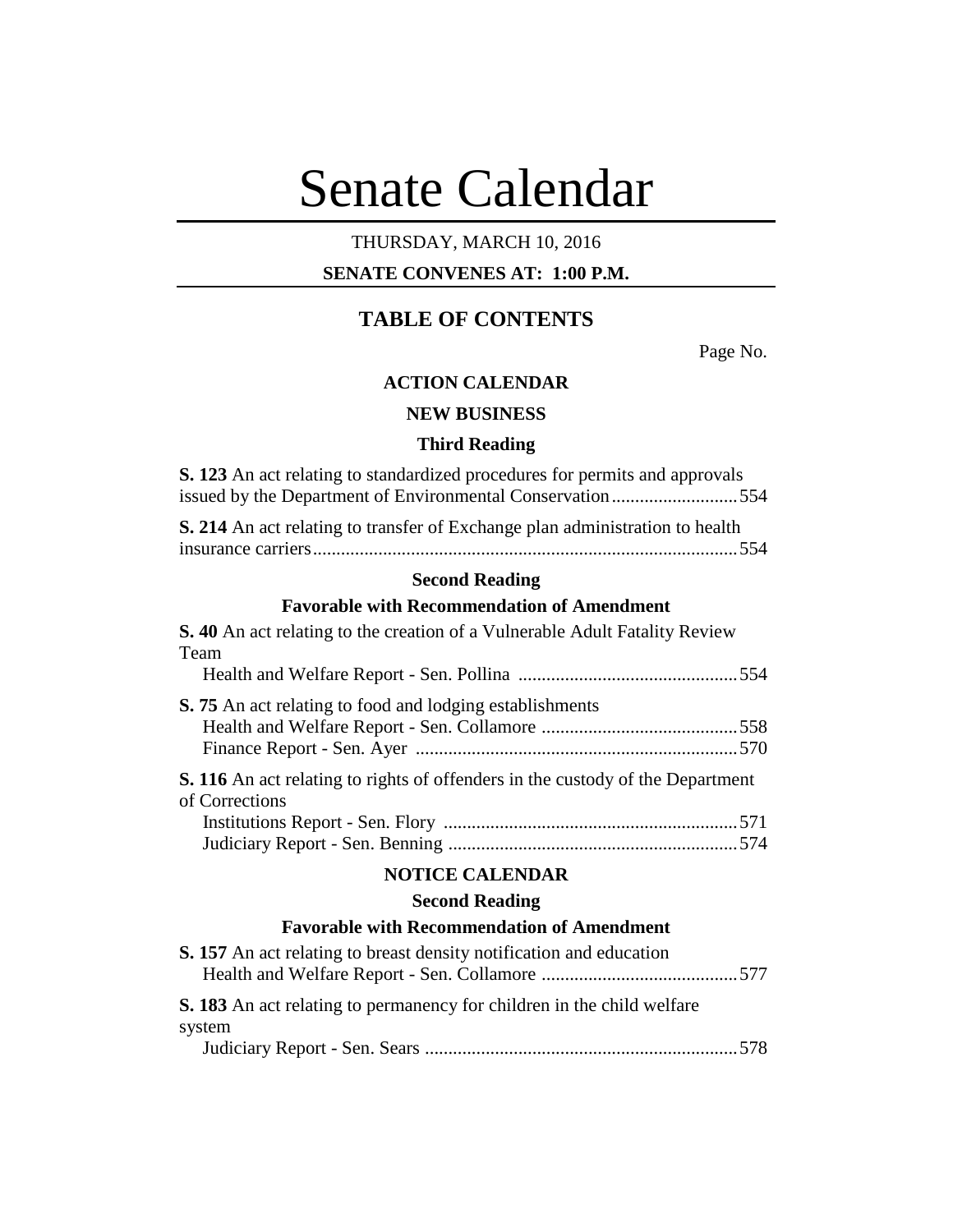| S. 189 An act relating to foster parents' rights and protections                                             |
|--------------------------------------------------------------------------------------------------------------|
| <b>S. 225</b> An act relating to miscellaneous changes to laws related to motor<br>vehicles                  |
| <b>S. 245</b> An act relating to disclosure of health care provider affiliations                             |
| <b>S.</b> 255 An act relating to regulation of hospitals, health insurers, and<br>managed care organizations |
| <b>CONCURRENT RESOLUTIONS FOR NOTICE</b>                                                                     |
| <b>S.C.R. 39</b> (For text of Resolution, see Addendum to Senate Calendar for                                |

| H.C.R. 262-278 (For text of Resolutions, see Addendum to House Calendar |  |
|-------------------------------------------------------------------------|--|
|                                                                         |  |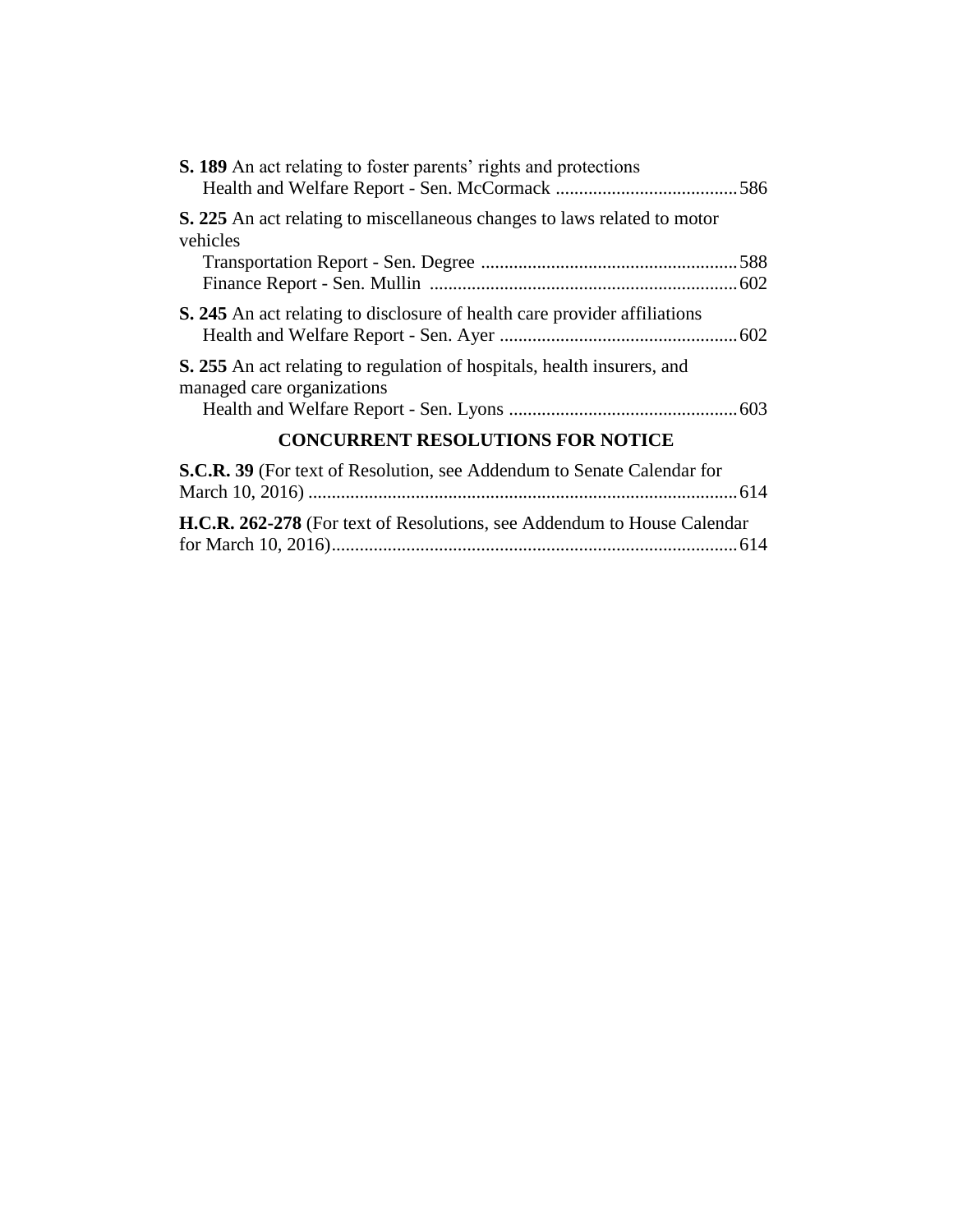## **ORDERS OF THE DAY**

## **ACTION CALENDAR**

#### **NEW BUSINESS**

#### **Third Reading**

# **S. 123.**

An act relating to standardized procedures for permits and approvals issued by the Department of Environmental Conservation.

# **S. 214.**

An act relating to transfer of Exchange plan administration to health insurance carriers.

## **Second Reading**

#### **Favorable with Recommendation of Amendment**

# **S. 40.**

An act relating to the creation of a Vulnerable Adult Fatality Review Team.

## **Reported favorably with recommendation of amendment by Senator Pollina for the Committee on Health & Welfare.**

The Committee recommends that the bill be amended by striking out all after the enacting clause and inserting in lieu thereof the following:

Sec. 1. 33 V.S.A. chapter 69, subchapter 3 is added to read:

Subchapter 3. Vermont Vulnerable Adult Fatality Review Team

# § 6961. VERMONT VULNERABLE ADULT FATALITY REVIEW TEAM ESTABLISHED

(a) Creation. There is created a Vermont Vulnerable Adult Fatality Review Team (Team) within the Office of the Attorney General for the following purposes:

(1) to examine select cases of abuse- and neglect-related fatalities and preventable deaths of vulnerable adults in Vermont;

(2) to identify system gaps and risk factors associated with those deaths;

(3) to educate the public, service providers, and policymakers about abuse- and neglect-related fatalities and preventable deaths of vulnerable adults and strategies for intervention; and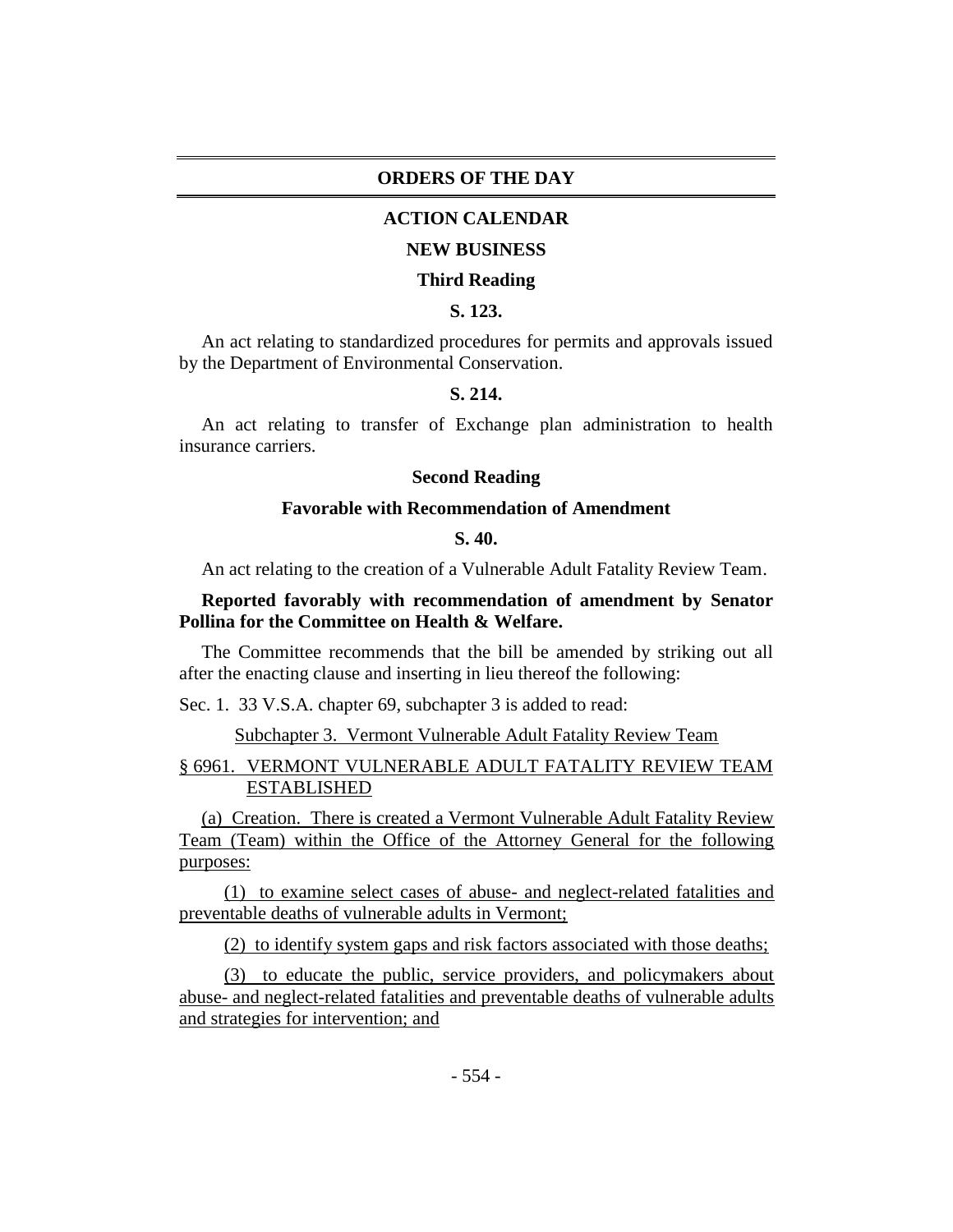(4) to recommend legislation, rules, policies, procedures, practices, training, and coordination of services to promote interagency collaboration and to improve systemic responses to the abuse and neglect of vulnerable adults.

(b)(1) Membership. The Team shall comprise the following members:

(A) the Attorney General or designee;

(B) the Commissioner of Disabilities, Aging, and Independent Living or designee;

(C) the Commissioner of Public Safety or designee;

(D) the Chief Medical Examiner or designee;

(E) the Assistant Director for Adult Protective Services in the Department of Disabilities, Aging, and Independent Living or designee;

(F) the Adult Services Division Director in the Department of Disabilities, Aging, and Independent Living or designee;

(G) the Director of the Vermont Office of Emergency Medical Services and Injury Prevention or designee;

(H) the State Long-Term Care Ombudsman;

(I) a representative of victim services, appointed by the Executive Director of the Vermont Center for Crime Victim Services;

(J) the Director of the Center on Aging at the University of Vermont, or a gerontologist or geriatrician appointed by the Director;

(K) the Director of Disability Rights Vermont or designee;

(L) a hospital representative, appointed by the Vermont Association of Hospitals and Health Systems;

(M) a long-term care facility representative, appointed by the Vermont Health Care Association; and

(N) a home health agency representative, appointed jointly by the Vermont Association of Home Health Agencies and designated home health agencies that are not members of the Vermont Association of Home Health Agencies.

(2) The members of the Team specified in subdivision (1) of this subsection shall serve two-year terms. Any vacancy on the Team shall be filled in the same manner as the original appointment. The replacement member shall serve for the remainder of the unexpired term.

(c) Meetings.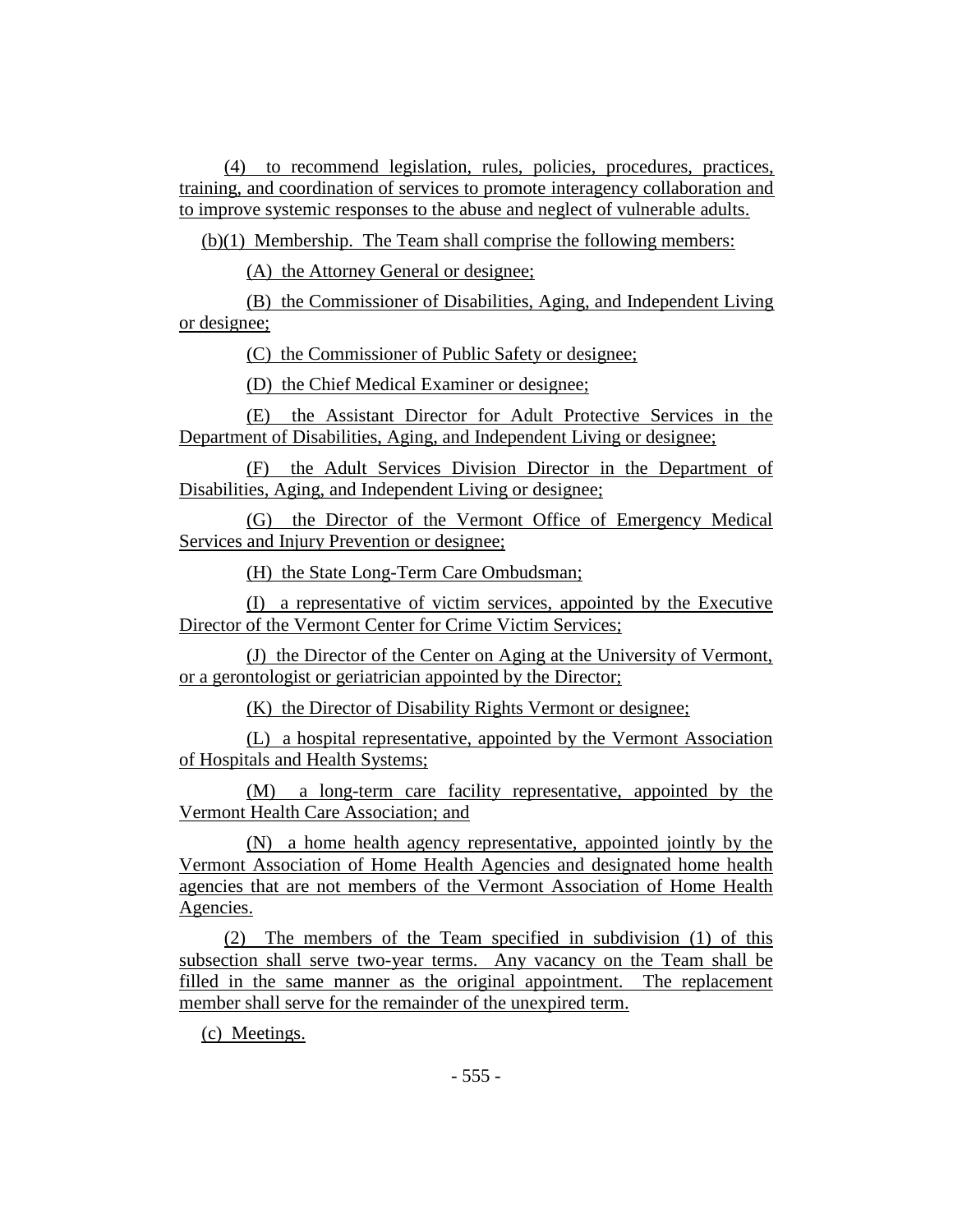(1) The Attorney General or designee shall call the first meeting of the Team to occur on or before September 30, 2016.

(2) The Team shall select a chair and vice chair from among its members at the first meeting, and annually thereafter. The Vice Chair shall also serve as Secretary.

(3) The Team shall meet at such times as may reasonably be necessary to carry out its duties, but at least once in each calendar quarter.

§ 6962. POWERS AND DUTIES; REPORTS

(a) The Team shall develop and implement policies to ensure that the deaths of vulnerable adults in Vermont are reviewed using uniform procedures established by the Team.

(b)(1) The Team may review the death of any person who meets the definition of a vulnerable adult in subdivision 6902(14) of this title and:

(A) who was the subject of an adult protective services investigation; or

(B) whose death came under the jurisdiction of, or was investigated by, the Office of the Chief Medical Examiner.

(2) The Team shall not initiate the review of the death of a vulnerable adult until the conclusion of any adult protective services or law enforcement investigation, criminal prosecution, or civil action.

(3) The review shall not impose unreasonable burdens on health care providers for production of information, records, or other materials. The Team shall first seek to obtain information, records, and other materials from State agencies or that were generated in the course of an investigation by the Adult Protective Services Division, the Office of the Chief Medical Examiner, or law enforcement.

(4) The Team shall establish criteria for selecting specific fatalities for review to ensure the analysis of fatalities occurring in both institutional and home- and community-based settings.

(c)(1) Beginning in 2018, the Team shall submit an annual report to the General Assembly on or before January 15.

(2) The annual report shall:

(A) summarize the Team's activities for the preceding year;

(B) identify any changes to the Team's uniform procedures;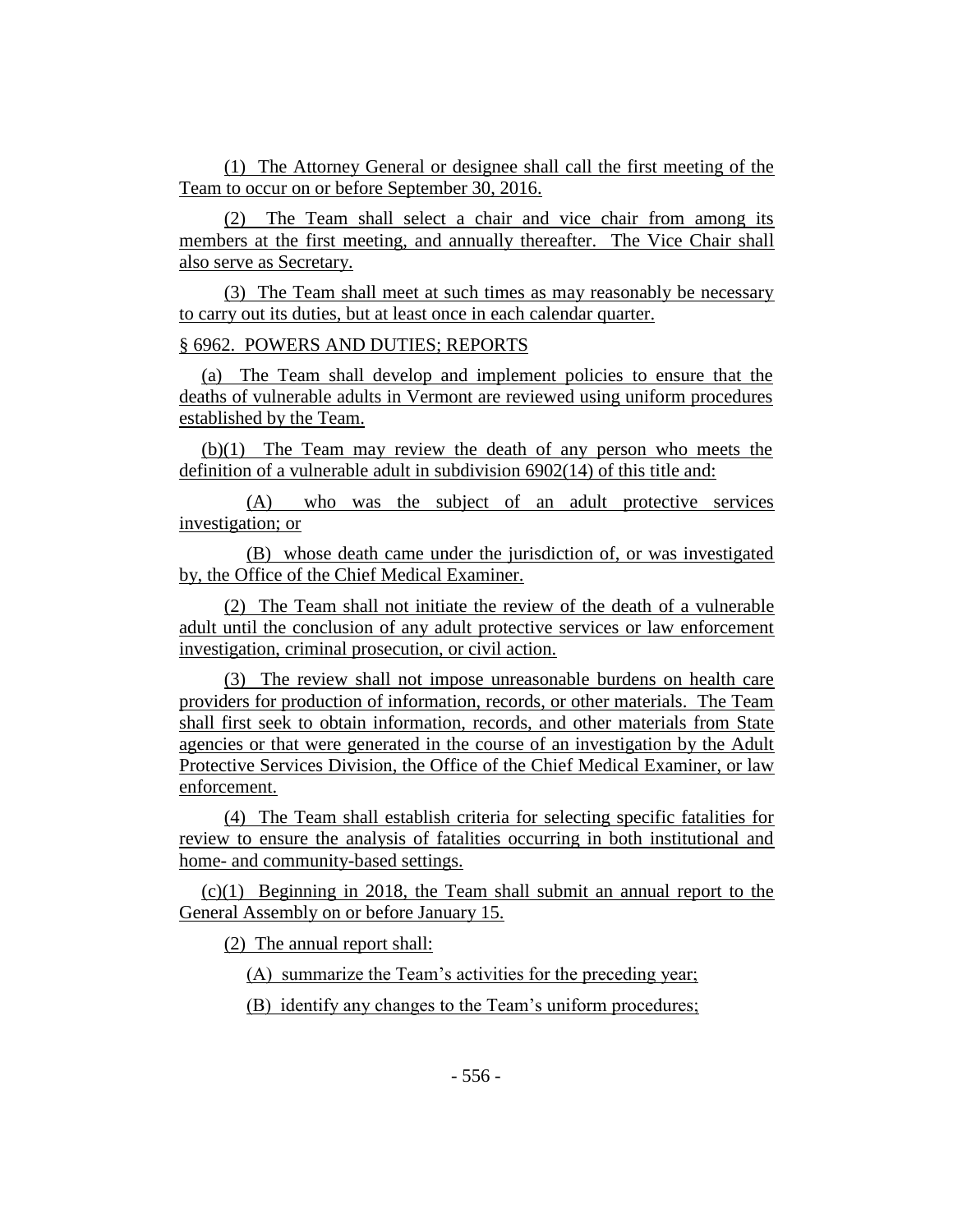(C) identify system gaps and risk factors associated with deaths reviewed by the Team;

(D) recommend changes in statute, rule, policy, procedure, practice, training, or coordination of services that would decrease the number of preventable deaths in Vermont's vulnerable adult population; and

(E) assess the effectiveness of the Team's activities.

# § 6963. CONFIDENTIALITY

(a) The Team's proceedings and records are confidential and exempt from public inspection and copying under the Public Records Act, and shall not be released. Such information shall not be subject to subpoena or discovery or be admissible in any civil or criminal proceedings; provided, however, that nothing in this subsection shall be construed to limit or restrict the right to discover or use in any civil or criminal proceedings anything that is available from another source and entirely independent of the Team's review. The Team shall not use information, records, or data that it obtains or generates for purposes other than those described in this subchapter.

(b) The Team's conclusions and recommendations may be disclosed, but shall not identify or allow for the identification of any person or entity.

(c) Meetings of the Team are confidential and shall be exempt from the Vermont Open Meeting Law. The Secretary of the Team shall maintain any records, including meeting minutes, generated by the team.

(d) Team members and persons invited to assist the Team shall not reveal information, records, discussions, and opinions disclosed in connection with the Team's work, and shall execute a sworn statement to honor the confidentiality of such information, records, discussions, and opinions. The Chair of the Team shall be responsible for obtaining and maintaining confidentiality agreements.

# § 6964. ACCESS TO INFORMATION AND RECORDS

(a) In any case subject to review by the Team, and upon written request by the Chair of the Team, any person who possesses information or records that are necessary and relevant to Team review shall as soon as practicable provide the Team with the information and records.

(b) The Team shall not have access to the proceedings, reports, and records of peer review committees as defined in 26 V.S.A. § 1441.

(c) Persons disclosing or providing information or records upon the Team's request are not criminally or civilly liable for disclosing or providing information or records in compliance with this section.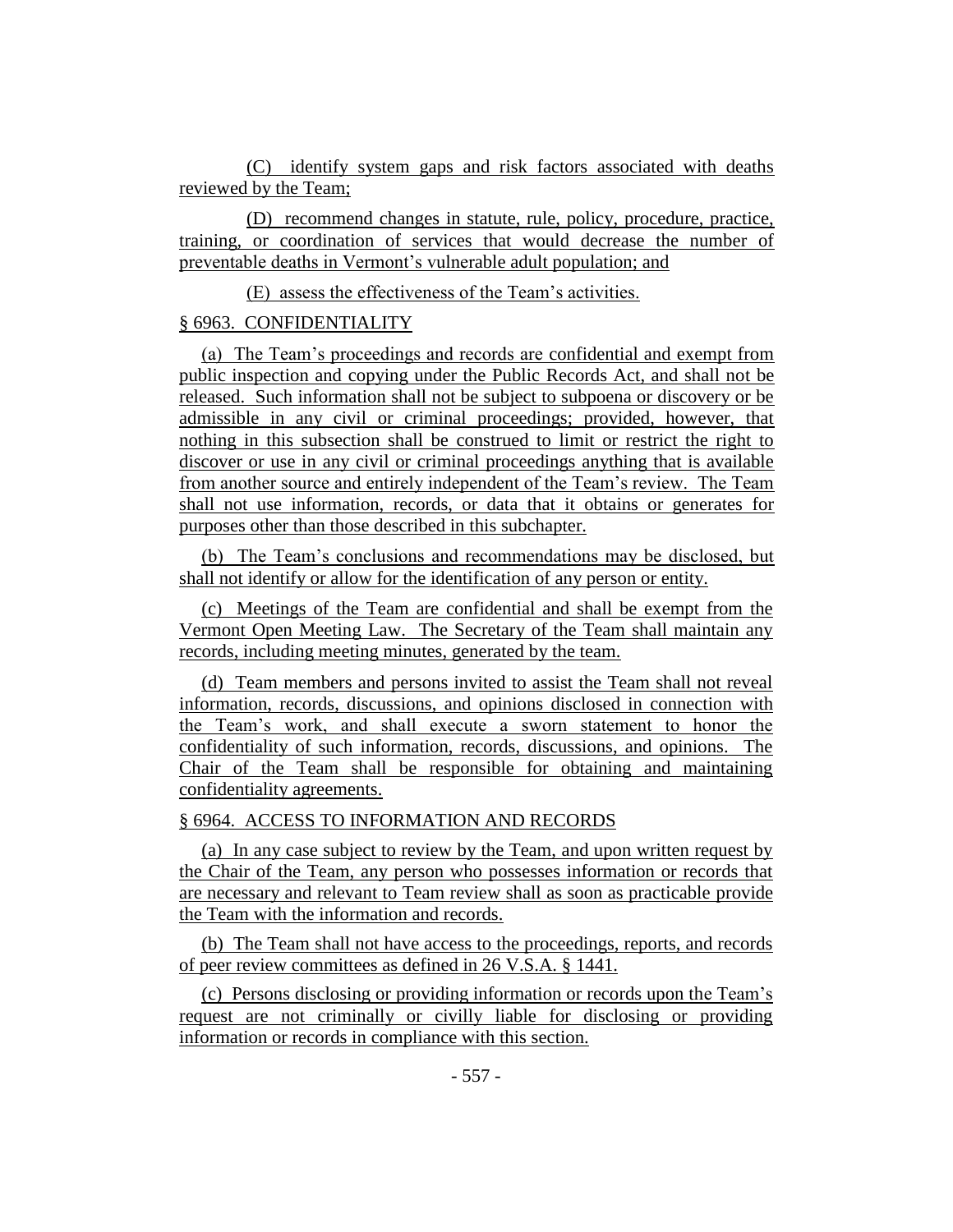Sec. 2. EFFECTIVE DATE

This act shall take effect on July 1, 2016.

(Committee vote: 5-0-0)

#### **S. 75.**

An act relating to food and lodging establishments.

## **Reported favorably with recommendation of amendment by Senator Collamore for the Committee on Health & Welfare.**

The Committee recommends that the bill be amended by striking out all after the enacting clause and inserting in lieu thereof the following:

Sec. 1. 18 V.S.A. chapter 85 is amended to read:

CHAPTER 85. FOOD AND LODGING ESTABLISHMENTS

Subchapter 1. Food and Lodging Establishments Generally

## § 4301. FOOD ESTABLISHMENTS; DEFINITIONS

(a) As used in this subchapter:

(1) "Food" shall include all articles used for food, drink, confectionery, or condiment, by man, whether simple, mixed, or compound, and all substances and ingredients used in the preparation thereof. "Bakery" means all buildings, rooms, basements, cellars, lofts, or other premises or part thereof, used, occupied, or maintained for the purpose of producing for sale bread, cakes, pies, or other food products made either wholly or partially with flour.

(2) "Children's camp" means any seasonal establishment operated not more than 90 days per year and offering a camping program that provides food, lodging, or both to vacationing youth or family groups.

(3) "Commissioner" means the Commissioner of Health.

(4) "Department" means the Department of Health.

(5) "Establishment" shall include all buildings, rooms, basements, cellars, lofts, or other premises or part thereof, used, occupied, or maintained for the purpose of manufacturing, preparing, packing, canning, bottling, keeping, storing, handling, serving, or distributing in any manner, food for sale means food manufacturing establishments, food service establishments, lodging establishments, seafood vending facilities, and shellfish reshippers and repackers.

(6) "Food" means articles of food, drink, confectionery, or condiment for human consumption, whether simple, mixed, or compound, and all substances and ingredients used in the preparation thereof.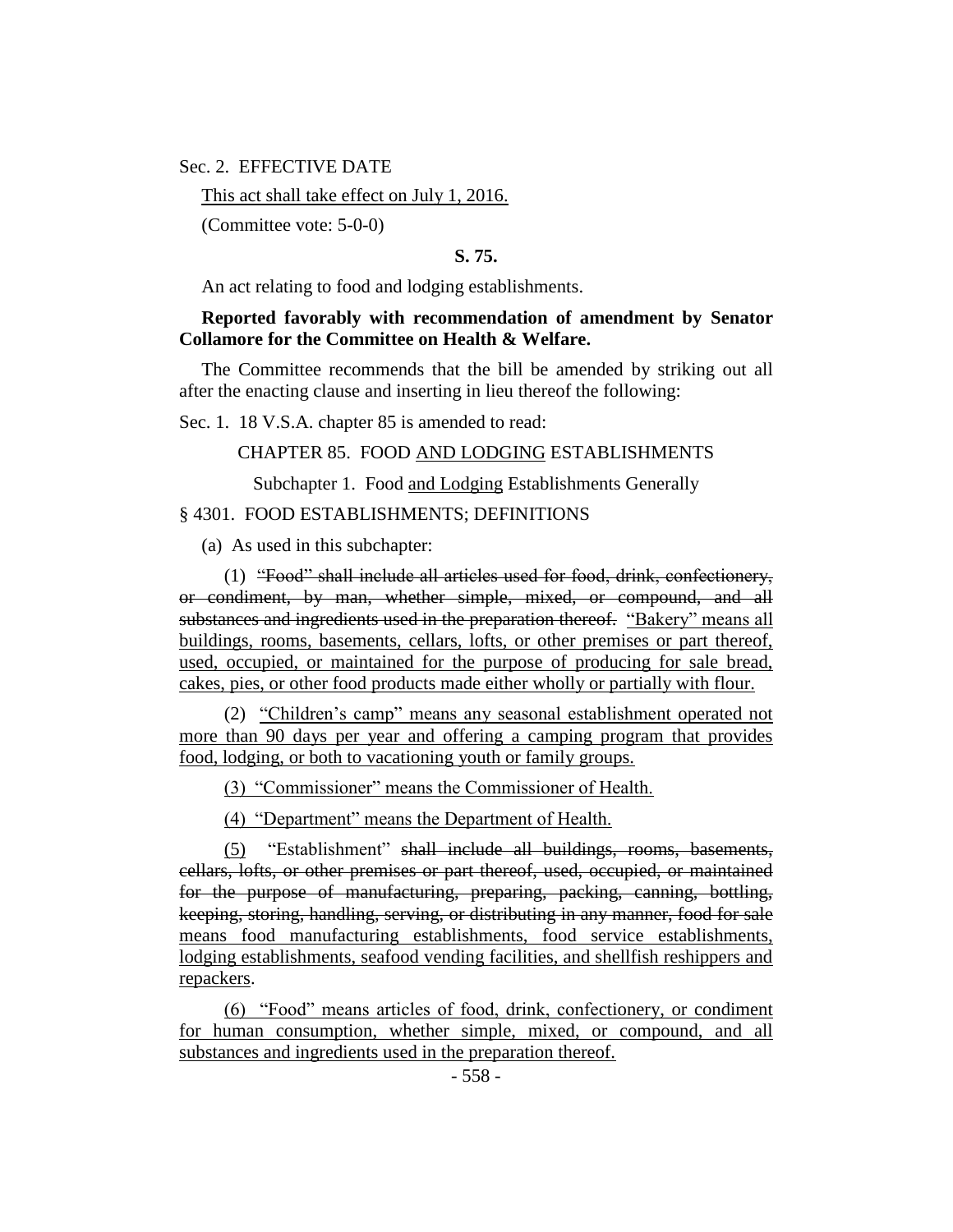(7) "Food manufacturing establishment" means all buildings, rooms, basements, cellars, lofts, or other premises or part thereof, used, occupied, or maintained for the purpose of manufacturing, preparing, packing, canning, bottling, keeping, storing, handling, serving, or distributing food for sale. A food manufacturing establishment shall include food processors, bakeries, distributers, and warehouses.

(8) "Food service establishment" means entities that prepare, serve, and sell food to the public, including restaurants, temporary food vendors, caterers, mobile food units, and limited operations as defined in rule.

(9) "Lodging establishment" means any place where overnight accommodations are regularly provided to the transient, traveling, or vacationing public, including hotels, motels, inns, bed and breakfasts, and children's camps.

(10) "Salvage food" means any food product from which the label on the packaging has been lost or destroyed or which has been subjected to possible damage as the result of an accident, fire, flood, or other cause that prevents the product from meeting the specifications of the manufacturer or the packer, but is otherwise suitable for human consumption.

(11) "Salvage food facility" means any food vendor for which salvage food comprises 50 percent or more of gross sales.

(12) "Seafood vending facility" means a store, motor vehicle, retail stand, or similar place from which a person sells seafood for human consumption.

(13) "Shellfish reshipper and repacker" means an establishment engaging in interstate commerce of molluskan shellfish.

(b) Nothing in this subchapter chapter shall be construed to modify or affect laws or regulations rules of the agency of agriculture, food and markets Agency of Agriculture, Food and Markets.

## § 4302. GENERAL REQUIREMENTS

(a) A person shall not manufacture, prepare, pack, can, bottle, keep, store, handle, serve, or distribute in any manner food for the purpose of sale, in an unclean, unsanitary, or unhealthful establishment or under unclean, unsanitary, or unhealthful conditions.

(b) A person shall not engage in the business of conducting a lodging establishment under unclean, unsanitary, or unhealthful conditions.

# § 4303. SPECIAL PROVISIONS RULEMAKING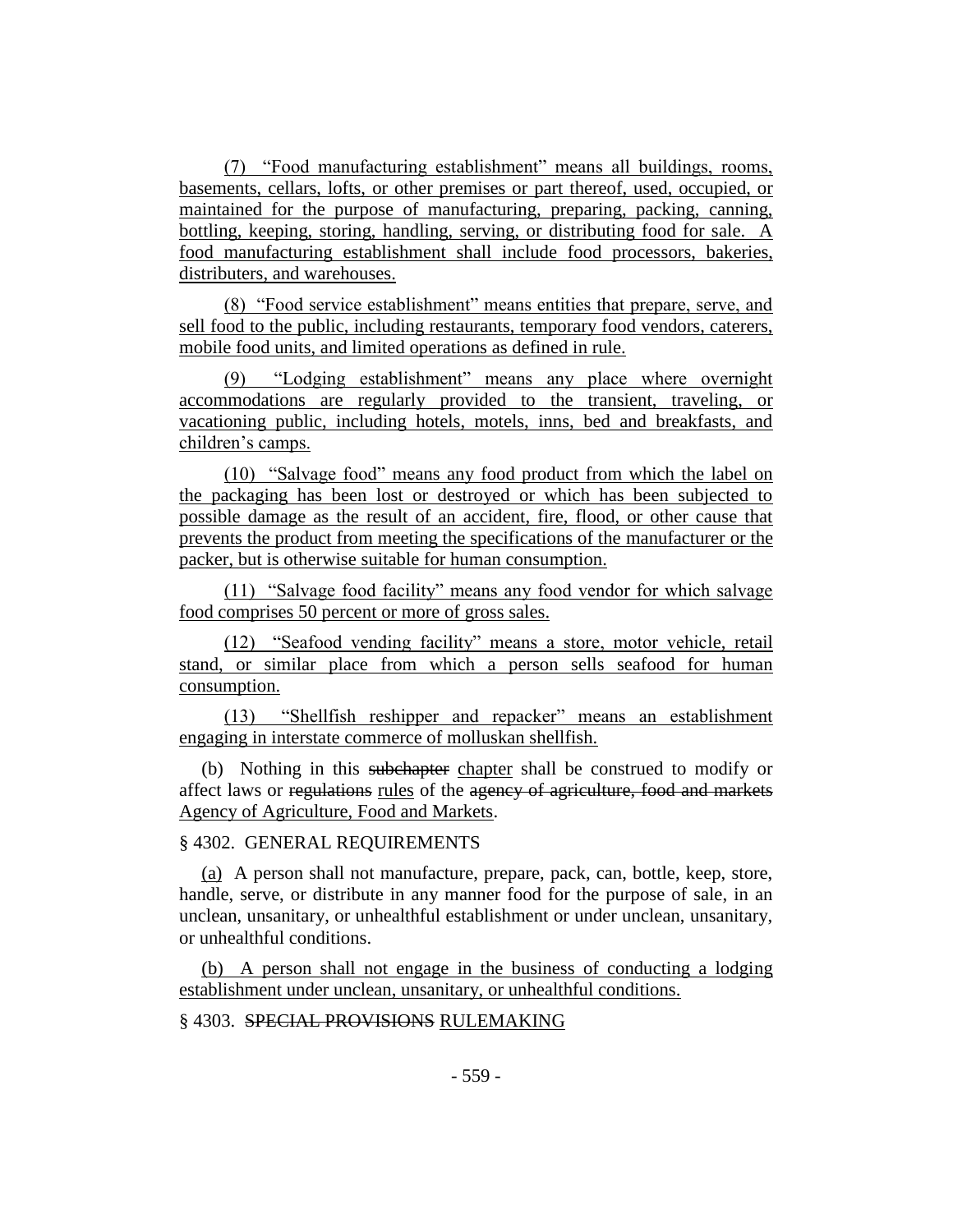The Commissioner shall adopt rules pursuant to 3 V.S.A. chapter 25 to establish minimum standards for the safe and sanitary operation of food and lodging establishments and their administration and enforcement. Subject to the provisions of this subchapter, The rules shall require that an establishment shall be constructed, maintained, and operated with strict regard for the health of the employees and for the purity and wholesomeness of the food therein produced, kept, stored, handled, served, or distributed, so far as may be reasonable and necessary in the public interest and consistent with the character of the establishment, the public pursuant to the following general requirements:

(1) The entire establishment and its immediate appertaining premises, including the fixtures and furnishings, the machinery, apparatus, implements, utensils, receptacles, vehicles, and other devices used in the production, keeping, storing, handling, serving, or distributing of the food, or the materials used in the food, shall be constructed, maintained, and operated in a clean, sanitary, and healthful manner;

(2) The food and the materials used in the food shall be protected from any foreign or injurious contamination which that may render them unfit for human consumption;.

(3) The clothing, habits, and conduct of the employees shall be conducive to and promote cleanliness, sanitation, and healthfulness;

(4) There shall be proper, suitable, and adequate toilets and lavatories, constructed, maintained, and operated in a clean, sanitary, and healthful manner;.

(5) There shall be proper, suitable, and adequate water supply, heating, light lighting, ventilation, drainage, sewage disposal, and plumbing.

(6) There shall be proper operation and maintenance of pools, recreation water facilities, spas, and related facilities within lodging establishments.

(7) The Commissioner may adopt any other minimum conditions that he or she deems necessary for the operation and maintenance of a food or lodging establishment in a safe and sanitary manner.

## § 4304. EMPLOYEES

(a) An employer shall not require, permit, or suffer any allow a person affected with any contagious, infectious, or other disease or physical ailment which that may render such employment detrimental to the public health to work in such an establishment, and a person so affected shall not work in any such an establishment subject to the provisions of this subchapter chapter.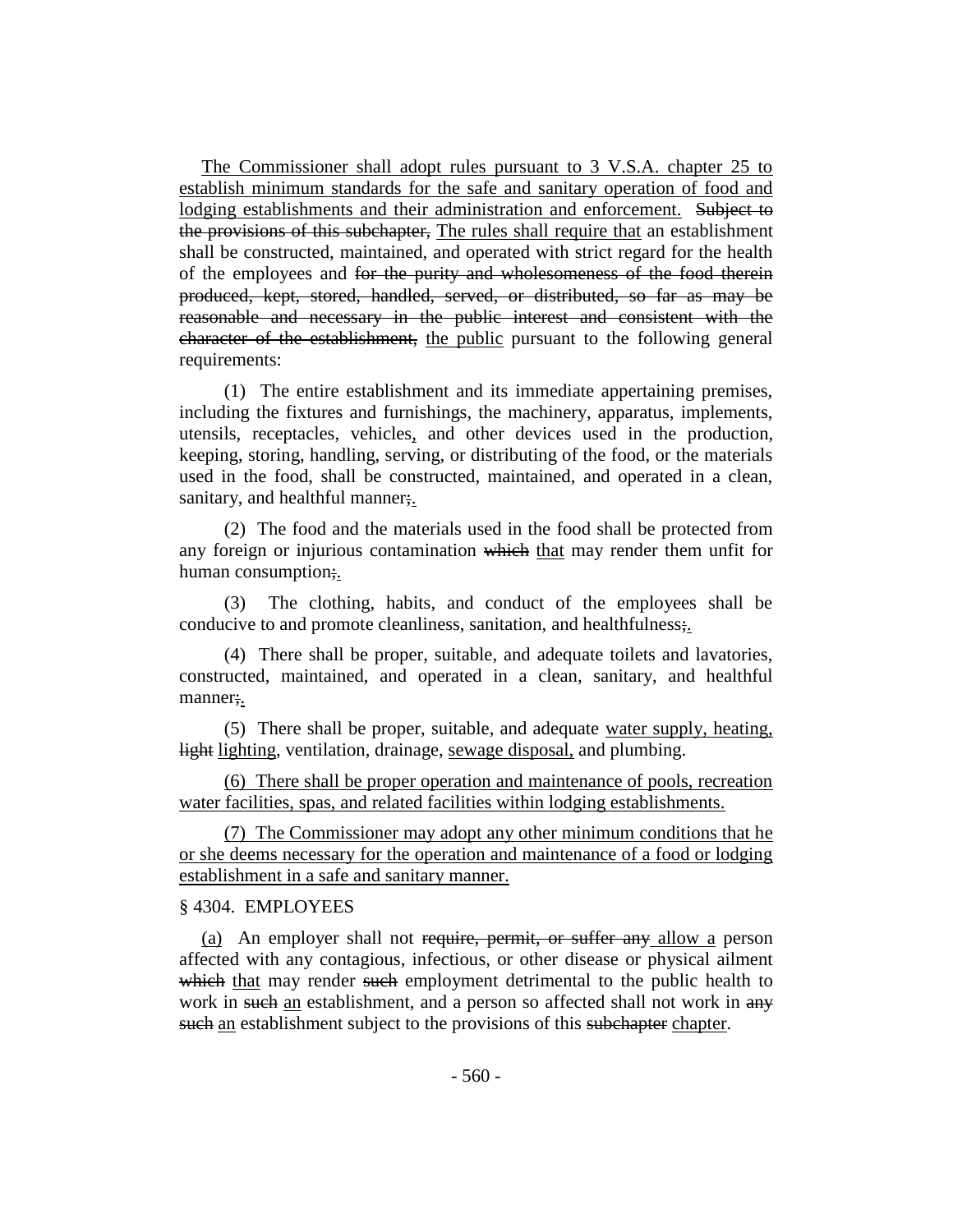(b) The Commissioner may require a person employed in an establishment subject to the provisions of this chapter to undergo medical testing or an examination necessary for the purpose of determining whether the person is affected by a contagious, infectious, or other disease or physical ailment that may render his or her employment detrimental to public health. The Commissioner may prohibit a person from working in an establishment pursuant to section 127 of this title if the person refuses to submit to medical testing or an examination.

#### \* \* \*

#### § 4305. POWERS AND DUTIES OF STATE BOARD OF HEALTH

The board may require a person proposing to work or working in an establishment subject to the provisions of this subchapter, to undergo a physical examination for the purpose of ascertaining whether such person is affected with any contagious, infectious, or other disease or physical ailment, which may render his or her employment detrimental to the public health. The examination shall be made at the time and pursuant to conditions which shall be prescribed by the board. A person who refuses to submit to such examination shall not work or be required, permitted, or suffered to work in any such establishment. [Repealed.]

#### § 4306. INSPECTION

(a) It shall be the duty of the board Commissioner to enforce the provisions of this subchapter chapter and of 6 V.S.A. § 3312(d), and  $\ddot{a}$  the or she shall be permitted to inspect through its his or her duly authorized officers, inspectors, agents, or assistants, at all reasonable times, an establishment and, an establishment's records, and a salvage food facility subject to the provisions of this subchapter chapter.

(b) Whenever an inspection demonstrates that the establishment or salvage food facility is not operated in accordance with the provision of this chapter, the officer, inspector, agent, or assistant shall notify the licensee of the conditions found and direct necessary changes.

#### § 4307. HEARING; ORDERS

When it appears upon such an inspection reveals that any an establishment is being maintained or operated in violation of the provisions of this subchapter chapter or any related rules, the board Commissioner shall cause provide written notice thereof, together with an order commanding an both abatement of such the violation and a compliance with this subchapter chapter within a reasonable period of time to be fixed in the order, to be served by a proper officer upon the person violating such provisions. Under such any related rules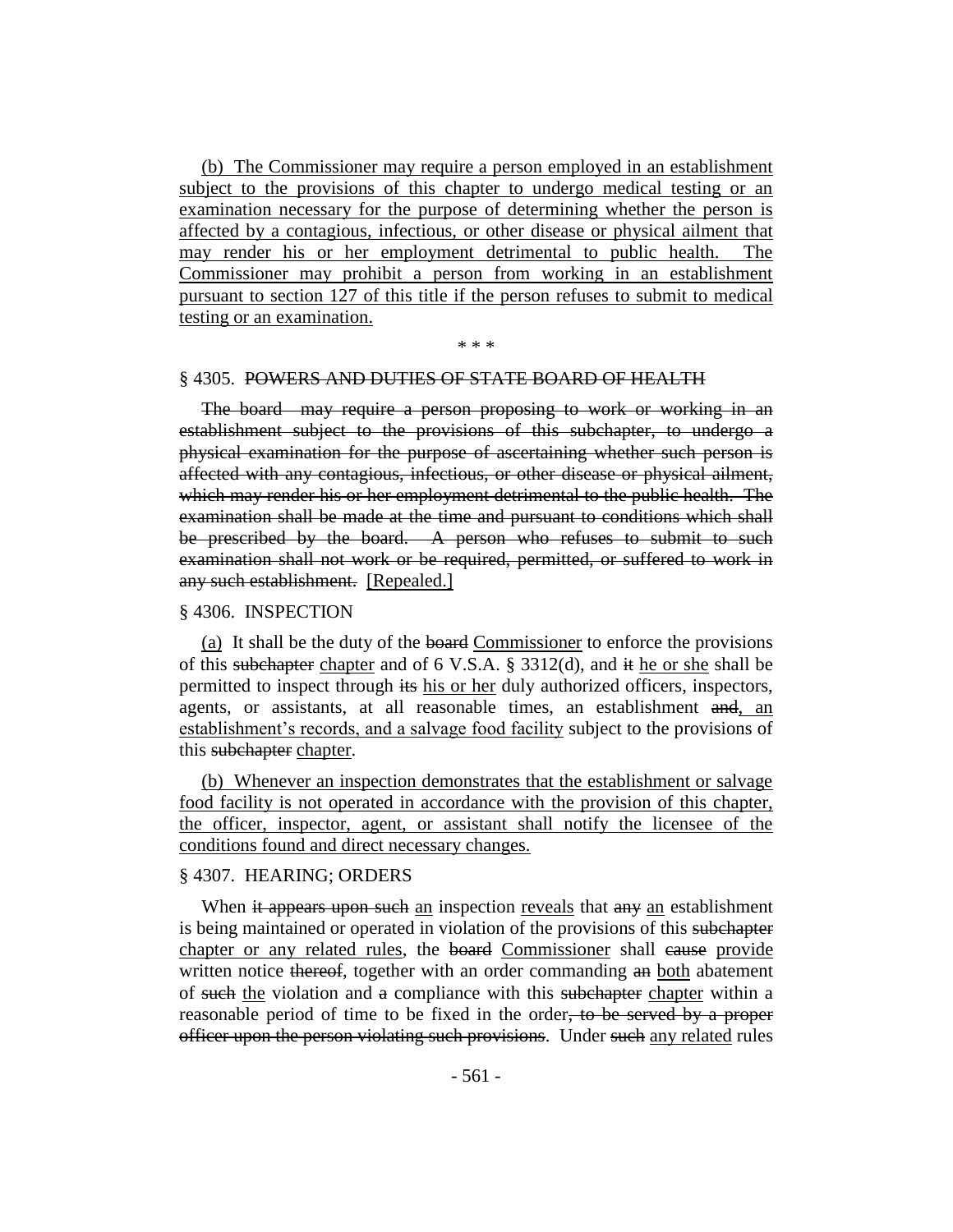and regulations as may be prescribed adopted by the board Commissioner, a person upon whom such the notice and order are served shall be given an opportunity to be heard and to show cause as to why such the order should be vacated or amended. When, upon such a hearing, it appears that the provisions of this subchapter chapter have not been violated, the board Commissioner shall immediately vacate such the order, but without prejudice. When, however, it appears that such the provisions have been violated and such the person fails to comply with an order issued by the board Commissioner under the provisions of this section, the board Commissioner shall, forthwith, certify the facts to the proper prosecuting office revoke, modify, suspend, or enforce a civil penalty.

#### § 4308. REGULATIONS

The board shall make uniform and necessary rules and regulations for carrying out the provisions of this subchapter. [Repealed.]

## § 4309. PENALTY

A person who violates a provision of this subchapter chapter or 6 V.S.A.  $§$  3312(d), for which no other penalty is provided, shall be fined not more than \$300.00 for the first offense and, for each subsequent offense, not more than \$500.00 shall be fined a civil penalty not to exceed \$10,000.00 for each violation. In the case of a continuing violation, each subsequent day in violation may be deemed a separate violation.

Subchapter 2. Licensing Food and Lodging Establishments

## § 4351. LICENSE FROM DEPARTMENT OF HEALTH

(a) A person shall not operate or maintain a hotel, inn, restaurant, tourist camp food manufacturing facility, retail food establishment, lodging establishment, seafood vending facility, or any other place in which food is prepared and served, or lodgings provided or furnished to the transient traveling or vacationing public, or a seafood vending facility, unless he or she shall have first obtained and holds obtains and holds from the department Commissioner a license authorizing such operation. The secretary may prescribe rules or conditions within which he or she may issue a temporary license for a period not to exceed 60 days. The license shall state the rules or conditions under which it is issued. However, nothing herein shall apply to any person who occasionally prepares and serves meals or provides occasional lodgings. The license shall be displayed in such a way as to be easily viewed by the patrons. All licenses shall be displayed in a manner as to be easily viewed by the public.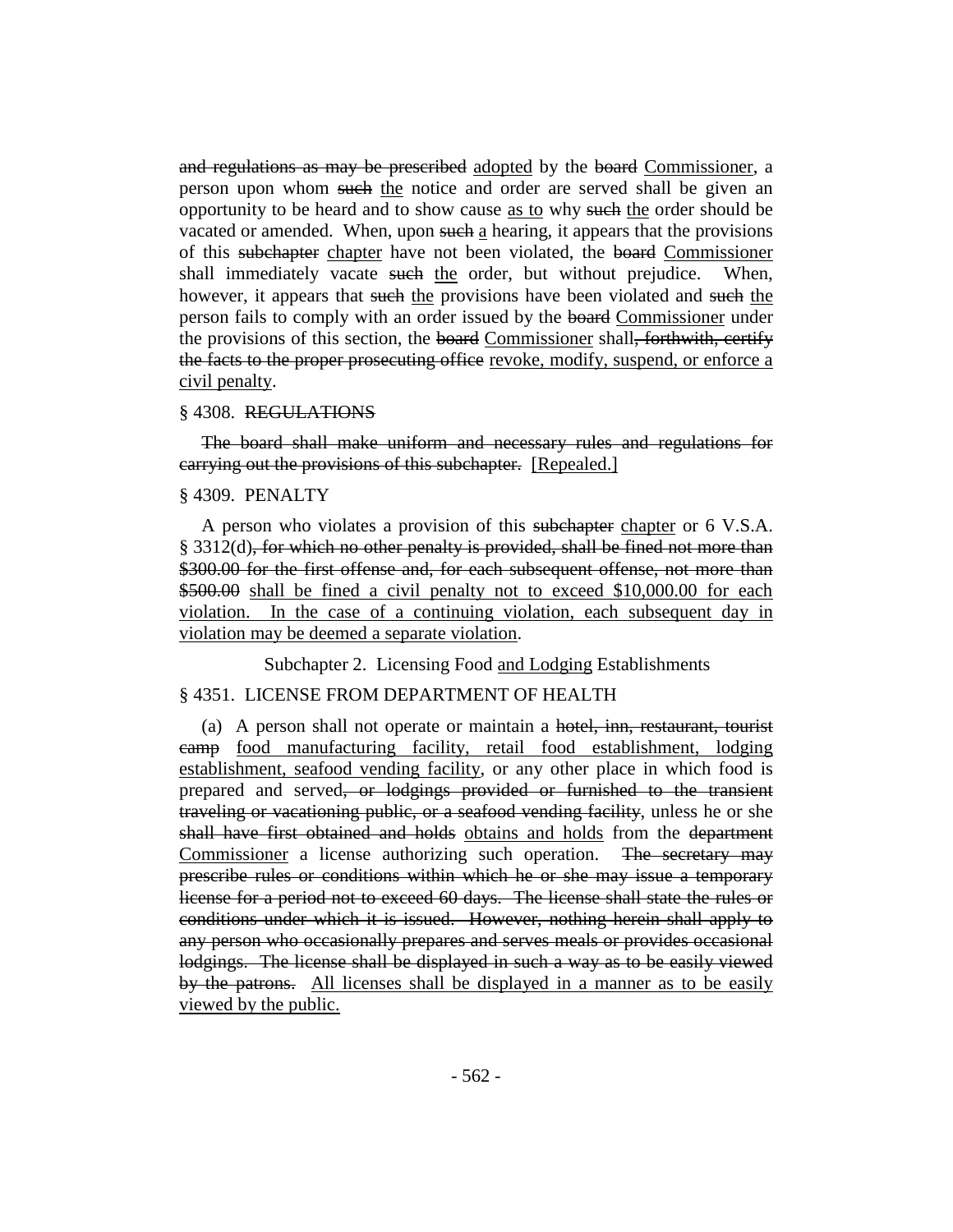(b) For purposes of this section, "seafood vending facility" includes a store, motor vehicle, stand, or similar place from which a person sells seafood for consumption at another location.

(1) A person shall not knowingly and willingly sell or offer for sale a bulk product manufactured by a bakery, regardless of whether the bakery is located in or outside the State, unless the operator of the bakery holds a valid license from the Commissioner.

(2) The Commissioner shall not grant a license to a bakery located outside the State unless:

(A) the person operating the bakery:

(i) has consented in writing to the Department's inspection and paid the required fee; or

(ii) has presented to the Department satisfactory evidence of inspection and approval from the proper authority in his or her state and paid the required fee; and

(B) inspection of the bakery confirms that it meets the laws and rules of this State.

(c) The Commissioner may issue a temporary license for no more than 90 days. The temporary license shall state the conditions under which it is issued.

(d) If the Commissioner does not renew a license, he or she shall provide written notice to the licensee. The notice shall specify any changes necessary to conform with State rules and shall state that if compliance is achieved within the time designated in the notice, the license shall be renewed. If the licensee fails to achieve compliance within the prescribed time, the licensee shall have an opportunity for a hearing.

(e) Any licensee or perspective licensee aggrieved by a decision or order of the Commissioner may appeal to the Board of Health within 30 days of that decision. Hearings by the Board under this section shall be subject to the provisions of 3 V.S.A. chapter 25 relating to contested cases. The Board shall consider the matter de novo and all persons, parties, and interests may appear and be heard. The Board shall issue an order within 30 days following the conclusion of the hearing.

(f) If a licensee fails to renew his or her license within 60 days of its expiration date, a licensee shall apply for a new license and meet all licensure requirements anew.

§ 4352. APPLICATION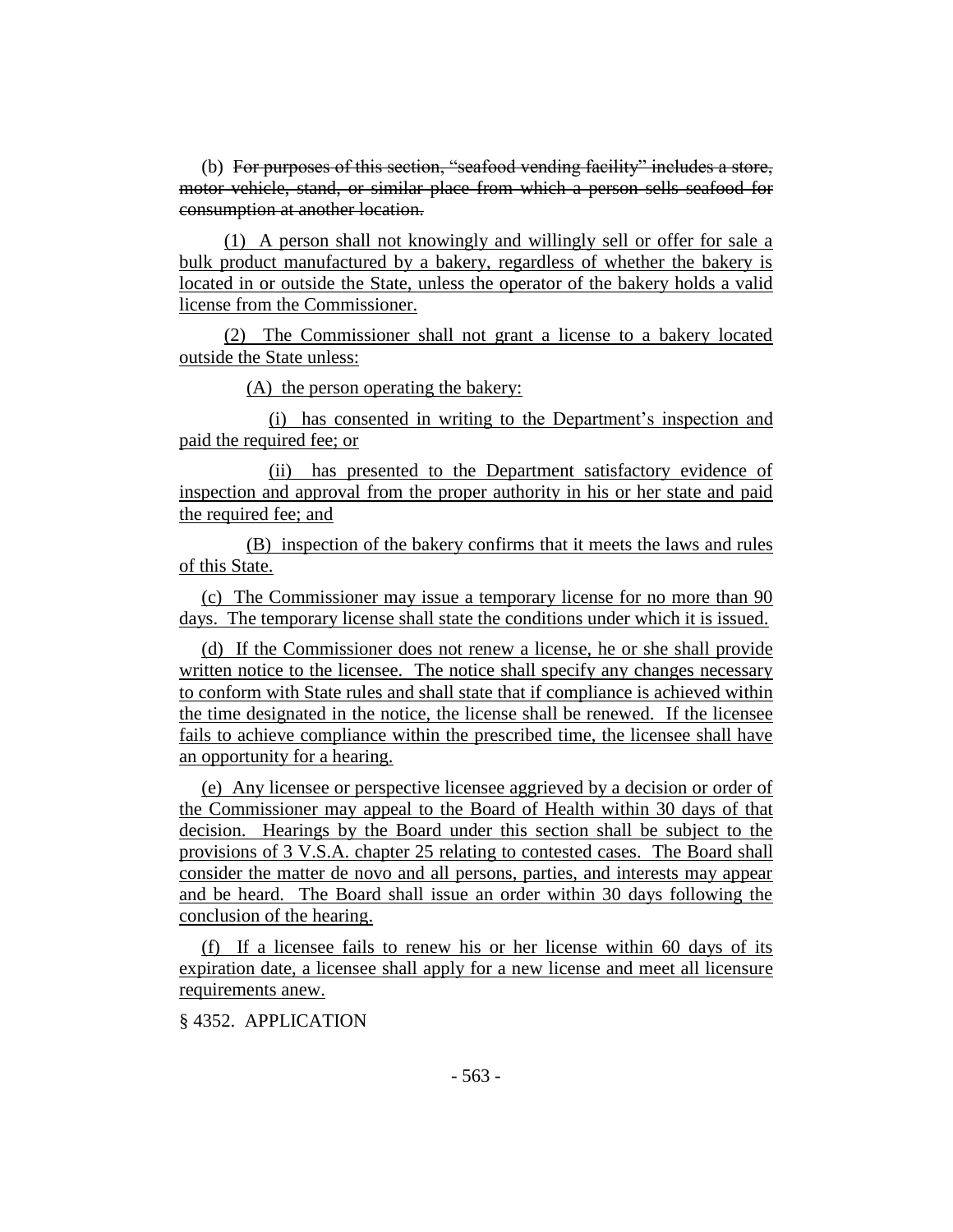A person desiring to operate a place an establishment in which food is prepared and served or in which lodging is offered to the public shall apply to the board Commissioner upon forms supplied by the board Department and shall pay a license fee as provided by section 4353 of this title. An application for licensure shall be submitted no fewer than 30 days prior to the opening of a food or lodging establishment. Upon receipt of such license fee and when satisfied that the premises are sanitary and healthful in accordance with the provisions of this chapter and related rules, the board Commissioner shall issue a license to the applicant with respect to the premises described therein.

§ 4353. FEES

(a) The Commissioner may establish by rule any requirement the Department needs to determine the applicable license fee category or any license exemption. The following fees shall be paid annually to the Board Department at the time of making the application according to the following schedules:

(1) Restaurant I—Seating capacity of 0 to 25; \$105.00

II—Seating capacity of 26 to 50; \$180.00

III—Seating capacity of 51 to 100; \$300.00

IV—Seating capacity of 101 to 200; \$385.00

V—Seating capacity of 201 to 599 over 200; \$450.00

VI—Seating capacity 600 and over; \$1,000.00

VII—Home Caterer; \$155.00

VIII VII—Commercial Caterer; \$260.00

IX VIII—Limited Operations; \$140.00

X IX—Fair Stand; \$125.00; if operating for four or more days per year; \$230.00

(2) Lodging establishments

I—Lodging capacity of 1 to 10; \$130.00

II—Lodging capacity of 11 to 20; \$185.00

III—Lodging capacity of 21 to 50; \$250.00

IV—Lodging capacity of 51 to 200 over 50; \$390.00

V—Lodging capacity of over 200; \$1,000.00 Children's camps; \$150.00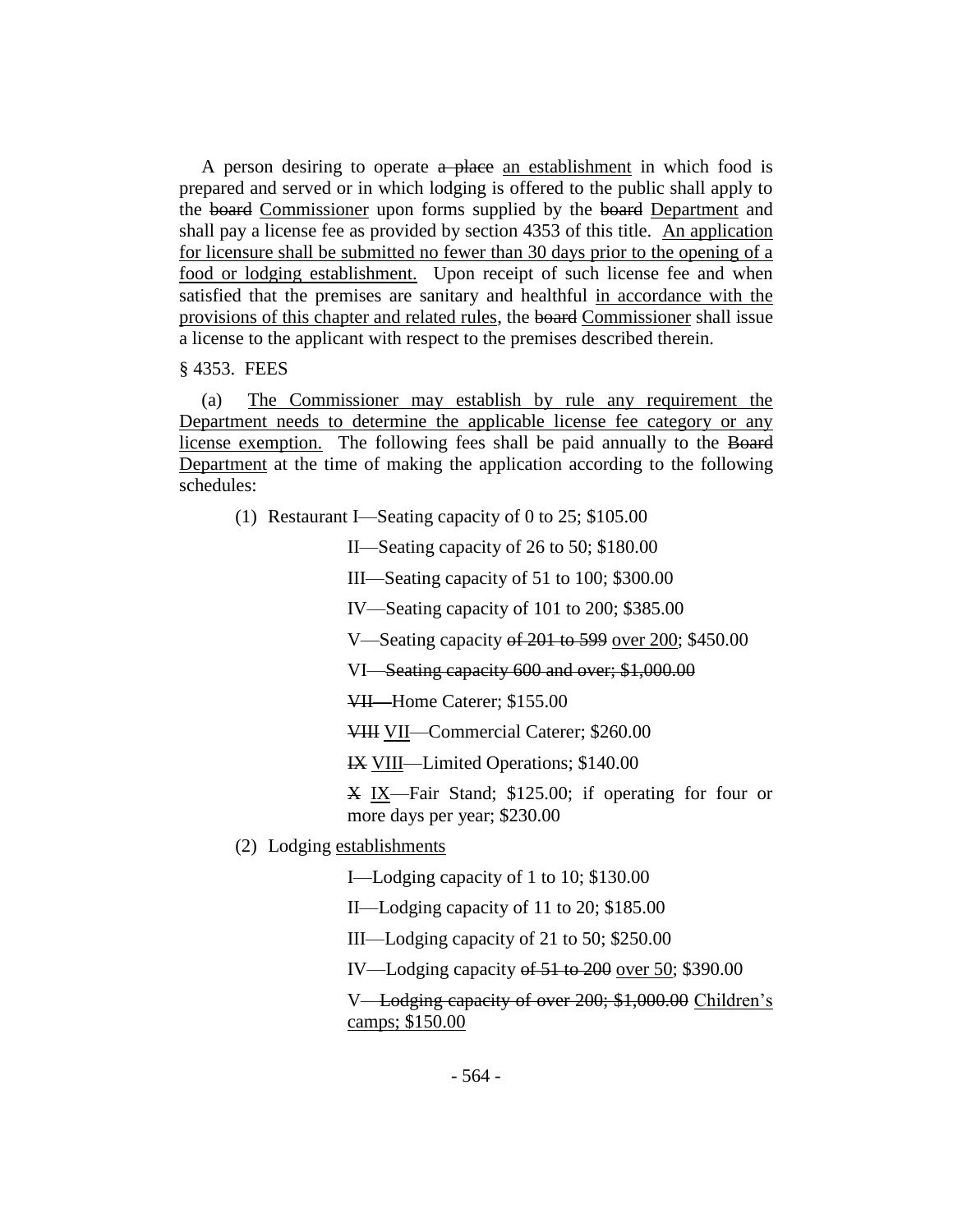(3) Food processor manufacturing establishment—a fee for any person or persons that process food for resale to restaurants, stores, or individuals according to the following schedule:

(A) Food manufacturing establishments; nonbakeries

I—Gross receipts of \$10,001.00 to \$50,000.00; \$175.00

(B) II—Gross receipts of over \$50,000.00; \$275.00

III —Gross receipts of \$10,000.00 or less are exempt pursuant to section 4358 of this title

(B) Food manufacturing establishments; bakeries

I—Home bakery; \$100.00

II—Small commercial; \$200.00

III—Large commercial; \$350.00

(4) Seafood vending facility—\$200.00, unless operating pursuant to another license issued by the Department of Health and generating less than \$40,000.00 in seafood gross receipts annually. If generating more than \$40,000.00 in seafood gross receipts annually, the fee is to be paid regardless of whether the facility is operating pursuant to another license issued by the Department of Health.

(5) Shellfish reshippers and repackers—\$375.00.

(b) The Commissioner of Health will shall be the final authority on definition of categories contained herein.

(c) All fees received by the Board Department under this section shall be credited to a special fund and shall be available to the Department to offset the cost of providing the services.

#### § 4354. TERM OF LICENSE

Licenses shall expire annually on a date established by the department Department and shall be renewable may be renewed upon the payment of a new license fee if the licensee is in good standing with the Department.

## § 4355. REGULATIONS; REPORTS

(a) The board may prescribe such rules and regulations as may be necessary to ensure the operation in a sanitary and healthful manner of places in which food is prepared and served to the public or in which lodgings are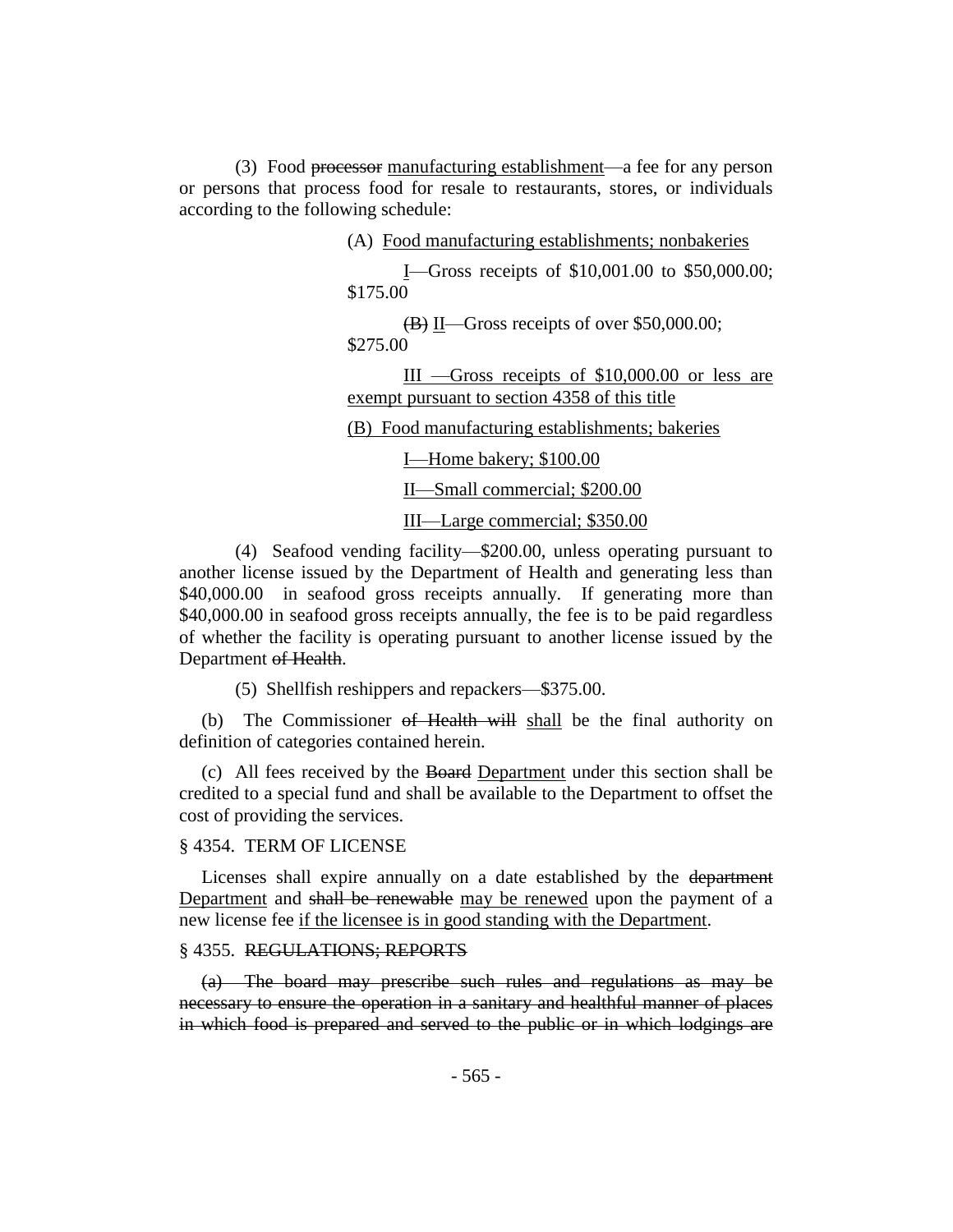provided. All reports which such board may require shall be on forms prescribed by it.

(b) The board shall not adopt any rule requiring food establishments that operate less than six months of the year and provide outdoor seating for no more than 16 people to provide toilet facilities to patrons, and any such rule or portion thereof now in effect is repealed. [Repealed.]

#### § 4356. INSPECTION, REVOCATION

The members of the board and any person in its employ and by its direction, at reasonable times, may enter any place operated under the provisions of sections 4351-4355 of this title, so far as may be necessary in the discharge of its duties. Whenever upon such inspection it is found that the premises are not being conducted in accordance with the provisions of the above named sections or the regulations adopted in accordance therewith, such board shall notify the licensee of the conditions found and direct such changes as are necessary. If such licensee shall fail within a reasonable time to comply with such orders, rules, or regulations adopted under the provisions of such sections, the board shall revoke the license. [Repealed.]

#### § 4357. PENALTY

A person who violates any provision of this subchapter shall be fined not more than \$500.00. [Repealed.]

#### § 4358. EXEMPTIONS

(a) The provisions of this subchapter shall apply only to such those hotels, inns, restaurants, tourist camps, and other places as that solicit the patronage of the public by advertising by means of signs, notices, placards, radio, electronic communications, or printed announcements.

(b) The provisions of this subchapter shall not apply to an individual manufacturing and selling bakery products from his or her own home kitchen whose average gross retail sales do not exceed \$125.00 per week.

(c) Any food manufacturing establishment claiming a licensing exemption shall provide documentation as required by rule.

(d) The Commissioner shall not adopt a rule requiring food establishments that operate less than six months of the year and provide outdoor seating for less than 16 people at one time to provide toilet and hand washing facilities for patrons.

\* \* \*

Subchapter 4. Bakeries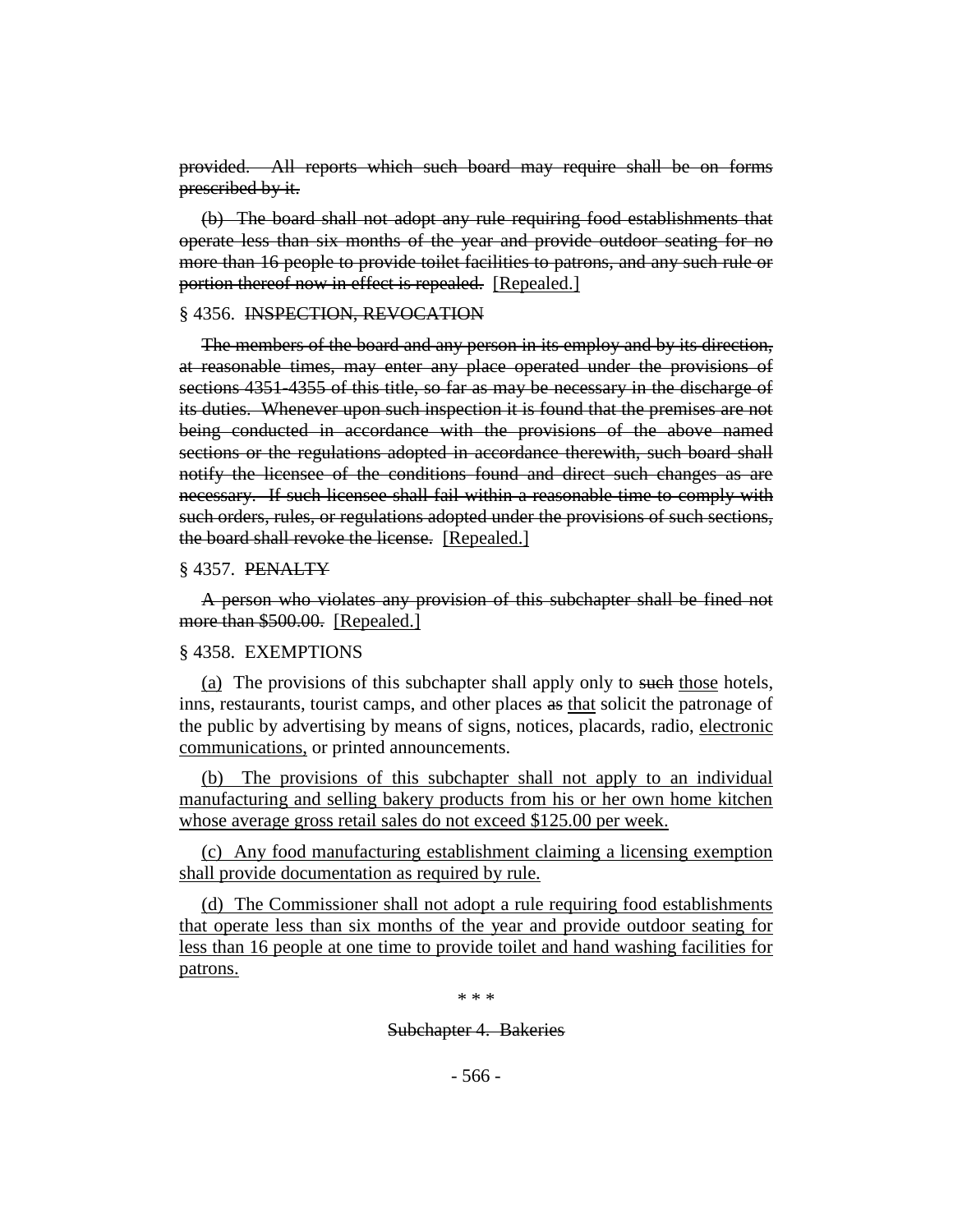#### § 4441. BAKERY PRODUCTS; DEFINITION

For the purposes of this subchapter,

(1) The word "bakery" is defined as a building or part of a building wherein is carried on as a principal occupation the production of bread, cakes, pies, or other food products made either wholly or in part of flour and intended for sale.

(2) The word "person" shall extend and be applied to bodies corporate, and to partnerships and unincorporated associations. [Repealed.]

#### § 4442. RULES AND INSPECTION BY STATE BOARD OF HEALTH

The Board shall adopt and enforce rules as the public health may require in respect to the sanitary conditions of bakeries as defined herein. The Board is hereby authorized to inspect any such bakery at all reasonable times through its duly appointed officers, inspectors, agents, or assistants. [Repealed.]

#### § 4443. SLEEPING ROOMS SEPARATE

The sleeping rooms for persons employed in a bakery shall be separated from the rooms where food products or any ingredient thereof are manufactured or stored. [Repealed.]

#### § 4444. LICENSE

(a) No person shall operate a bakery in this state without having obtained from the department a license describing the building used as a bakery, including the post office address of the same, which license shall be posted by the owner or operator of such bakery in a conspicuous place in the shop described in such license or in the sales room connected therewith.

(b) No person shall knowingly and willfully sell or offer for sale in this state any bulk product manufactured by a bakery, whether such a bakery is located within or without the state, unless the operator of such bakery shall hold a valid license, as prescribed, from the department, which license shall in no case be granted covering a bakery located outside the state unless the person operating such bakery shall have consented in writing to its inspection and paid the fee as herein provided, or shall have paid the fee and received a license after presenting to the department satisfactory evidence of inspection and approval from the proper authority of his or her own state, and such bakery shall have been found by the inspection to meet the requirements of the laws of this state and rules and regulations of the secretary relating thereto. [Repealed.]

§ 4445. RENEWAL OF LICENSE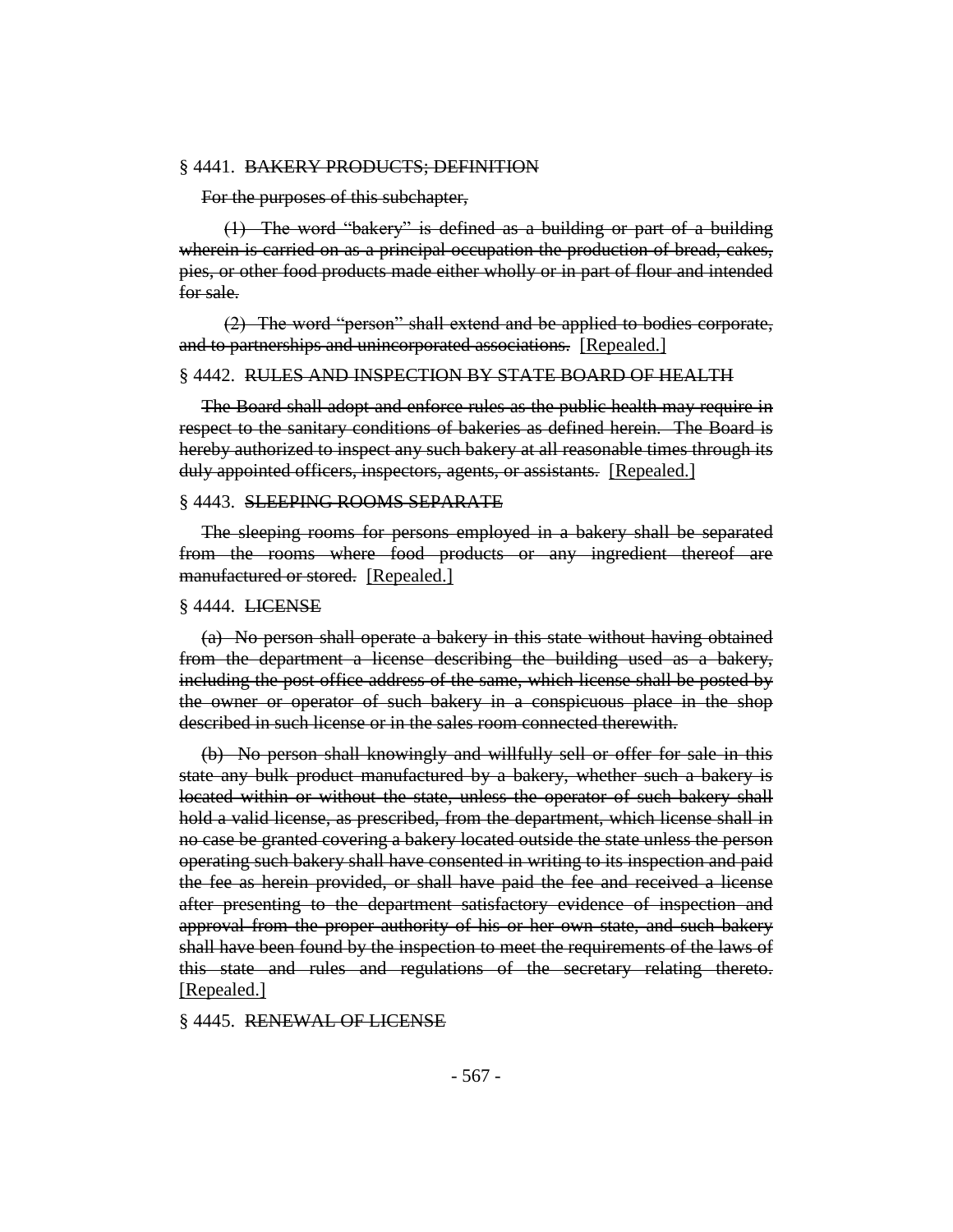The holder of such a license who desires to continue to operate a bakery shall annually, commencing on or before January 31, 1974, and thereafter on or before January 31, renew his or her license, pay the renewal fee, and receive a new license provided the licensee is entitled thereto. [Repealed.]

 $§$  4446. FEE

(a) A person owning or conducting a bakery as specified in sections 4441 and 4444 of this title shall pay to the Board a fee for each certificate and renewal thereof in accordance with the following schedule:

Bakery I—Home Bakery; \$100.00

II—Small Commercial; \$200.00

III—Large Commercial; \$350.00

IV—Camps; \$150.00

(b) The Commissioner of Health will be the final authority on definition of categories contained herein.

(c) All fees received by the Board under this section shall be credited to a special fund and shall be available to the Department to offset the cost of providing the services. [Repealed.]

## § 4447. REVOCATION

Such license may be suspended or revoked by the board for cause after hearing. [Repealed.]

#### § 4448. NEW BAKERY

No person shall open a new bakery in this state without having given at least 15 days' notice to the department of intention to open such bakery which notice shall contain a description and location of the building proposed to be used as such bakery. Upon receipt of such notice, the department shall cause such premises to be examined and, if found to comply with the provisions and statutes relating to bakeries and the rules and regulations prescribed by the secretary, a license shall be issued upon payment of the fee as herein provided. [Repealed.]

#### § 4449. LOCAL REGULATIONS

The provisions of this subchapter shall not prevent local health authorities from making and enforcing orders or regulations concerning the sanitary condition of bakeries and the sale of bakery products, except that such orders and regulations shall be suspended to the extent necessary to give effect to the provisions of this subchapter and the rules and regulations prescribed pursuant thereto. [Repealed.]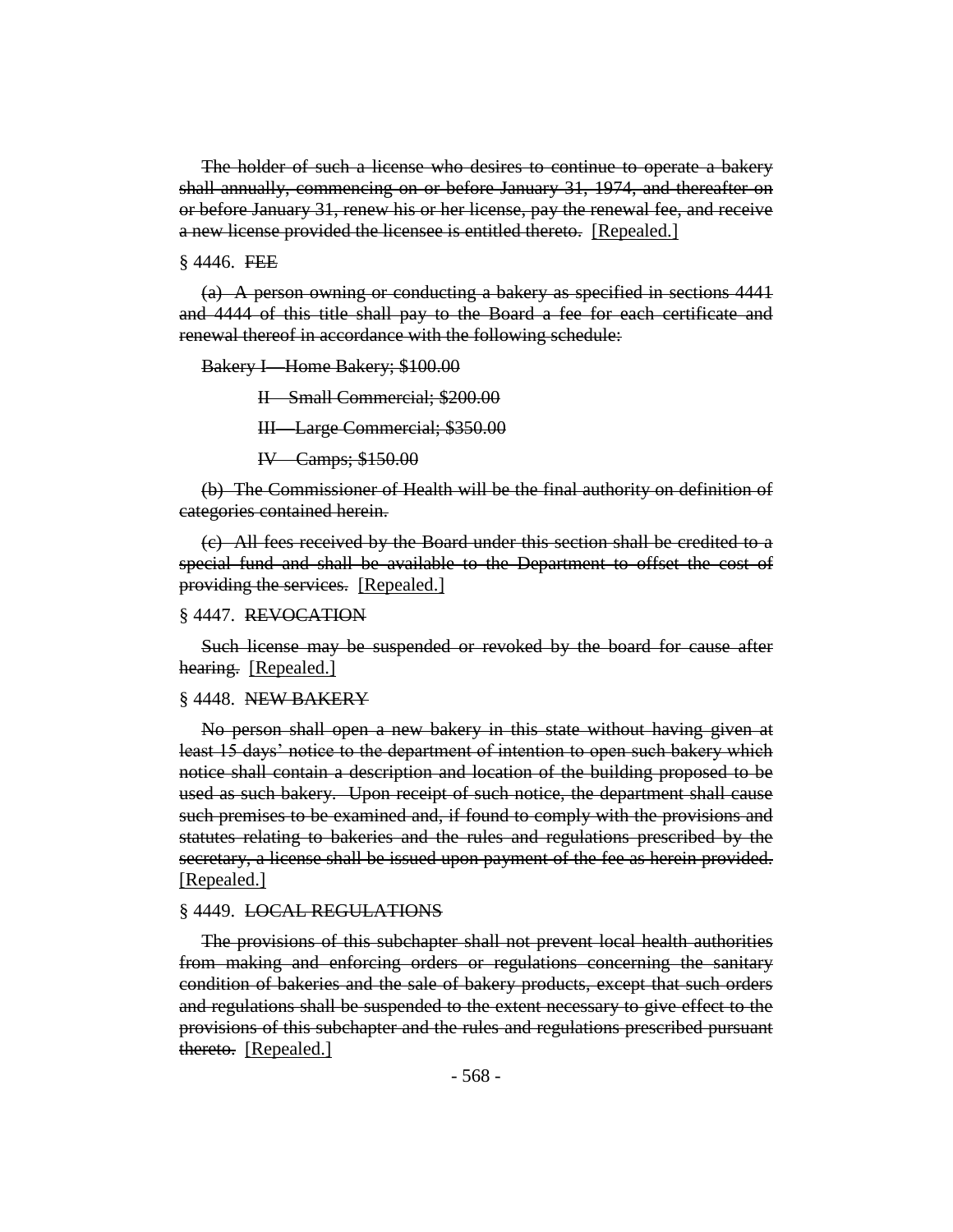#### § 4450. PENALTY

A person who violates any provisions of this subchapter shall be fined not more than \$500.00. [Repealed.]

#### § 4451. EXCEPTIONS

The provisions of this subchapter shall not apply to individuals manufacturing in and selling from their own private home kitchens bread, cakes, pies, or other food products made either wholly or in part from flour whose average gross retail sales of such products do not exceed \$125.00 a week, nor to restaurants, inns, or hotels subject to the provisions of subchapter 2 of this chapter, nor to church, fraternal, or charitable food sales. [Repealed.]

Subchapter 5. Salvage Food Facilities

#### § 4461. DEFINITIONS

For the purposes of this subchapter:

(1) "Salvage food" means any food product from which the label on the packaging has been lost or destroyed or which has been subjected to possible damage as the result of accident, fire, flood, or other cause which may prevent the product from meeting the specifications of the manufacturer or the packer, but is otherwise suitable for human consumption.

(2) "Salvage food facility" means a food vendor for which salvage foods comprise 50 percent or more of gross sales. [Repealed.]

#### § 4462. REGULATIONS AND INSPECTION

The state board of health is authorized to inspect any salvage food facility at all reasonable times through its officers, inspectors, agents, or assistants. [Repealed.]

Subchapter 6. Temporary Outdoor Seating

## § 4465. LIMITED FOOD ESTABLISHMENTS; TEMPORARY OUTDOOR SEATING

A food establishment that prepares and serves food for off premises uses may provide temporary outdoor seating for up to 16 persons from May 1 to October 31 without providing patron toilet or handwashing facilities. [Repealed.]

## Sec. 2. EFFECTIVE DATE

This act shall take effect on July 1, 2016.

(Committee vote: 5-0-0)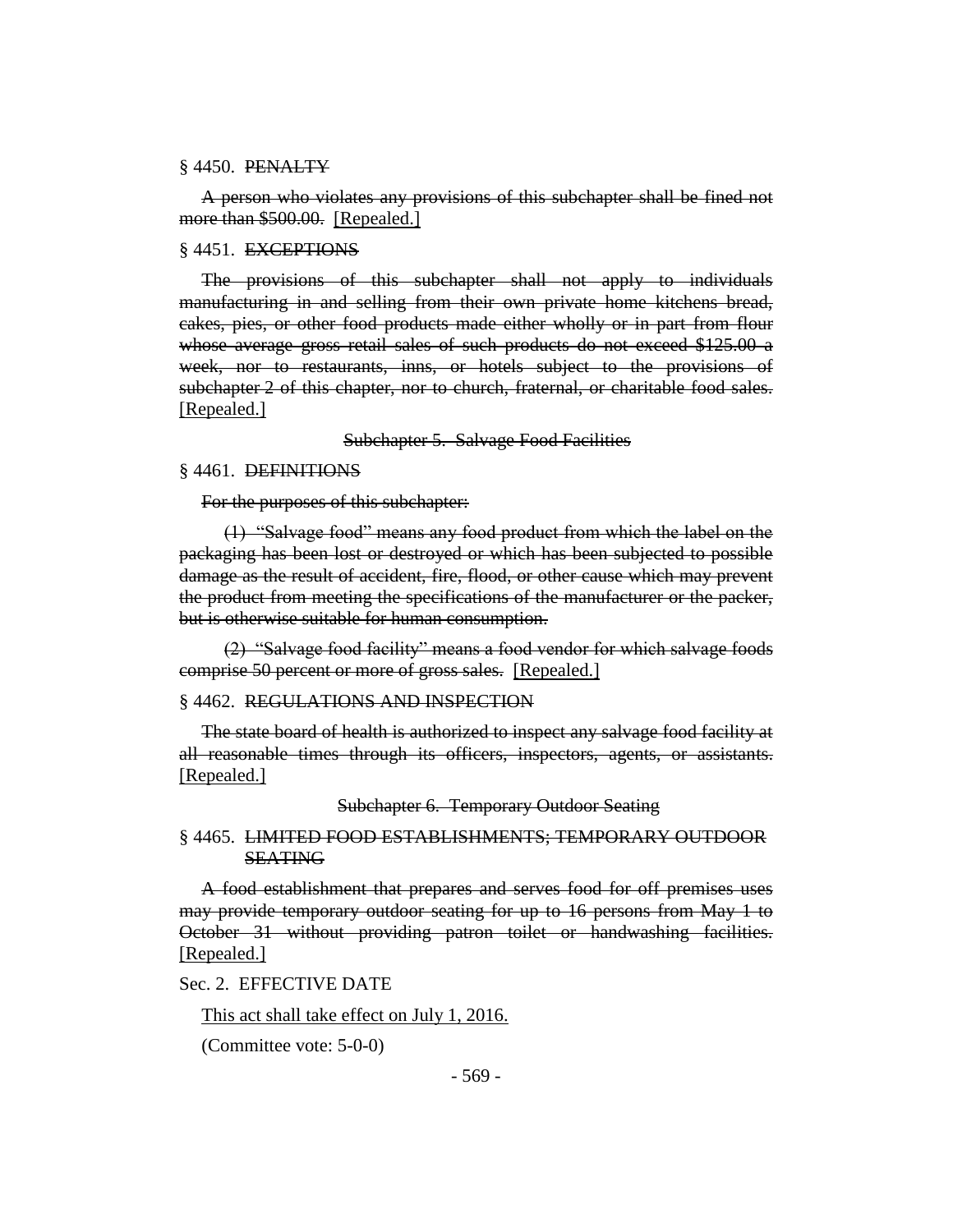# **Reported favorably with recommendation of amendment by Senator Ayer for the Committee on Finance.**

The Committee recommends that the bill be amended as recommended by the Committee on Health & Welfare with the following amendment thereto:

In Sec. 1, by striking out 18 V.S.A. § 4353, subsection (a), in its entirety and inserting in lieu thereof the following:

(a) The Commissioner may establish by rule any requirement the Department needs to determine the applicable license fee category or any license exemption. The following fees shall be paid annually to the Board at the time of making the application according to the following schedules:

(1) Restaurant I—Seating capacity of 0 to 25; \$105.00

II—Seating capacity of 26 to 50; \$180.00

III—Seating capacity of 51 to 100; \$300.00

IV—Seating capacity of 101 to 200; \$385.00

V—Seating capacity of 201 to 599; \$450.00

VI—Seating capacity 600 and over; \$1,000.00

VII—Home Caterer; \$155.00

VIII—Commercial Caterer; \$260.00

IX—Limited Operations; \$140.00

X—Fair Stand; \$125.00; if operating for four or more days per year; \$230.00

(2) Lodging establishments

I—Lodging capacity of 1 to 10; \$130.00

II—Lodging capacity of 11 to 20; \$185.00

III—Lodging capacity of 21 to 50; \$250.00

IV—Lodging capacity of 51 to 200; \$390.00

V—Lodging capacity of over 200; \$1,000.00

VI—Children's camps; \$150.00

(3) Food processor manufacturing establishment—a fee for any person or persons that process food for resale to restaurants, stores, or individuals according to the following schedule:

(A) Food manufacturing establishments; nonbakeries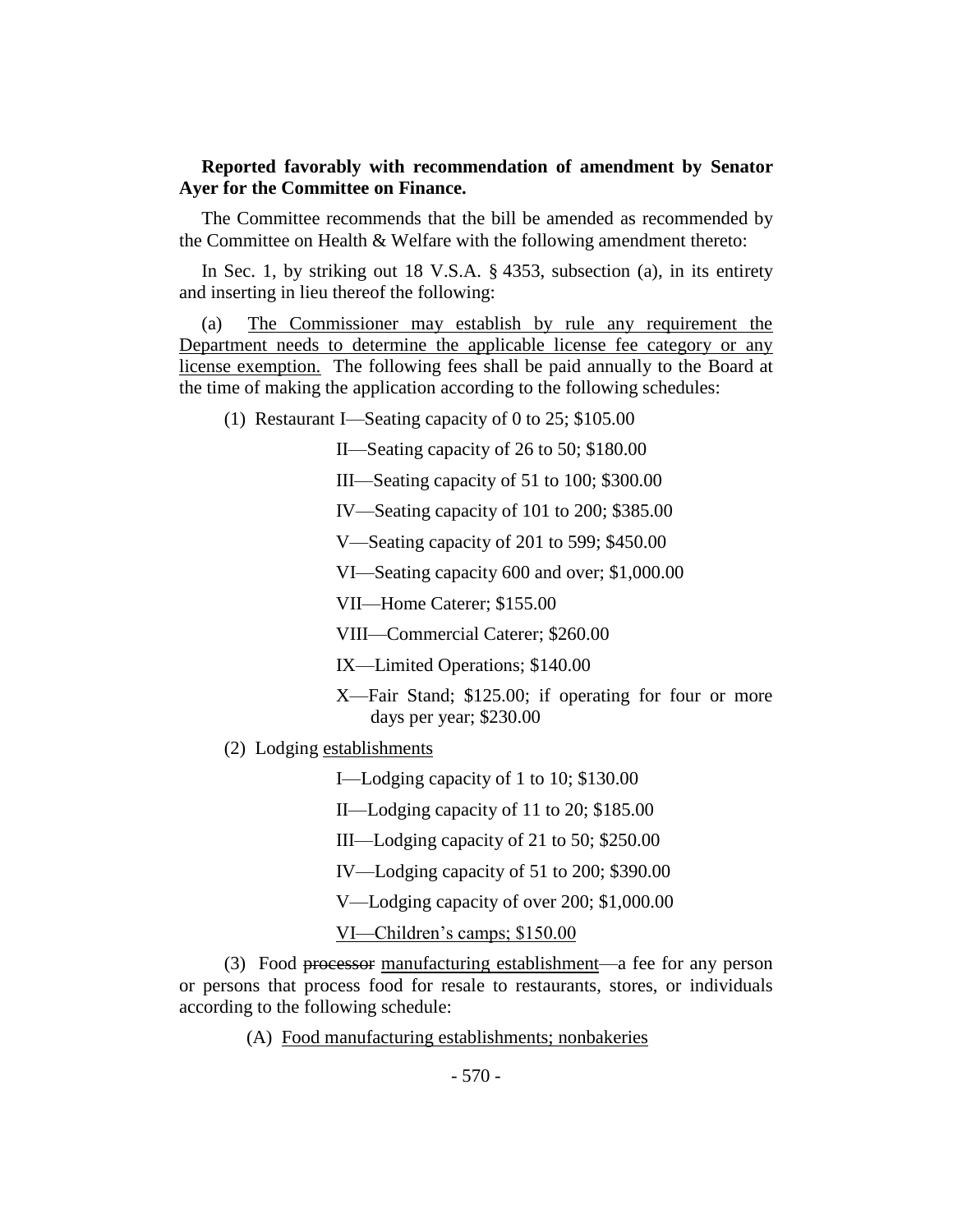| <b>I</b> —Gross receipts of $$10,001.00$ to $$50,000.00;$<br>\$175.00                             |
|---------------------------------------------------------------------------------------------------|
| receipts of over $$50,000.00;$<br>(B)II—Gross<br>\$275.00                                         |
| III—Gross receipts of \$10,000.00 or less<br>are<br>exempt pursuant to section 4358 of this title |
| (B) Food manufacturing establishments; bakeries                                                   |
| I—Home bakery; \$100.00                                                                           |
| II—Small commercial; \$200.00                                                                     |
| III—Large commercial; \$350.00                                                                    |

(4) Seafood vending facility—\$200.00, unless operating pursuant to another license issued by the Department of Health and generating less than \$40,000.00 in seafood gross receipts annually. If generating more than \$40,000.00 in seafood gross receipts annually, the fee is to be paid regardless of whether the facility is operating pursuant to another license issued by the Department of Health.

(5) Shellfish reshippers and repackers—\$375.00.

(Committee vote: 7-0-0)

#### **S. 116.**

An act relating to rights of offenders in the custody of the Department of Corrections.

## **Reported favorably with recommendation of amendment by Senator Flory for the Committee on Institutions.**

The Committee recommends that the bill be amended by striking out all after the enacting clause and inserting in lieu thereof the following:

Sec. 1. 28 V.S.A. § 857 is added to read:

# § 857. ADMINISTRATIVE SEGREGATION; PROCEDURAL REQUIREMENTS

(a) Except in emergency circumstances as described in subsection (b) of this section, before an inmate is placed in administrative segregation, regardless of whether that inmate has been designated as having a serious functional impairment under section 906 of this title, the inmate is entitled to a hearing pursuant to subsection 852(b) of this title.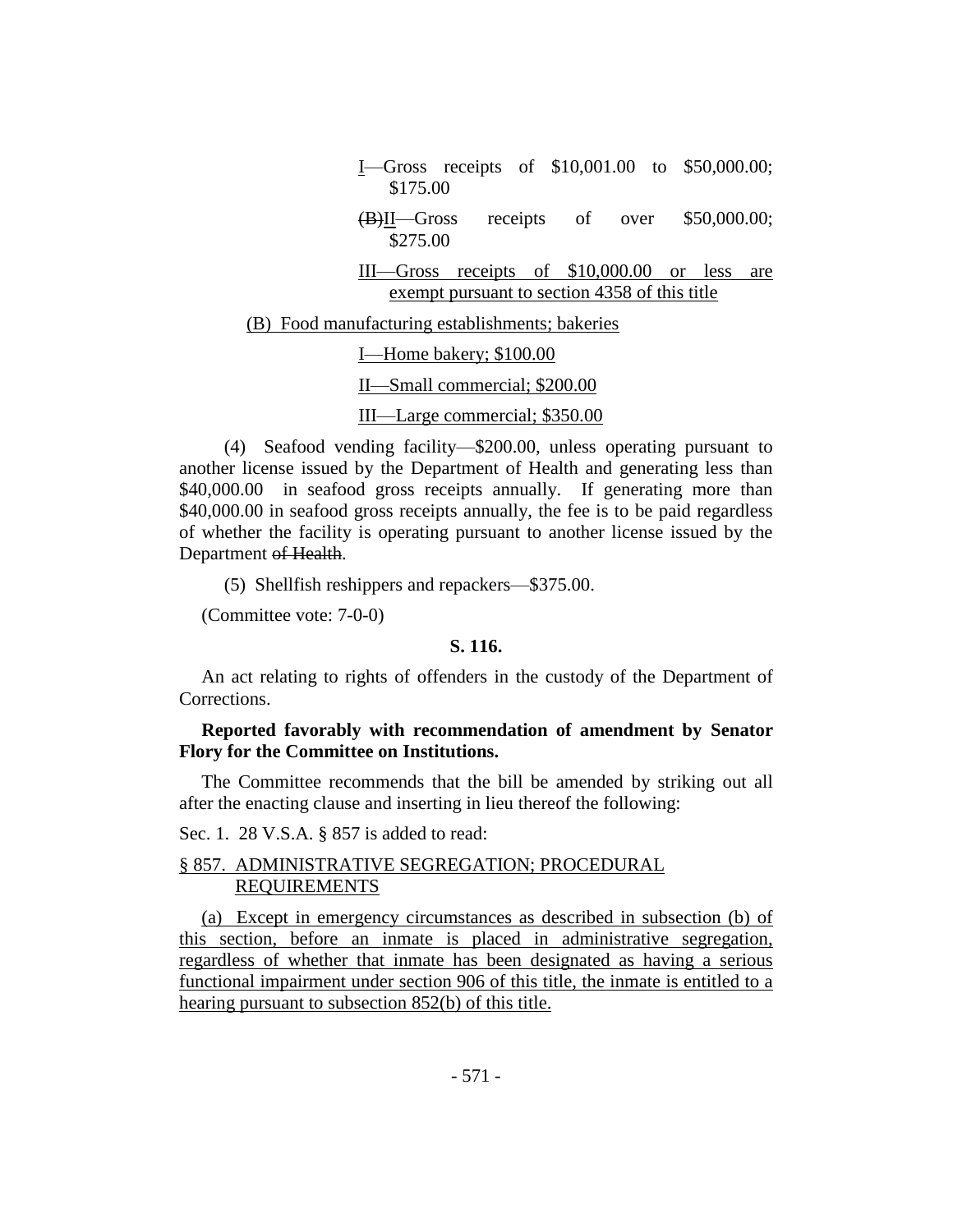(b) In the event of an emergency situation and at the discretion of the Commissioner, an inmate may be placed in administrative segregation prior to receiving a hearing as described in subsection 852(b) of this title.

Sec. 2. 28 V.S.A. § 204 is amended to read:

## § 204. SUBMISSION OF WRITTEN REPORT; PROTECTION OF RECORDS

\* \* \*

(d) $(1)$  Any Except as provided in subdivision (2), any presentence report, pre-parole report, or supervision history prepared by any employee of the Department in the discharge of the employee's official duty, except as provided in subdivision 204a(b)(5) and section 205 of this title, is privileged and shall not be disclosed to anyone outside the Department other than the judge or the Parole Board, except that:.

 $(2)(A)$  the The court or Board may in its discretion shall permit the inspection of the report, or parts thereof redacted of information that may compromise the safety or confidentiality of any person, by the State's Attorney, and by the defendant or inmate, or his or her attorney, or, and

(B) the court or Board may in its discretion permit the inspection of the report or parts thereof by other persons having a proper interest therein, whenever the best interest or welfare of the defendant or inmate makes that action desirable or helpful.

(3) Nothing in this section shall prohibit the Department for Children and Families from accessing the supervision history of probationers or parolees for the purpose of child protection.

\* \* \*

Sec. 3. 28 V.S.A. § 601 is amended to read:

## § 601. POWERS AND RESPONSIBILITIES OF THE SUPERVISING OFFICER OF EACH CORRECTIONAL FACILITY

The supervising officer of each facility shall be responsible for the efficient and humane maintenance and operation and for the security of the facility, subject to the supervisory authority conferred by law upon the Commissioner. Each supervising officer is charged with the following powers and responsibilities:

\* \* \*

(10) To establish and maintain, in accordance with such rules and regulations as are established by the Commissioner, a central file at the facility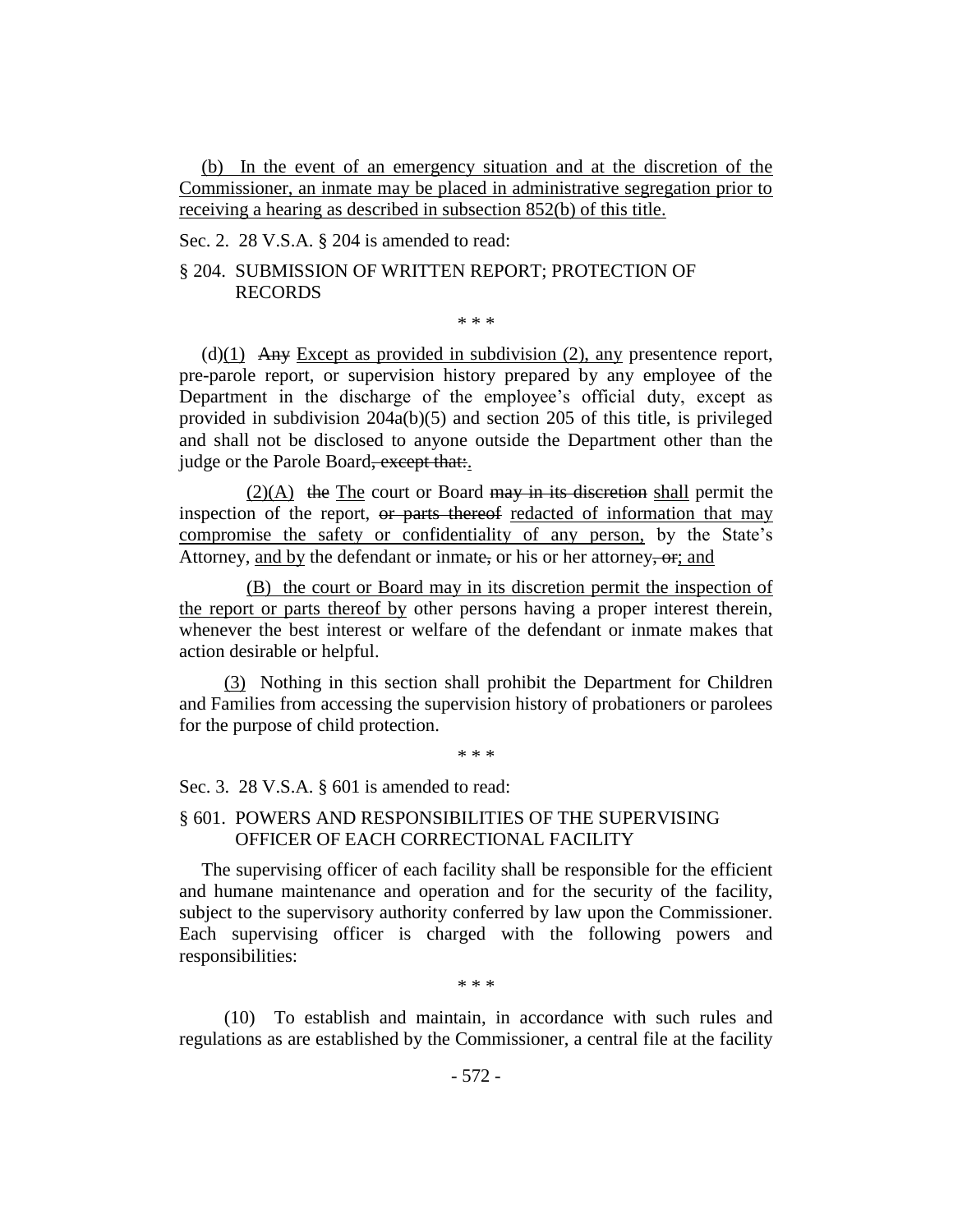containing an individual file for each inmate. Except as otherwise may be indicated by the rules and regulations of the Department, the content of the file of an inmate shall be confidential and shall not be subject to public inspection except by court order for good cause shown and shall not be accessible to inmates at the facility. Information that may compromise the safety or confidentiality of any person shall be redacted from a file prior to inspection by an inmate. Except as otherwise provided by law, the contents of an inmate's file may be inspected, pursuant to a court order issued ex parte, by a state State or federal prosecutor as part of a criminal investigation if the court finds that the records may be relevant to the investigation. The information in the files may be used for any lawful purpose but shall not otherwise be made public.

Sec. 4. 28 V.S.A. § 602 is added to read:

#### § 602. RIGHT OF AN INDIVIDUAL TO ACCESS RECORDS

(a) At the request of any person in the custody or under the supervision of the Department, the Department shall provide records maintained by the Department concerning that person if that person is:

(1) a party in a case in any division of the Superior Court in which the Department is also a party; or

(2) a defendant in a hearing before the Parole Board in which revocation of parole is a possible outcome.

(b) Nothing in this title concerning the confidentiality of the Department's records shall be construed as limiting a person's right to access records about himself or herself, except as specified in subsections (c) and (d) of this section.

(c) The Department shall redact any information compromising the safety or confidentiality of any person prior to providing the record to a person under this section.

(d) The Department may seek a court order limiting disclosure of records. The order may be granted only if the court finds clear and convincing evidence that disclosure of records would create a substantial and identifiable risk to public safety.

(e) As used in this section, "records" means records stored in any form, physical or electronic.

Sec. 5. 13 V.S.A. § 5233 is amended to read:

# § 5233. EXTENT OF SERVICES

(a) A needy person who is entitled to be represented by an attorney under section 5231 of this title is entitled: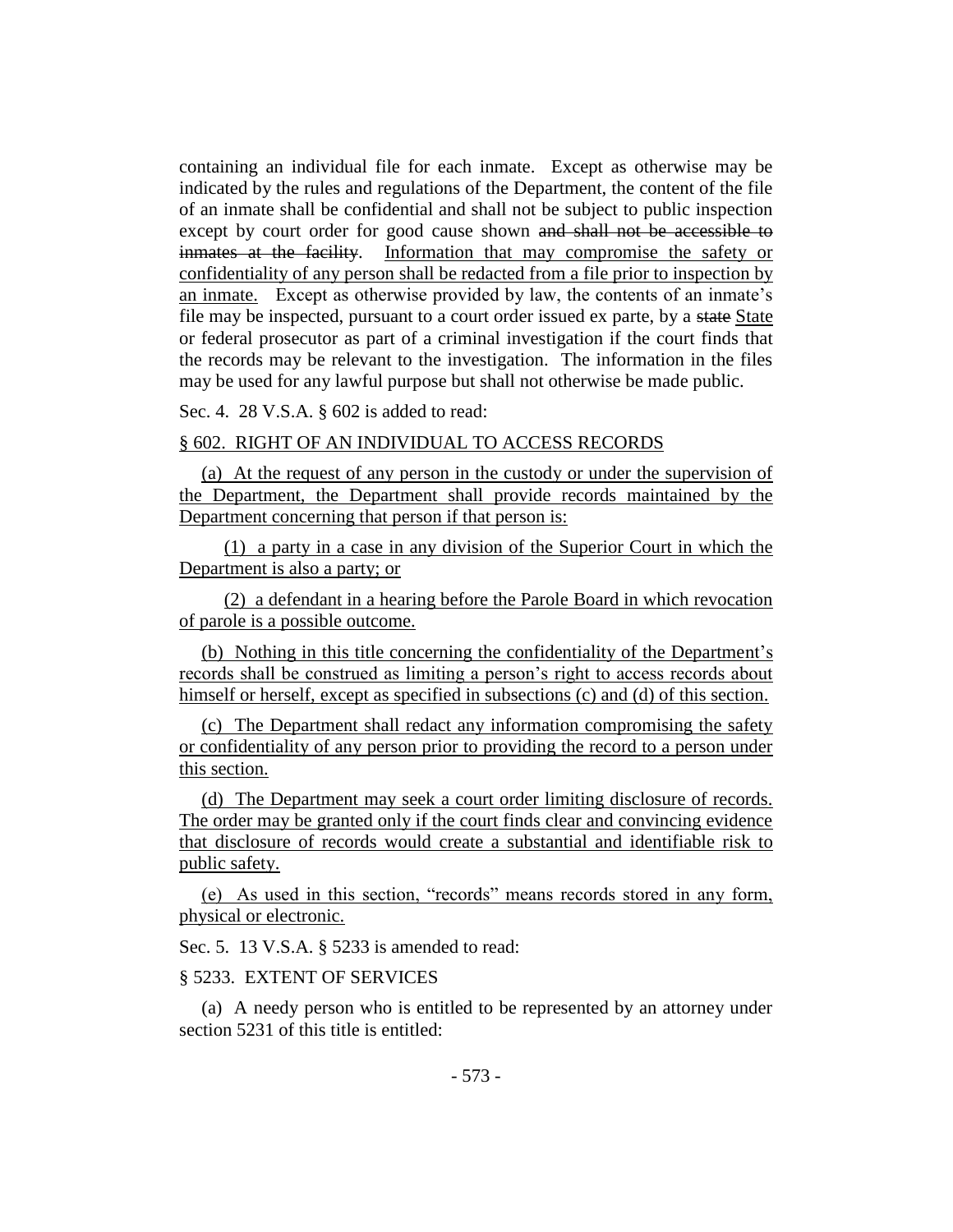\* \* \*

(3) To be represented in any other postconviction proceeding which may have more than a minimal effect on the length or conditions of detention where the attorney considers:

(A) the claims, defenses, and other legal contentions to be warranted by existing law or by a nonfrivolous argument for the extension, modification, or reversal of existing law or the establishment of new law; and

(B) the allegations and other factual contentions to have evidentiary support, or likely to have evidentiary support after a reasonable opportunity for further investigation and discovery.

\* \* \*

Sec. 6. EFFECTIVE DATE

This act shall take effect on passage.

(Committee vote: 4-0-1)

**Reported favorably with recommendation of amendment by Senator Benning for the Committee on Judiciary.**

The Committee recommends that the bill be amended by striking out all after the enacting clause and inserting in lieu thereof the following:

Sec. 1. 28 V.S.A. § 456 is added to read:

#### § 456. PAROLE BOARD INDEPENDENCE

(a) The Parole Board shall be an independent and impartial body.

(b) The Parole Board shall not be counseled or represented by any attorney who, at the same time, has:

(1) an attorney-client relationship with the Department of Corrections; or

(2) an attorney-client relationship with an offender who has a hearing pending before the Board.

Sec. 2. 28 V.S.A. § 857 is added to read:

# § 857. ADMINISTRATIVE SEGREGATION; PROCEDURAL REQUIREMENTS

(a) Except in emergency circumstances as described in subsection (b) of this section, before an inmate is placed in administrative segregation, regardless of whether that inmate has been designated as having a serious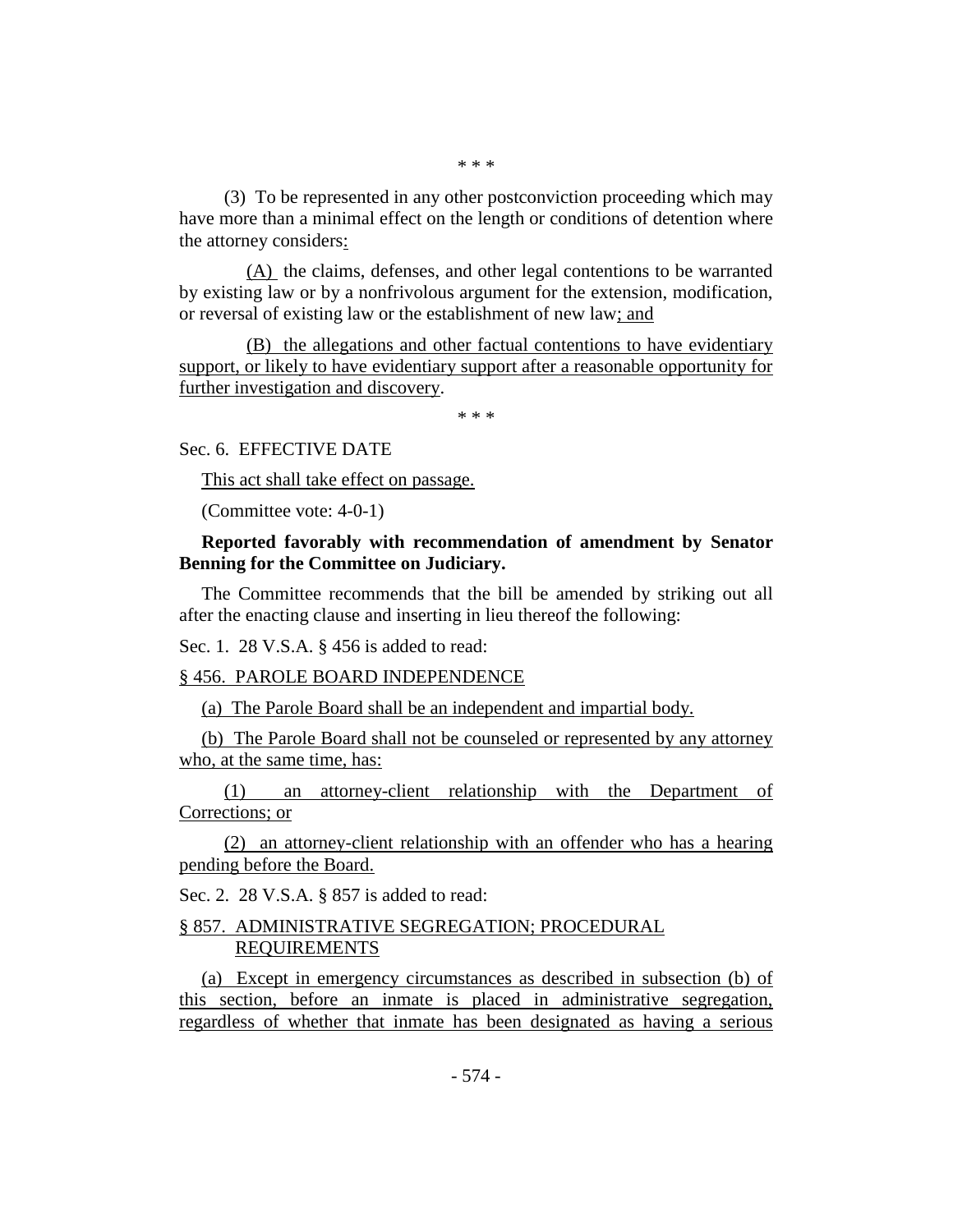functional impairment under section 906 of this title, the inmate is entitled to a hearing pursuant to subsection 852(b) of this title.

(b) In the event of an emergency situation and at the discretion of the Commissioner, an inmate may be placed in administrative segregation prior to receiving a hearing as described in subsection 852(b) of this title.

Sec. 3. 28 V.S.A. § 204 is amended to read:

## § 204. SUBMISSION OF WRITTEN REPORT; PROTECTION OF RECORDS

\* \* \*

(d) $(1)$  Any Except as provided in subdivision (2) of this subsection, any presentence report, pre-parole report, or supervision history prepared by any employee of the Department in the discharge of the employee's official duty, except as provided in subdivision 204a(b)(5) and section 205 of this title, is privileged and shall not be disclosed to anyone outside the Department other than the judge or the Parole Board, except that.

 $(2)(A)$  the The court or Board may in its discretion shall permit the inspection of the report, or parts thereof redacted of information that may compromise the safety or confidentiality of any person, by the State's Attorney, and by the defendant or inmate, or his or her attorney, or, and

(B) the court or Board may, in its discretion, permit the inspection of the report or parts thereof by other persons having a proper interest therein, whenever the best interest or welfare of the defendant or inmate makes that action desirable or helpful.

(3) Nothing in this section shall prohibit the Department for Children and Families from accessing the supervision history of probationers or parolees for the purpose of child protection.

\* \* \*

Sec. 4. 28 V.S.A. § 601 is amended to read:

# § 601. POWERS AND RESPONSIBILITIES OF THE SUPERVISING OFFICER OF EACH CORRECTIONAL FACILITY

The supervising officer of each facility shall be responsible for the efficient and humane maintenance and operation and for the security of the facility, subject to the supervisory authority conferred by law upon the Commissioner. Each supervising officer is charged with the following powers and responsibilities:

\* \* \*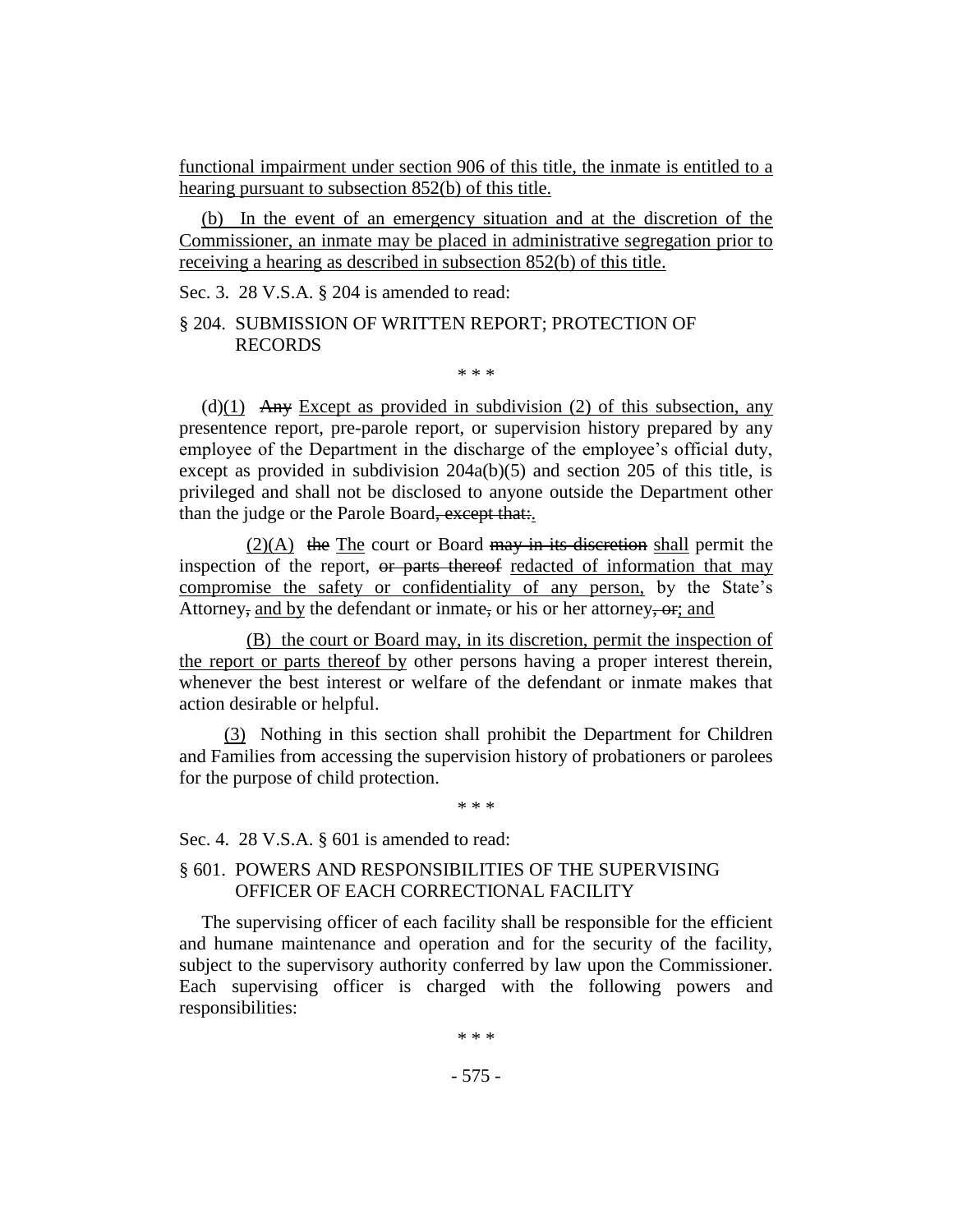(10) To establish and maintain, in accordance with such rules and regulations as are established by the Commissioner, a central file at the facility containing an individual file for each inmate. Except as otherwise may be indicated by the rules and regulations of the Department, the content of the file of an inmate shall be confidential and shall not be subject to public inspection except by court order for good cause shown and shall not be accessible to inmates at the facility. Information that may compromise the safety or confidentiality of any person shall be redacted from a file prior to inspection by an inmate. Except as otherwise provided by law, the contents of an inmate's file may be inspected, pursuant to a court order issued ex parte, by a state State or federal prosecutor as part of a criminal investigation if the court finds that the records may be relevant to the investigation. The information in the files may be used for any lawful purpose but shall not otherwise be made public.

Sec. 5. 28 V.S.A. § 602 is added to read:

## § 602. RIGHT OF AN INDIVIDUAL TO ACCESS RECORDS

(a) At the request of any person in the custody or under the supervision of the Department, the Department shall provide records maintained by the Department concerning that person if that person is:

(1) a party in a case in any division of the Superior Court in which the Department is also a party; or

(2) a defendant in a hearing before the Parole Board in which revocation of parole is a possible outcome.

(b) Nothing in this title concerning the confidentiality of the Department's records shall be construed as limiting a person's right to access records about him- or herself, except as specified in subsections (c) and (d) of this section.

(c) The Department shall redact any information compromising the safety or confidentiality of any person prior to providing the record to a person under this section.

(d) The Department may seek a court order limiting disclosure of records. The order may be granted only if the court finds by a preponderance of the evidence that disclosure of records would create a substantial and identifiable risk to public safety.

(e) As used in this section, "records" means records stored in any form, physical or electronic.

Sec. 6. 13 V.S.A. § 5233 is amended to read:

§ 5233. EXTENT OF SERVICES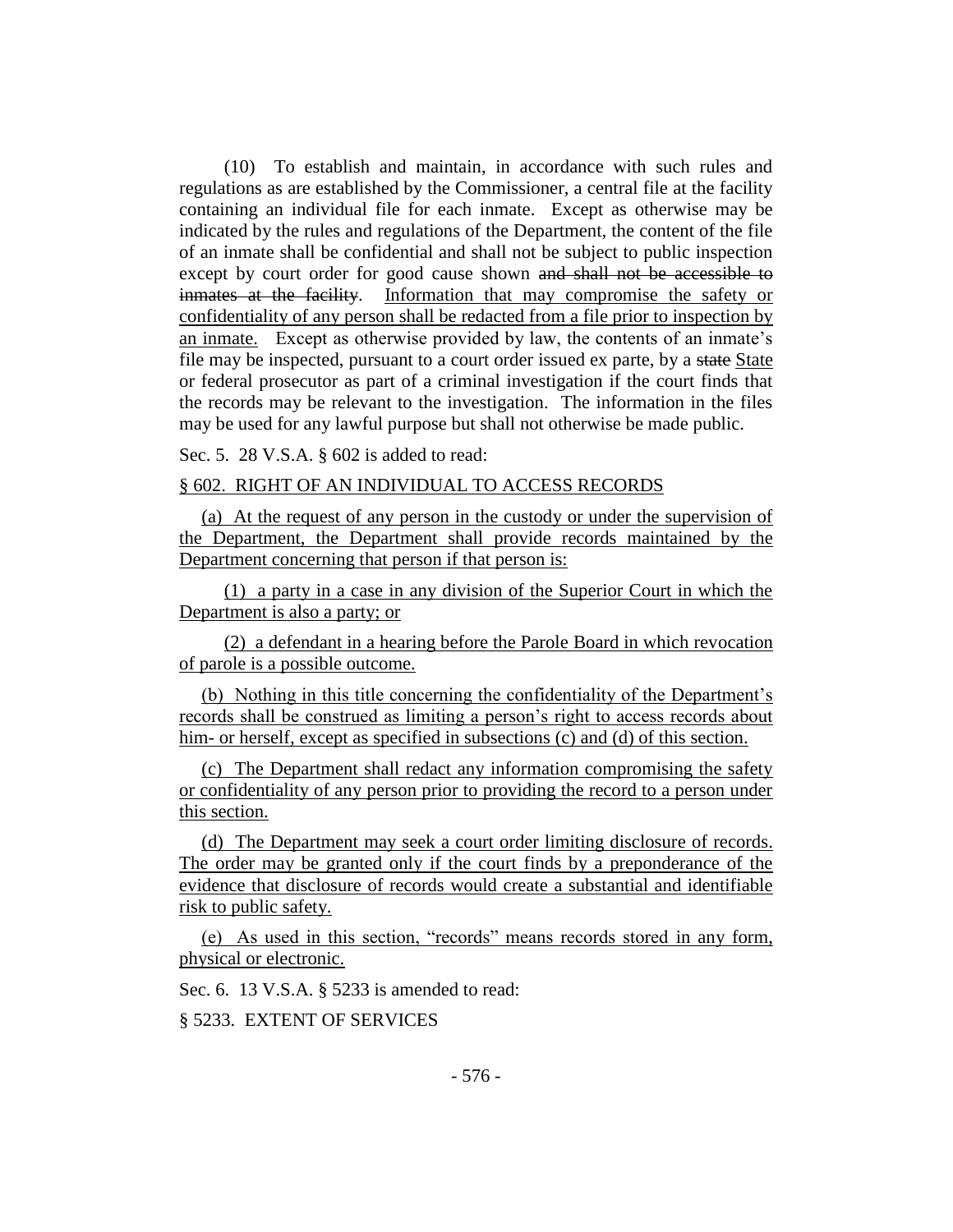(a) A needy person who is entitled to be represented by an attorney under section 5231 of this title is entitled:

\* \* \*

(3) To be represented in any other postconviction proceeding which may have more than a minimal effect on the length or conditions of detention where the attorney considers:

(A) the claims, defenses, and other legal contentions to be warranted by existing law or by a nonfrivolous argument for the extension, modification, or reversal of existing law or the establishment of new law; and

(B) the allegations and other factual contentions to have evidentiary support, or likely to have evidentiary support after a reasonable opportunity for further investigation and discovery.

\* \* \*

Sec. 7. EFFECTIVE DATE

This act shall take effect on passage.

(Committee vote: 4-0-1)

## **NOTICE CALENDAR**

## **Second Reading**

## **Favorable with Recommendation of Amendment**

## **S. 157.**

An act relating to breast density notification and education.

# **Reported favorably with recommendation of amendment by Senator Collamore for the Committee on Health & Welfare.**

The Committee recommends that the bill be amended by striking out all after the enacting clause and inserting in lieu thereof the following:

Sec. 1. 18 V.S.A. § 158 is added to read:

## § 158. DENSE BREAST NOTIFICATION AND EDUCATION

(a) All health care facilities that perform mammography examinations shall include in the summary of the mammography report to be provided to a patient information that identifies the patient's individual breast tissue classification based on the Breast Imaging Reporting and Data System established by the American College of Radiology. If a facility determines that a patient has heterogeneously dense or extremely dense breasts, the summary of the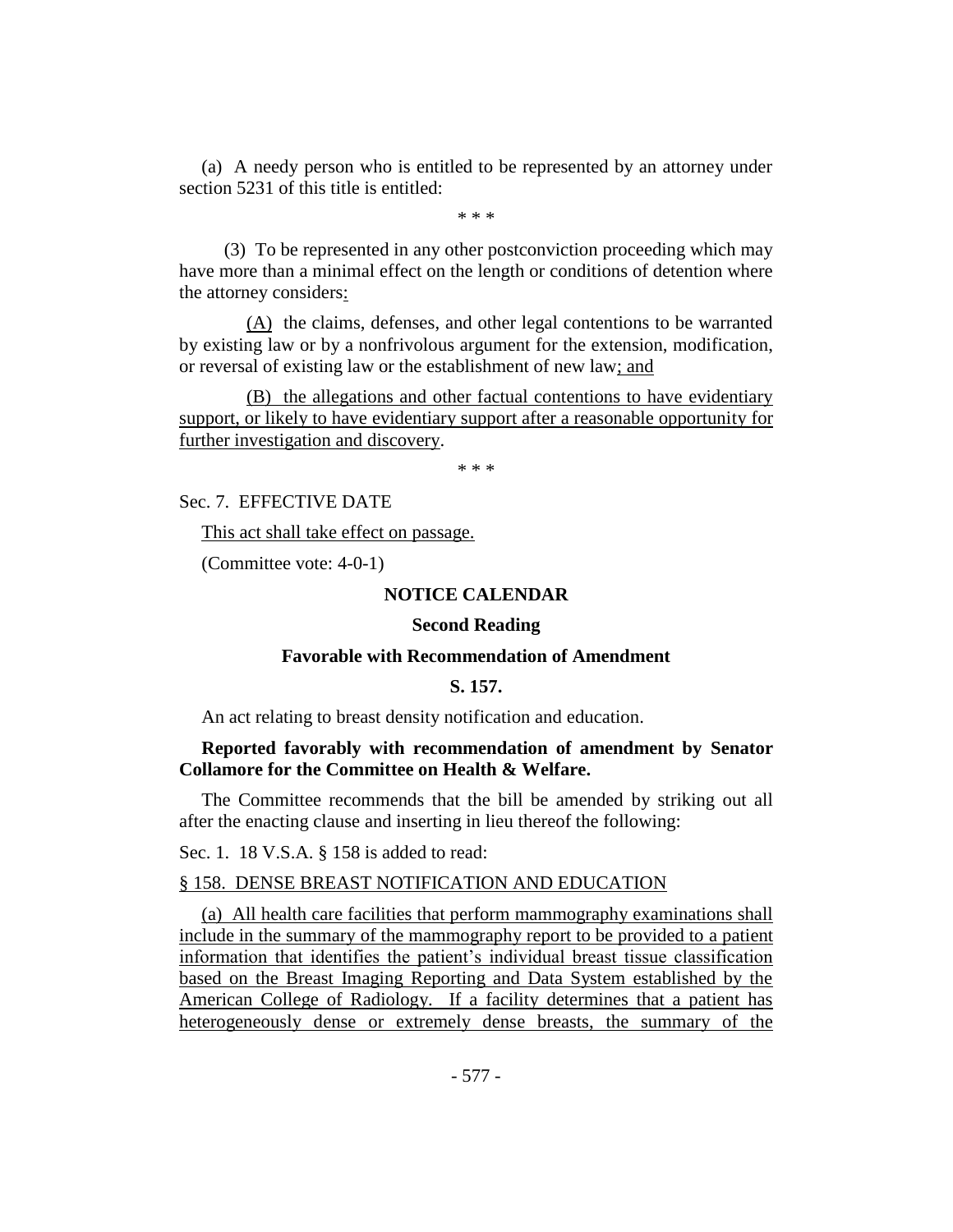mammography report shall also include a notice substantially similar to the following:

"Your mammogram indicates that you have dense breast tissue. Dense breast tissue is a normal finding that is present in about 40 percent of women. Dense breast tissue can make it more difficult to detect cancer on a mammogram and may be associated with a slightly increased risk for breast cancer. This information is provided to raise your awareness of the impact of breast density on cancer detection and to encourage you to discuss this issue, as well as other breast cancer risk factors, with your health care provider as you decide together which screening options may be right for you."

(b) Facilities that perform mammography examinations may update the language in their notices over time to reflect advances in science and technology, as long as they continues to notify patients about the frequency of dense breast tissue and its effect on the accuracy of mammograms and encourage patients to discuss the issue with their health care provider. Facilities shall notify the Department of Health each time they make changes to the notice required by this section and shall provide an updated copy for the Department's information and review.

(c) Nothing in this section shall be construed to create a duty of care or other legal obligation beyond the duty to provide notice as set forth in this section.

Sec. 2. EFFECTIVE DATE

This act shall take effect on July 1, 2016 and shall apply to exams performed on or after January 15, 2017.

(Committee vote: 5-0-0)

## **S. 183.**

An act relating to permanency for children in the child welfare system.

# **Reported favorably with recommendation of amendment by Senator Sears for the Committee on Judiciary.**

The Committee recommends that the bill be amended by striking out all after the enacting clause and inserting in lieu thereof the following:

Sec. 1. 14 V.S.A. § 2664 is amended to read:

#### § 2664. CREATION OF PERMANENT GUARDIANSHIP

(a) The family division of the superior court Family Division of the Superior Court may establish a permanent guardianship at a permanency planning hearing or at any other hearing in which a permanent legal disposition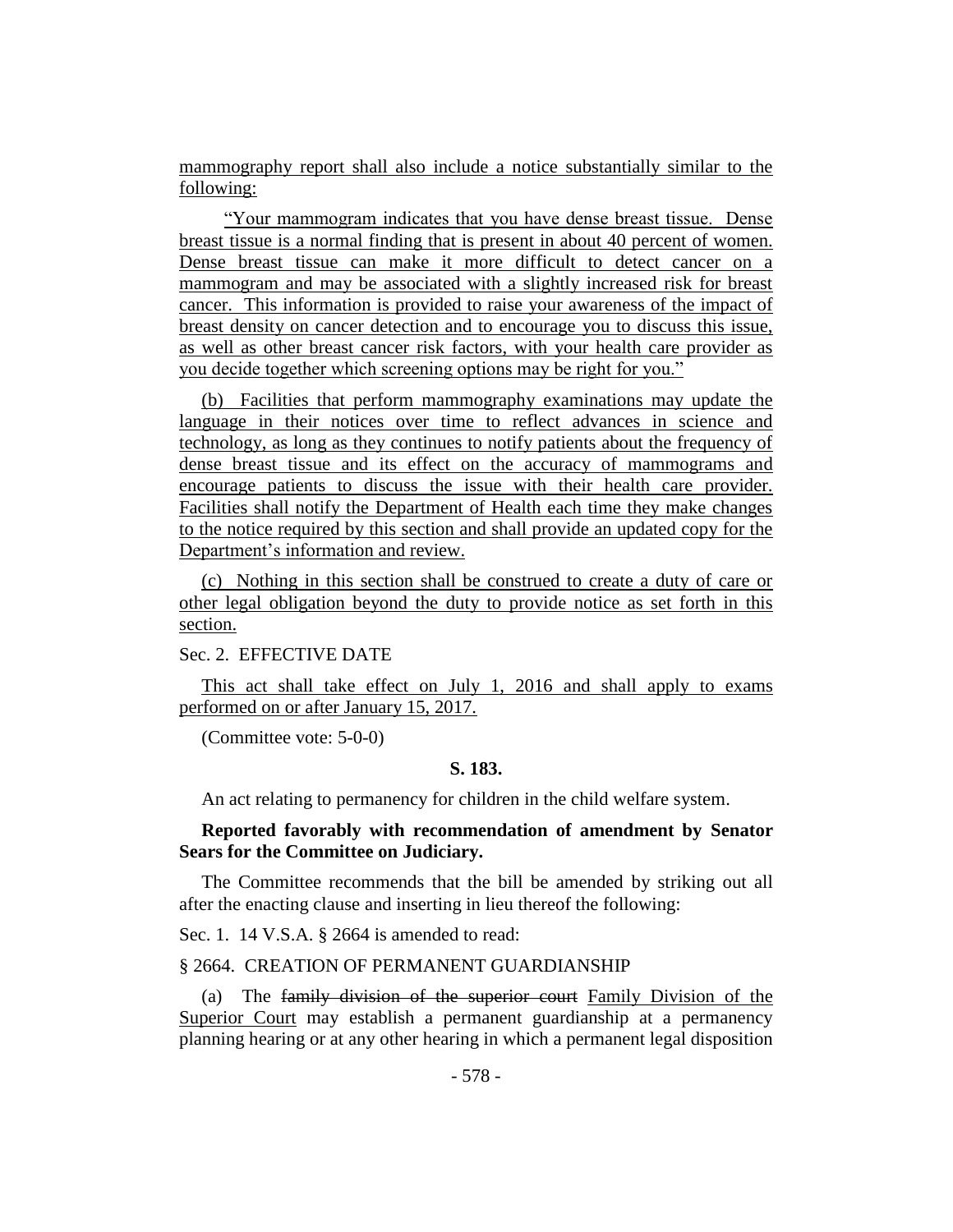of the child can be made, including a child protection proceeding pursuant to 33 V.S.A. § 5318, or a delinquency proceeding pursuant to 33 V.S.A. § 5232. The court shall also issue an order permitting or denying visitation, contact or information with the parent at the same time the order of permanent guardianship is issued. Before issuing an order for permanent guardianship, the court shall find by clear and convincing evidence all of the following:

(1) Neither parent is capable or willing to provide adequate care to the child, requiring that parental rights and responsibilities be awarded to a permanent guardian able to assume or resume parental duties within a reasonable time.

(2) Neither returning the child to the parents nor adoption of the child is likely within a reasonable period of time.

(3) The child is at least 12 years old unless the proposed permanent guardian is:

(A) a relative; or

(B) the permanent guardian of one of the child's siblings.

(4) The child has resided with the permanent guardian for at least a year or the permanent guardian is a relative with whom the child has a relationship and with whom the child has resided for at least six months.

 $\left(\frac{5}{3}\right)$  A permanent guardianship is in the best interests of the child.

 $(6)(4)$  The proposed permanent guardian:

(A)(i) is emotionally, mentally, and physically suitable to become the permanent guardian; and

(ii) is financially suitable, with kinship guardianship assistance provided for in 33 V.S.A. § 4903 if applicable, to become the permanent guardian;

(B) has expressly committed to remain the permanent guardian for the duration of the child's minority; and

(C) has expressly demonstrated a clear understanding of the financial implications of becoming a permanent guardian including an understanding of any resulting loss of state State or federal benefits or other assistance.

(b) The parent voluntarily may voluntarily consent to the permanent guardianship, and shall demonstrate an understanding of the implications and obligations of the consent.

(c) After the family division of the superior court Family Division of the Superior Court issues a final order establishing permanent guardianship, the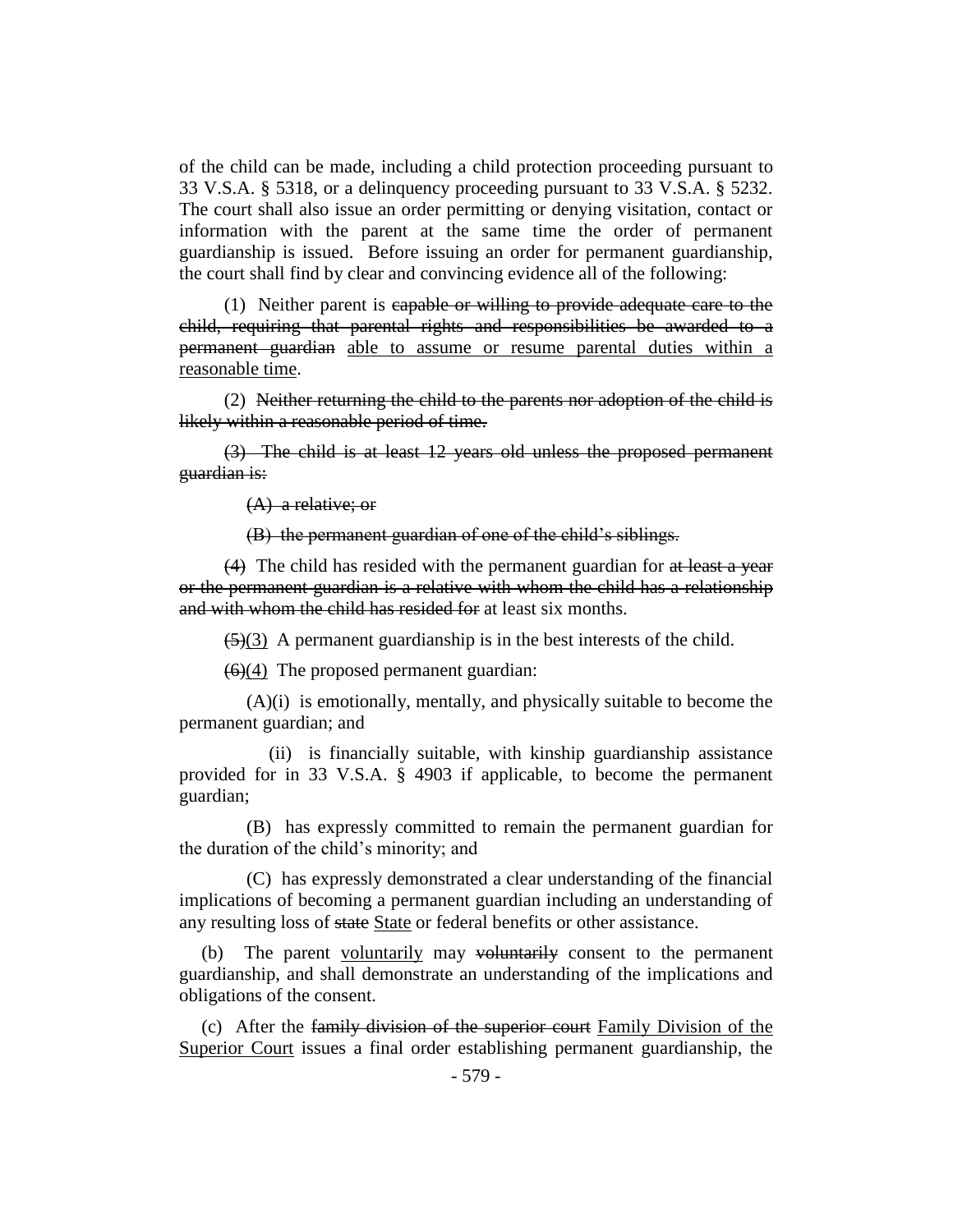case shall be transferred to the appropriate probate division of the superior court Probate Division of the Superior Court in the district in which the permanent guardian resides. Jurisdiction shall continue to lie in the probate division Probate Division. Appeal of any decision by the probate division of the superior court Probate Division of the Superior Court shall be de novo to the family division Family Division.

(d) The Family Division of the Superior Court may name a successor permanent guardian in the initial permanent guardianship order. In the event that the permanent guardian dies or the guardianship is terminated by the Probate Division of the Superior Court, if a successor guardian is named in the initial order, custody of the child transfers to the successor guardian pursuant to subsection 2666(b) of this title.

Sec. 2. 14 V.S.A. § 2665 is amended to read:

## § 2665. REPORTS

The permanent guardian shall file a written report on the status of the child to the probate division of the superior court Probate Division of the Superior Court annually pursuant to subdivision 2629(b)(6) of this title and at any other time the court may order. The report shall include the following:

(1) The location of the child.

(2) The child's health and educational status.

(3) A financial accounting of the income, expenditures and assets of the child if the permanent guardian is receiving any state or federal government benefits for the child.

(4) Any other information regarding the child that the probate division of the superior court may require.

Sec. 3. 14 V.S.A. § 2666(b) is amended to read:

(b) Where the permanent guardianship is terminated by the probate division of the superior court Probate Division of the Superior Court order or the death of the permanent guardian, the custody and guardianship of the child shall not revert to the parent, but to the commissioner for children and families Commissioner for Children and Families as if the child had been abandoned. If a successor permanent guardian has been named in the initial permanent guardianship order, custody shall transfer to the successor guardian, without reverting first to the Commissioner. The Probate Division of the Superior Court shall notify the Department when custody transfers to the Commissioner or the successor guardian.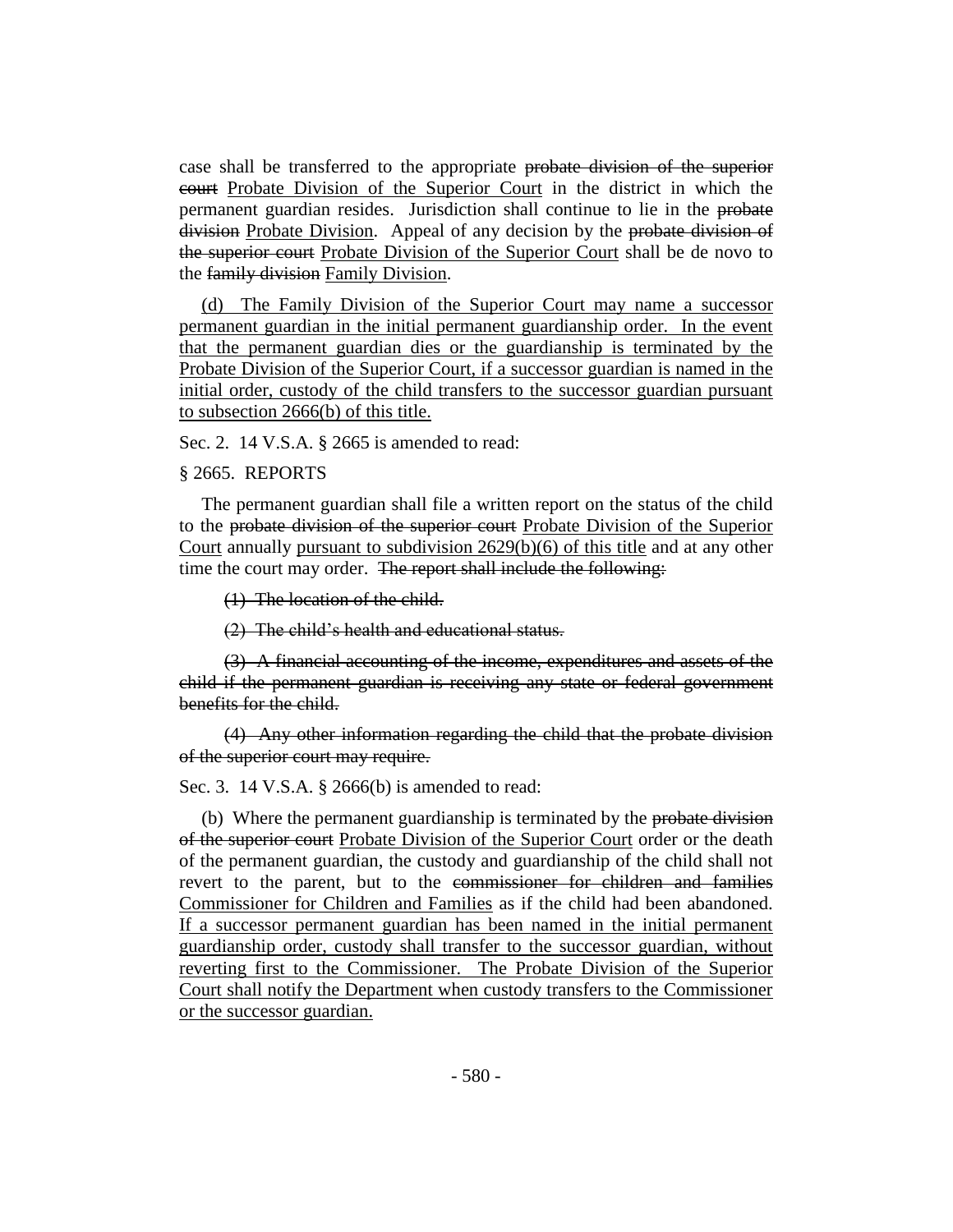Sec. 4. 33 V.S.A. § 5124 is amended to read:

#### § 5124. POSTADOPTION CONTACT AGREEMENTS

(a) Either or both parents and each intended adoptive parent may enter into a postadoption contact agreement regarding communication or contact between either or both parents and the child after the finalization of an adoption by the intended adoptive parent or parents who are parties to the agreement. Such an agreement may be entered into if:

(1) the child is in the custody of:

(A) the Department for Children and Families; or

(B) a nonparent pursuant to subdivision  $5318(a)(2)$  or  $(a)(7)$ , or subdivision  $5232(b)(2)$  or (b)(3) of this title;

(2) an order terminating parental rights has not yet been entered; and

(3) either or both parents agree to a voluntary termination of parental rights, including an agreement in a case which began as an involuntary termination of parental rights.

\* \* \*

(c) A postadoption contact agreement must be in writing and signed by each parent and each intended adoptive parent entering into the agreement. There may be separate agreements for each parent. The agreement shall specify:

\* \* \*

(9) an acknowledgment that once the adoption is finalized, the court shall presume that the adoptive parent's judgment concerning the best interests of the child is correct the adoptive parent's judgment regarding the child is in the child's best interests;

\* \* \*

Sec. 5. 33 V.S.A. § 5318 is amended to read:

## § 5318. DISPOSITION ORDER

(a) Custody. At disposition, the Court shall make such orders related to legal custody for a child who has been found to be in need of care and supervision as the Court determines are in the best interest of the child, including:

(1) An order continuing or returning legal custody to the custodial parent, guardian, or custodian. Following disposition, the Court may issue a conditional custody order for a fixed period of time not to exceed two years.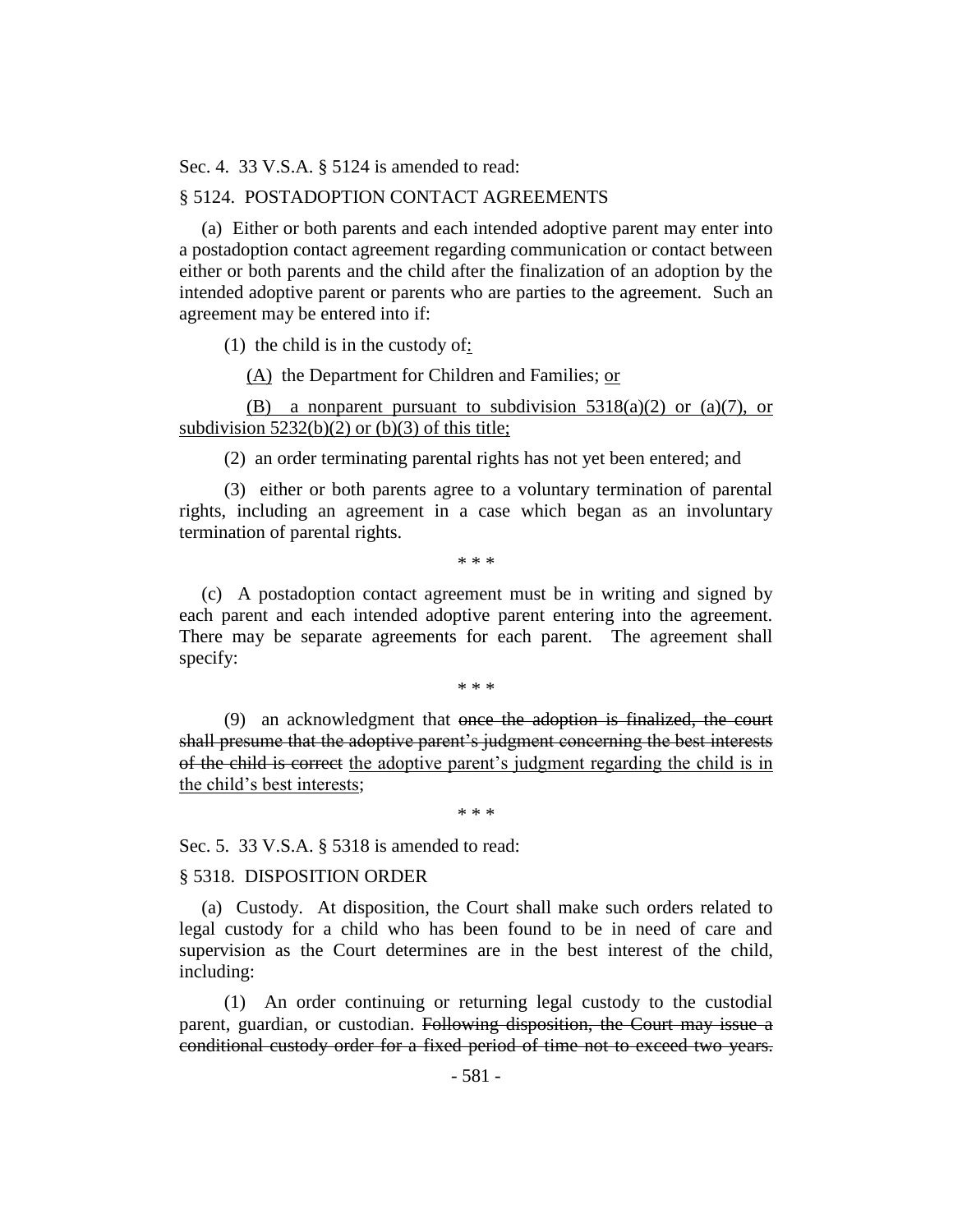The Court shall schedule regular review hearings to determine whether the conditions continue to be necessary The order may be subject to conditions and limitations.

(2) When the goal is reunification with a custodial parent, guardian, or custodian an order transferring temporary custody to a noncustodial parent, a relative, or a person with a significant relationship with the child. The order may provide for parent-child contact. Following disposition, the Court may issue a conditional custody order for a fixed period of time not to exceed two years. The Court shall schedule regular review hearings to evaluate progress toward reunification and determine whether the conditions and continuing jurisdiction of the Family Division of the Superior Court are necessary.

(3) An order transferring legal custody to a noncustodial parent and closing the juvenile proceeding. The order may provide for parent-child contact with the other parent. Any orders transferring legal custody to a noncustodial parent issued under this section shall not be confidential and shall be made a part of the record in any existing parentage or divorce proceeding involving the child. On the motion of a party or on the Court's own motion, the Court may order that a sealed copy of the disposition case plan be made part of the record in a divorce or parentage proceeding involving the child.

(4) An order transferring legal custody to the Commissioner.

(5) An order terminating all rights and responsibilities of a parent by transferring legal custody and all residual parental rights to the Commissioner without limitation as to adoption.

(6) An order of permanent guardianship pursuant to 14 V.S.A. § 2664.

(7) An order transferring legal custody to a relative or another person with a significant relationship with the child. The order may be subject to conditions and limitations and may provide for parent-child contact with one or both parents. The order shall be subject to periodic review as determined by the Court review pursuant to subdivision 5320a(b) of this title.

\* \* \*

(f) Conditions. Conditions shall include protective supervision with the Department if such a condition is not in place under the terms of an existing temporary care or conditional custody order. Protective supervision shall remain in effect for the duration of the order to allow the Department to take reasonable steps to monitor compliance with the terms of the conditional custody order.

Sec. 6. 33 V.S.A. § 5320 is amended to read:

§ 5320. POSTDISPOSITION REVIEW HEARING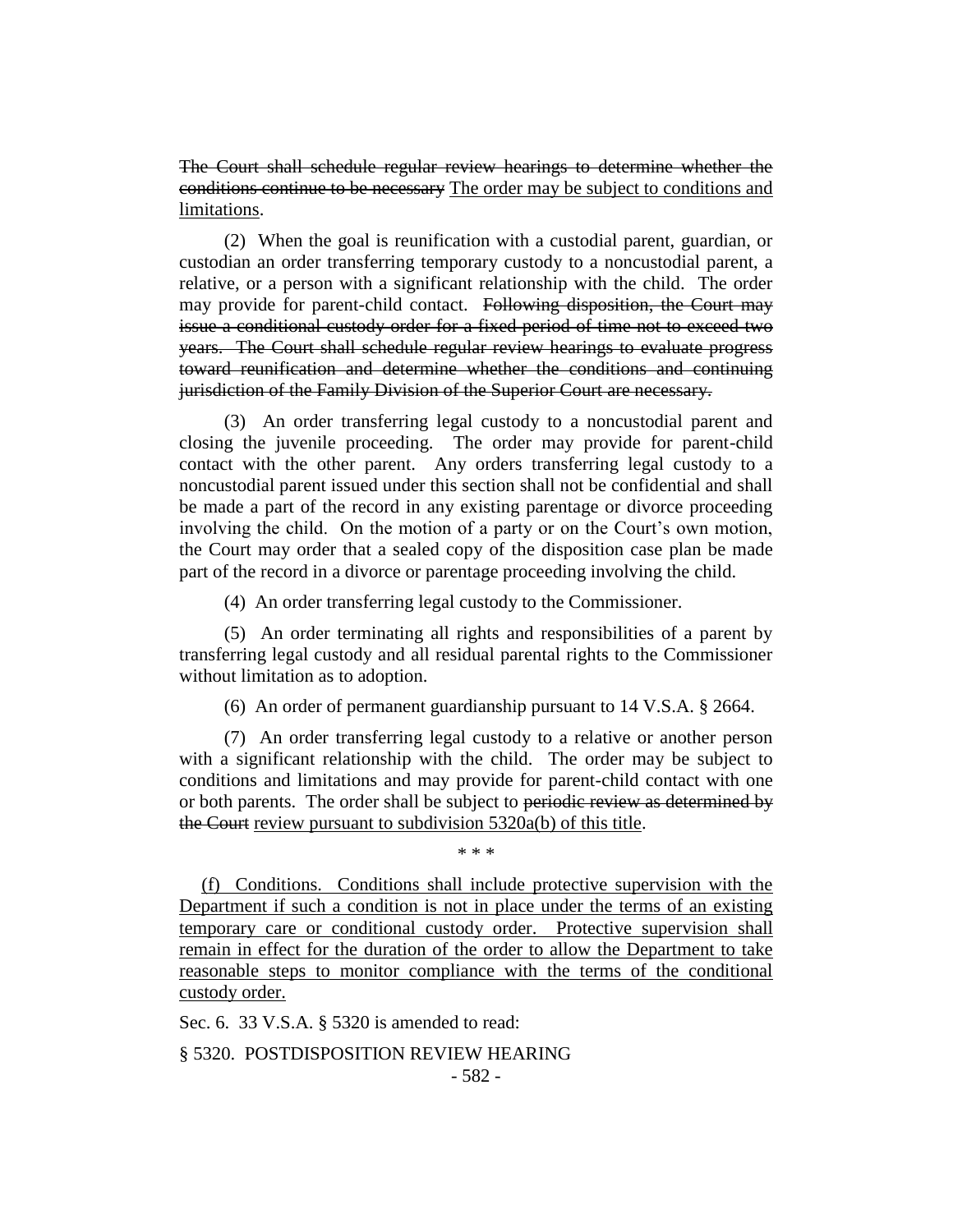If the permanency goal of the disposition case plan is reunification with a parent, guardian, or custodian, the The Court shall hold a review hearing within 60 days of the date of the disposition order for the purpose of monitoring progress under the disposition case plan and reviewing parent-child contact. Notice of the review shall be provided to all parties. A foster parent, preadoptive parent, or relative caregiver, or any custodian of the child shall be provided with notice of any post disposition review hearings and an opportunity to be heard at the hearings. Nothing in this section shall be construed as affording such person party status in the proceeding. This section shall not apply to cases where full custody has been returned to one or both parents unconditionally at disposition, or cases where the court has created a permanent guardianship at disposition. The Department shall, and any other party or caregiver may prepare a written report to the Court regarding progress under the plan of services from the disposition case plan.

Sec. 7. 33 V.S.A. § 5320a is added to read:

# § 5320a. DURATION OF CONDITIONAL CUSTODY ORDERS POSTDISPOSITION

(a) Conditional custody orders to parents. Whenever the court issues a conditional custody order transferring custody to a parent either at or following disposition, the presumptive duration of the order shall be no more than six months from the date of the disposition order or the conditional custody order, whichever occurs later, unless otherwise extended by the court after hearing. Prior to the termination of the order, any party may file a request to extend the order pursuant to subsection 5113(b) of this title. Upon such motion, the Court may extend the order for an additional period of time not to exceed six months. Prior to vacating the conditional custody order, the court may schedule a hearing on its own motion to review the case prior to discharging the conditions. If a motion to extend is not filed, the court shall issue an order vacating the conditions and transferring full custody to the parent without conditions.

(b)(1) Custody orders to nonparents. When the court at disposition issues an order continuing or transferring legal custody with a nonparent pursuant to subdivision  $5318(a)(2)$  or  $(a)(7)$  of this title, the court shall set the matter for a hearing six months from the date of disposition or custody order whichever occurs later. At the hearing, the court shall determine whether it is in the best interests of the child to:

(A) transfer either full or conditional custody of the child to a parent;

(B) establish a permanent guardianship pursuant to 14 V.S.A. § 2664 with the nonparent who has had custody of the child as the guardian; or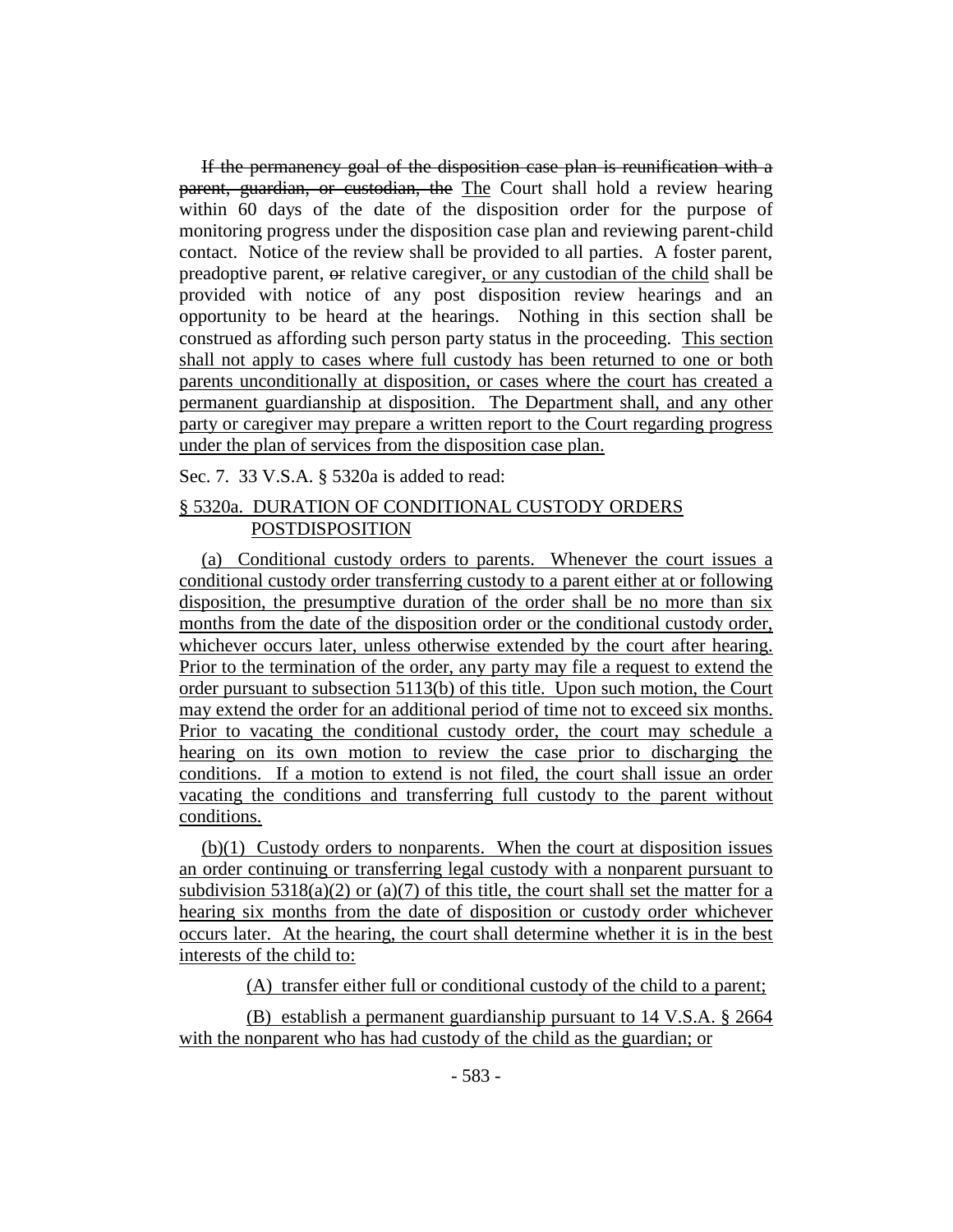(C) terminate residual parental rights and release the child for adoption.

(2) If, after hearing, the court determines that reasonable progress has been made towards reunification and that reunification is in the best interests of the child but will require additional time, the court may extend the current order for a period not to exceed six months and set the matter for further hearing.

Sec. 8. 33 V.S.A. § 5125 is added to read:

# § 5125. REINSTATEMENT OF PARENTAL RIGHTS

(a) Petition for reinstatement.

(1) A petition for reinstatement of parental rights may be filed by the Department for Children and Families on behalf of a child in the custody of the Department under the following conditions:

(A) the child's adoption has been dissolved; or

(B) the child has not been adopted after at least three years from the date of the court order terminating parental rights.

(2) The child, if 14 years of age or older, may also file a petition to reinstate parental rights if the adoption has been dissolved, or if parental rights have been terminated and the child has not been adopted after three years from the date of the court order terminating parental rights. This section shall not apply to children who have been placed under permanent guardianship pursuant to 14 V.S.A. § 2664.

(b) Permanency plan. The Department shall file an updated permanency plan with the petition for reinstatement. The updated plan shall address the material change in circumstances since the termination of parental rights, the Department's efforts to achieve permanency, the reasons for the parent's desire to have rights reinstated, any statements by the child expressing the child's opinions about reinstatement, and parent's present ability and willingness to resume or assume parental duties.

(c) Hearing.

(1) The court shall hold a hearing to consider whether reinstatement is in the child's best interest. The court shall conditionally grant the petition if it finds by clear and convincing evidence that:

(A) the parent is presently willing and has the ability to provide for the child's present and future safety, care, protection, education, and healthy mental, physical, and social development;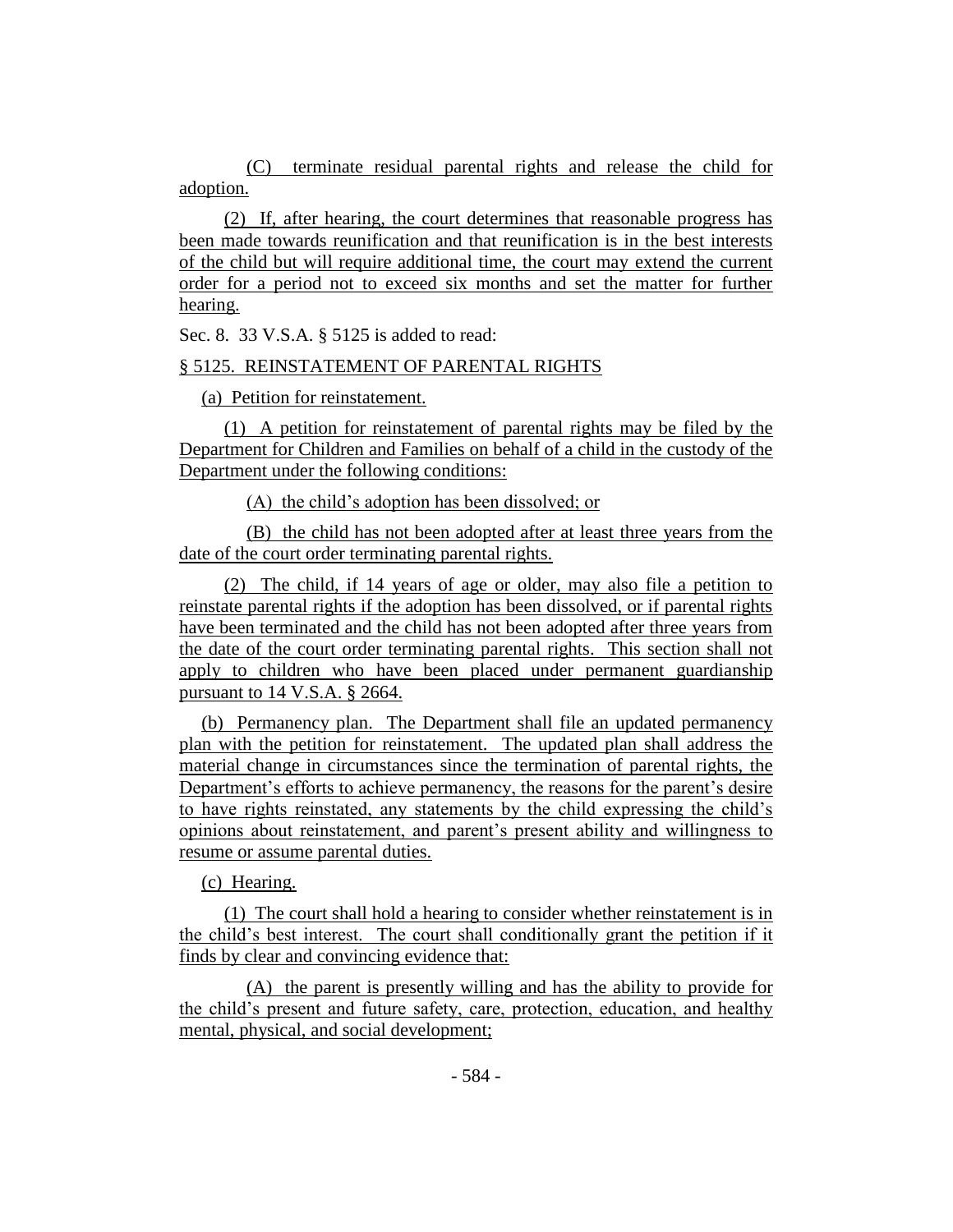(B) reinstatement is the child's express preference;

(C) if the child is 14 years of age or older and has filed the petition, that the child is of sufficient maturity to understand the nature of this decision;

(D) the child has not been adopted, or the adoption has been dissolved;

(E) the child is not likely to be adopted; and

(F) reinstatement of parental rights is in the best interests of the child.

(2) Upon a finding by clear and convincing evidence that all conditions set forth in subdivision  $(c)(1)$  exist and that reinstatement of parental rights is in the child's best interest, the court shall issue a conditional custody order for up to six months transferring temporary legal custody of the child to the parent, subject to conditions as the court may deem necessary and sufficient to ensure the child's safety and well-being. The court may order the Department to provide transition services to the family as appropriate. If during this time period the child is removed from the parent's temporary conditional custody due to allegations of abuse or neglect, the court shall dismiss the petition for reinstatement of parental rights if the court finds the allegations have been proven by a preponderance of the evidence.

(d) Final order. After the child is placed with the parent for up to six months pursuant to subsection (c) of this section, the court shall hold a hearing to determine if the placement has been successful. The court shall enter a final order of reinstatement of parental rights upon a finding by preponderance of the evidence that placement continues to be in the child's best interest.

(e) Effect of reinstatement. Reinstatement of parental rights does not vacate or otherwise affect the validity of the original order terminating parental rights. Reinstatement restores a parent's legal rights to his or her child, including all rights, powers, privileges, immunities, duties, and obligations that were terminated by the court in the termination of parental rights order. Such reinstatement shall be a recognition that the parent's and child's situation have changed since the time of the termination of parental rights, and reunification is appropriate. An order reinstating the legal parent and child relationship as to one parent of the child has no effect on the legal rights of any other parent whose rights to the child have been terminated by the court; or the legal sibling relationship between the child and any other children of the parent. A parent whose rights are reinstated pursuant to this section is not liable for child support owed to the Department during the period from termination of parental rights to reinstatement. The Department and its employees are not liable for civil damages resulting from any act or omission in providing services under this section unless the act or omission constitutes gross negligence.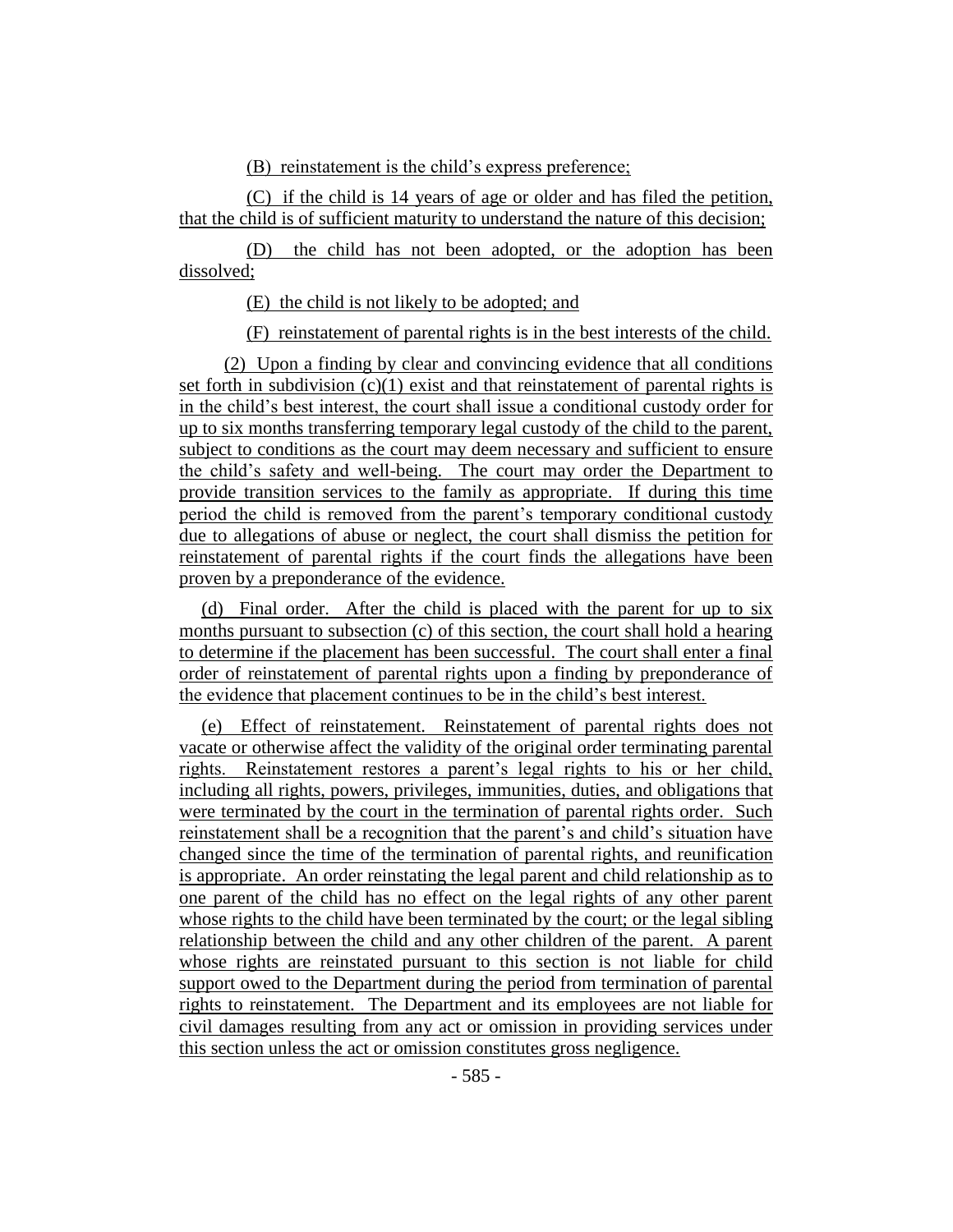## Sec. 9. EFFECTIVE DATES

This act shall take effect on September 1, 2016, except for this section and Sec. 4 (postadoption contact agreements), which shall take effect on July 1, 2016.

(Committee vote: 5-0-0)

# **S. 189.**

An act relating to foster parents' rights and protections.

# **Reported favorably with recommendation of amendment by Senator McCormack for the Committee on Health & Welfare.**

The Committee recommends that the bill be amended by striking out all after the enacting clause and inserting in lieu thereof the following:

## Sec. 1. FOSTER PARENT WORKING GROUP; REPORT

(a) Creation. There is created a Foster Parent Working Group to recommend legislation, rules, or policies, or any combination thereof, pertaining to rights and protections for foster parents in Vermont.

(b) Membership. The Working Group shall be composed of the following eight members:

(1) the Commissioner for Children and Families or designee;

(2) the Deputy Commissioner for Children and Families' Family Services Division;

(3) the System of Care Manager in the Department for Children and Families' Family Services Division or designee;

(4) a representative of the Vermont Foster and Adoptive Family Association;

(5) a representative of Voices for Vermont's Children;

(6) the Chief Superior Court Judge or designee; and

(7) two fosters parents from different regions of the State, appointed by the Governor.

(c) Powers and duties. The Working Group shall examine the relationship between foster parents, the Department for Children and Families, and the court system to assess whether any laws, rules, or policies should be amended or implemented to better support the work of foster parents, including the following: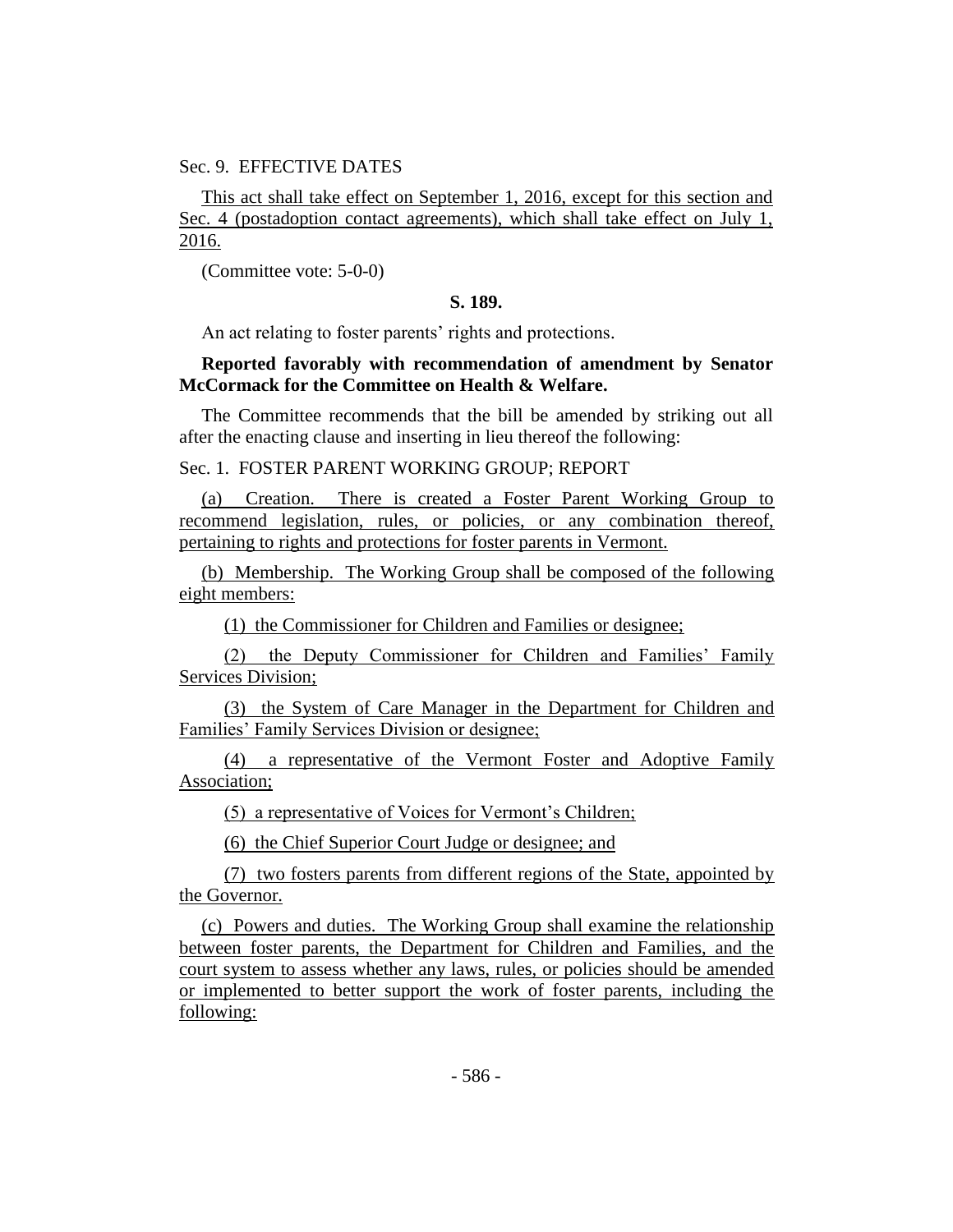(1) access to the Department for Children and Families on evenings and weekends;

(2) access to the Department for Children and Families' records about a particular foster child or foster family;

(3) scheduling court-ordered visits and appointments with the Department for Children and Families;

(4) fear of reprisal for refusal of a placement or raising concerns about the Department for Children and Families or the foster care system; and

(5) any regional differences identified in the State's foster care system.

(d) Assistance. The Working Group shall have the administrative, technical, and legal assistance of the Department for Children and Families.

(e) Report. On or before January 15, 2017, the Working Group shall submit a written report to the House Committee on Human Services and the Senate Committee on Health and Welfare with its findings and any proposed changes to law, rule, or policy.

(f) Meetings.

(1) The Commissioner shall call the first meeting of the Working Group to occur on or before September 1, 2016.

(2) The Working Group shall select a chair from among its members at the first meeting.

(3) The Working Group shall cease to exist on January 31, 2017.

(g) Reimbursement. Members of the Working Group who are not employees of the State of Vermont and who are not otherwise compensated or reimbursed for their attendance shall be entitled to both per diem compensation and reimbursement of expenses pursuant to 32 V.S.A. § 1010 for no more than three meetings.

(h) Appropriation. The sum of \$1,080.00 is appropriated to the Department for Children and Families from the General Fund in fiscal year 2017 for per diem compensation and reimbursement of expenses for members of the Working Group.

Sec. 2. EFFECTIVE DATE

This act shall take effect on July 1, 2016.

(Committee vote: 5-0-0)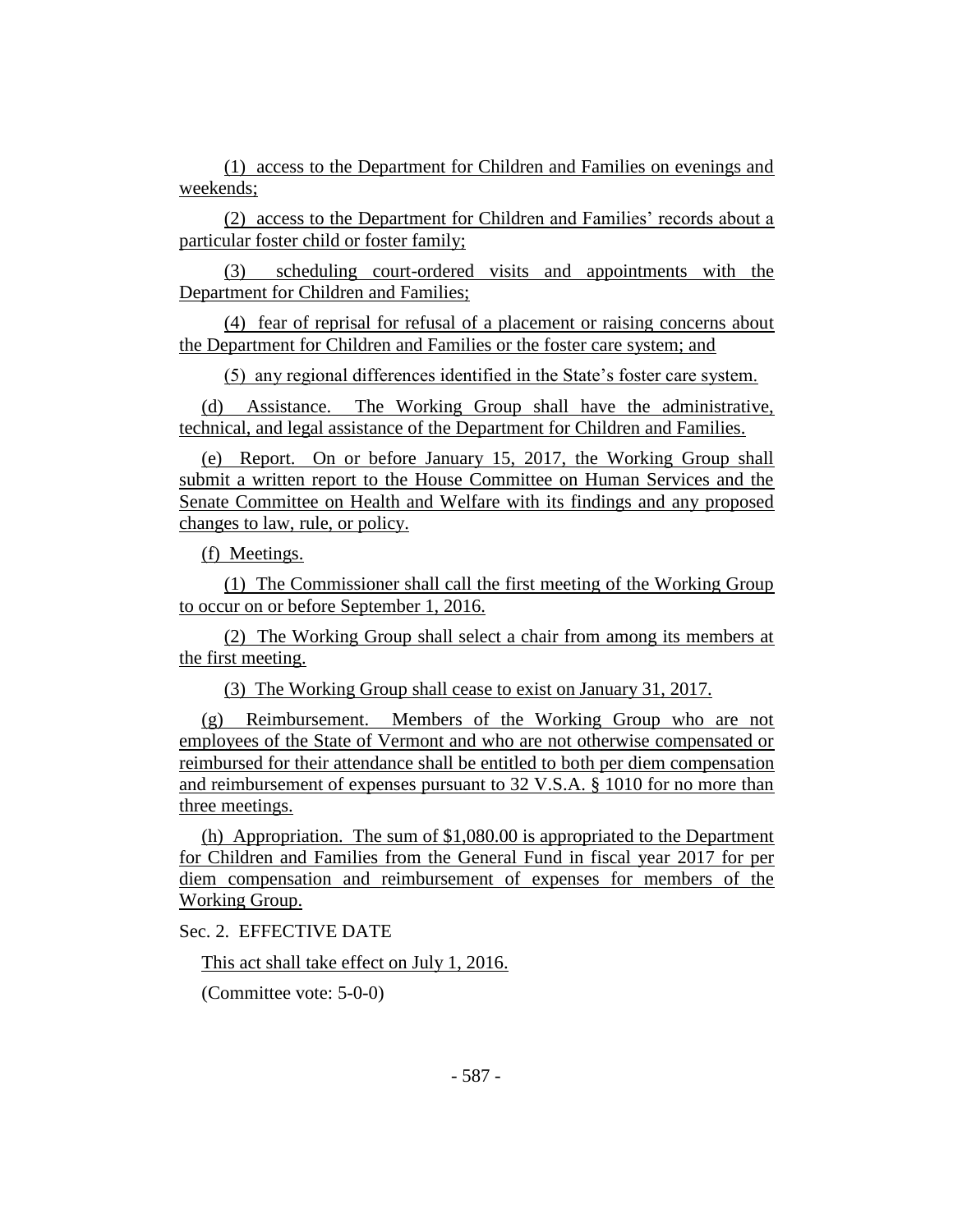An act relating to miscellaneous changes to laws related to motor vehicles.

## **Reported favorably with recommendation of amendment by Senator Degree for the Committee on Transportation.**

The Committee recommends that the bill be amended by striking out all after the enacting clause and inserting in lieu thereof the following:

\* \* \* Dealers \* \* \*

Sec. 1. 23 V.S.A. § 4(8) is amended to read:

(8)(A)(i) "Dealer" means a person, partnership, corporation, or other entity engaged in the business of selling or exchanging new or used motor vehicles, snowmobiles, motorboats, or all-terrain vehicles. A dealer may, as part of or incidental to such business, repair such vehicles or motorboats, sell parts and accessories, or lease or rent such vehicles or motorboats. "Dealer" shall not include a finance or auction dealer or a transporter.

(ii)(I) For a dealer in new or used cars or motor trucks, "engaged in the business" means having sold or exchanged at least 12 cars or motor trucks, or a combination thereof, in the immediately preceding year, or 24 in the two immediately preceding years.

(II) For a dealer in snowmobiles, motorboats, or all-terrain vehicles, "engaged in the business" means having sold or exchanged at least one snowmobile, motorboat, or all-terrain vehicle six snowmobiles, motorboats, or all-terrain vehicles, respectively, in the immediately preceding year or two 12 in the two immediately preceding years.

(III) For a dealer in trailers, semi-trailers, or trailer coaches, "engaged in the business" means having sold or exchanged at least one trailer, semi-trailer, or trailer each six trailers, semi-trailers, or trailer coaches, in the immediately preceding year or a combination of two 12 such vehicles in the two immediately preceding years. However, the sale or exchange of a trailer with a gross vehicle weight rating of 3,500 pounds or less shall be excluded under this subdivision  $(8)(A)(ii)(III)$ .

(IV) For a dealer in motorcycles or motor-driven cycles, "engaged in the business" means having sold or exchanged at least one motorcycle or motor-driven cycle six motorcycles or motor-driven cycles in the immediately preceding year or a combination of two 12 such vehicles in the two immediately preceding years.

\* \* \*

- 588 -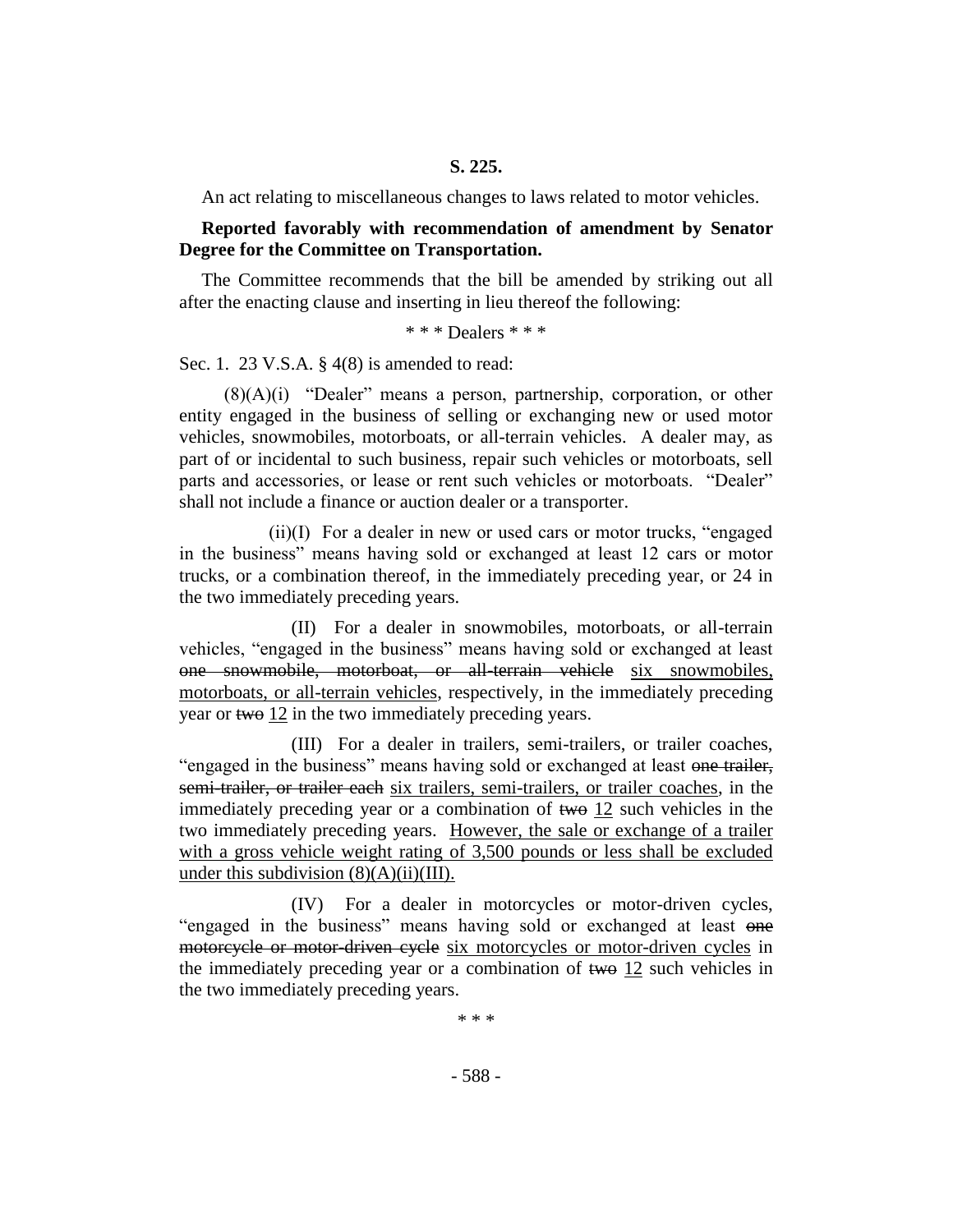## Sec. 2. DEALER REGULATION REVIEW

(a) The Commissioner of Motor Vehicles shall review Vermont statutes, rules, and procedures regulating motor vehicle, snowmobile, motorboat, and all-terrain vehicle dealers, and review the regulation of such dealers by other states, to determine whether and how Vermont's regulation of dealers and associated motor vehicle laws should be amended to:

(1) enable vehicle and motorboat sales to thrive while protecting consumers from fraud or other illegal activities in the market for vehicles and motorboats; and

(2) protect the State's interest in collecting taxes, enforcing the law, and ensuring an orderly marketplace.

(b) In conducting his or her review, the Commissioner shall consult with new and used dealers or representatives of such dealers, or both, and other interested persons.

(c) The Commissioner shall review:

(1) required minimum hours and days of operation of dealers;

(2) physical location requirements of dealers;

(3) the required number of sales to qualify as a dealer and the types of sales and relationships among sellers that should count toward the sales threshold;

(4) the permitted uses of dealer plates;

(5) whether residents of other states should be allowed to register vehicles in Vermont;

(6) the effect any proposed change will have on fees and taxes that dealers collect and consumers pay;

(7) the effect any proposed changes will have on the ability of Vermont consumers and law enforcement to obtain information from a dealer selling vehicles or motorboats in Vermont; and

(8) other issues as may be necessary to accomplish the purpose of the review as described in subsection (a) of this section.

(d) On or before January 15, 2017, the Commissioner shall report his or her findings and recommendations to the Senate and House Committees on Transportation and submit proposed legislation as may be required to implement the recommendations.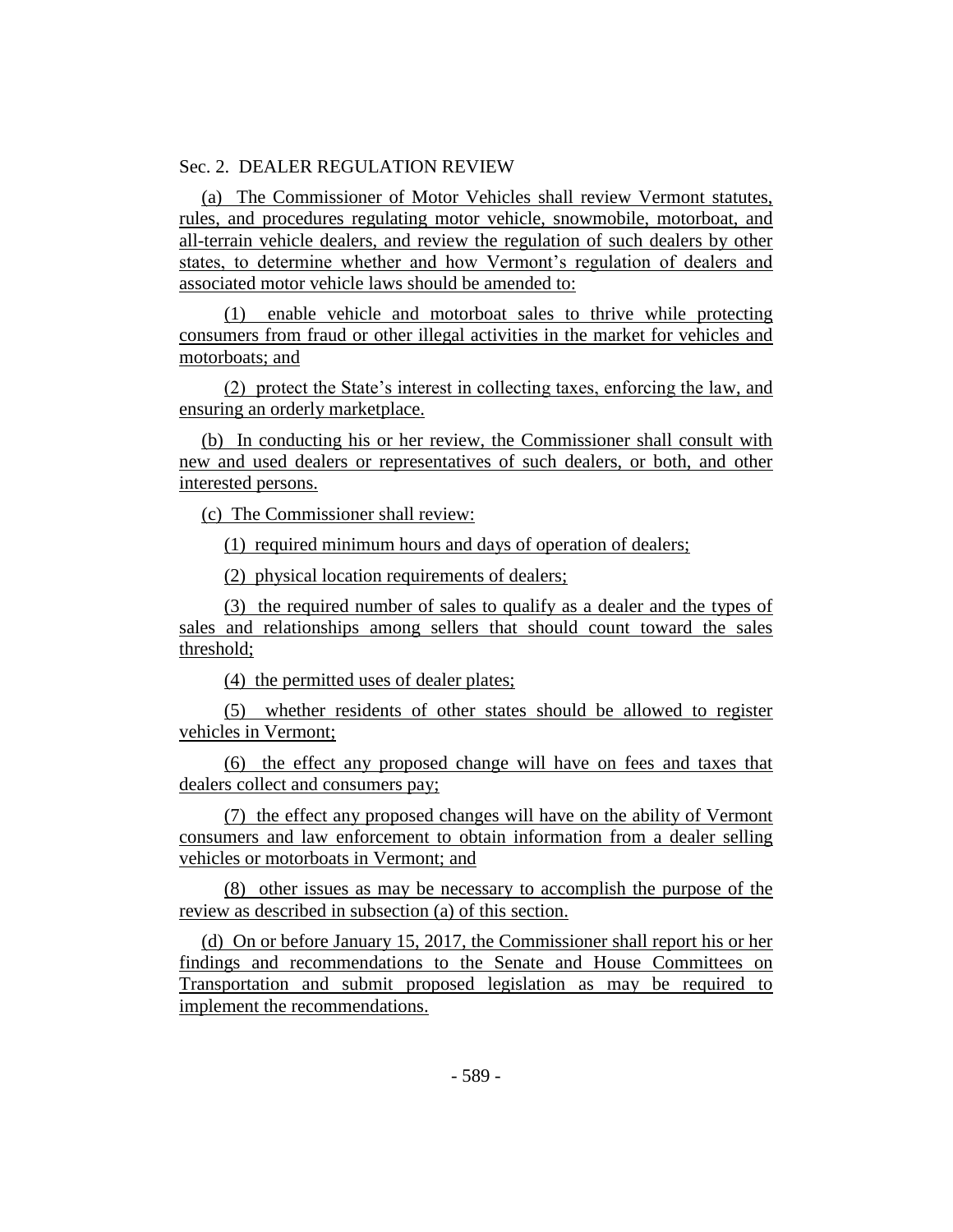#### \* \* \* Motor-Assisted Bicycles \* \* \*

#### Sec. 3. 23 V.S.A. § 4 is amended to read:

#### § 4. DEFINITIONS

Except as may be otherwise provided herein, and unless the context otherwise requires in statutes relating to motor vehicles and enforcement of the law regulating vehicles, as provided in this title and 20 V.S.A. part 5, the following definitions shall apply:

\* \* \*

(45)(A) "Motor-driven cycle" means any vehicle equipped with two or three wheels, a power source providing up to a maximum of two brake horsepower and having a maximum piston or rotor displacement of 50 cubic centimeters if a combustion engine is used, which will propel the vehicle, unassisted, at a speed not to exceed 30 miles per hour on a level road surface, and which is equipped with a power drive system that functions directly or automatically only, not requiring clutching or shifting by the operator after the drive system is engaged. As motor vehicles, motor-driven cycles shall be subject to the purchase and use tax imposed under 32 V.S.A. chapter 219 rather than to a general sales tax. An Neither an electric personal assistive mobility device nor a motor-assisted bicycle is not a motor-driven cycle.

(B) "Motor-assisted bicycle" means a bicycle or tricycle with fully operable pedals, that is equipped with a motor capable of generating a maximum power prescribed by the Commissioner or capable of producing a maximum top speed as prescribed by the Commissioner or both. Under Vermont law, motor-assisted bicycles shall be governed as bicycles as prescribed in section 1136 of this title.

\* \* \*

Sec. 4. 23 V.S.A. § 1136(d) is added to read:

(d) Motor-assisted bicycles shall be governed by Vermont laws applicable to bicycles, and operators of motor-assisted bicycles shall be subject to all of the rights and duties applicable to bicyclists under Vermont law. Motor-assisted bicycles shall be exempt from motor vehicle registration, licensing, and inspection requirements. Nothing in this subsection shall interfere with the existing right of municipalities to regulate the operation and use of motor-assisted bicycles in accordance with 24 V.S.A. § 2291(1) and (4).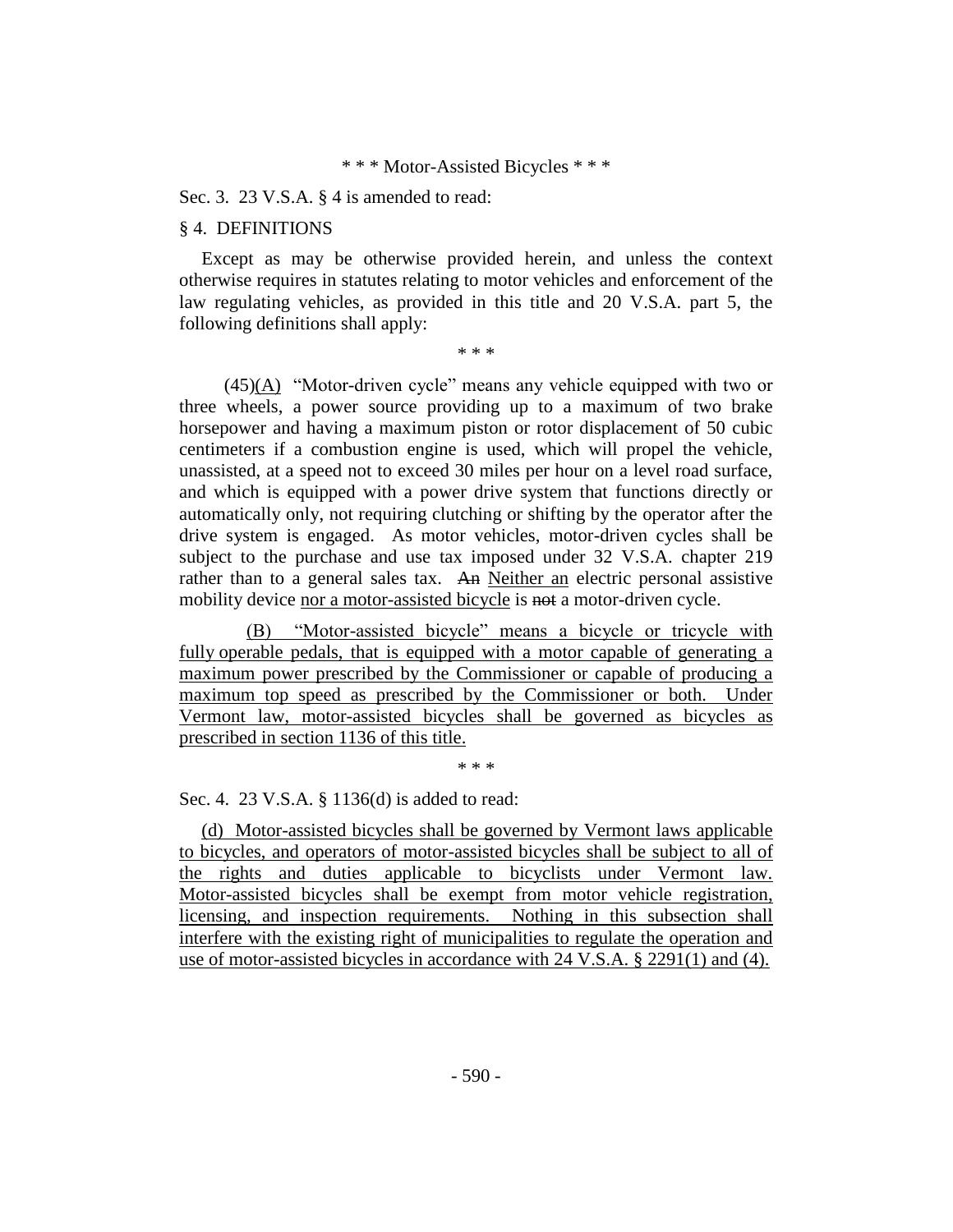\* \* \* Nondriver Identifications Cards; Data Elements \* \* \*

Sec. 5. 23 V.S.A. § 115 is amended to read:

#### § 115. NONDRIVER IDENTIFICATION CARDS

\* \* \*

(b) Every identification card shall expire, unless earlier canceled, on the fourth birthday of the applicant following the date of original issue, and may be renewed every four years upon payment of a \$20.00 \$24.00 fee. At least 30 days before an identification card will expire, the Commissioner shall either mail first class to the cardholder or send the cardholder electronically an application to renew the identification card.

\* \* \*

(i) An identification card issued under this subsection to an individual under the age of 30 shall include a magnetic strip that includes only the name, date of birth, height, and weight of the individual identified on the card initial or renewal applicant shall include data elements as prescribed in 6 C.F.R. § 37.19.

\* \* \*

\* \* \* Refund When Registration Plates Not Used \* \* \*

Sec. 6. 23 V.S.A. § 327 is amended to read:

## § 327. REFUND WHEN PLATES NOT USED

Subject to the conditions set forth in subdivisions  $(1)$ ,  $(2)$ , and  $(3)$  of this section, the Commissioner may cancel the registration of a motor vehicle, snowmobile, or motor boat when the owner returns the number plates, if any, the validation sticker, if issued for that year, and the registration certificate to the Commissioner. Upon cancellation of the registration, the Commissioner shall notify the Commissioner of Finance and Management, who shall issue a refund as follows:

 $(1)$  For registrations which are cancelled prior to the beginning of the registration period, the refund is the full amount of the fee paid, less a fee of \$5.00. The validation stickers may be affixed to the plates.

(2) For registrations which are cancelled within 30 days of the date of issue, the refund is the full amount of the fee paid, less a charge of \$5.00. The owner of a motor vehicle must prove to the Commissioner's satisfaction that the number plates have not been used or attached to a motor vehicle, or that the current validation sticker has not been affixed to the plate or to the snowmobile or motorboat.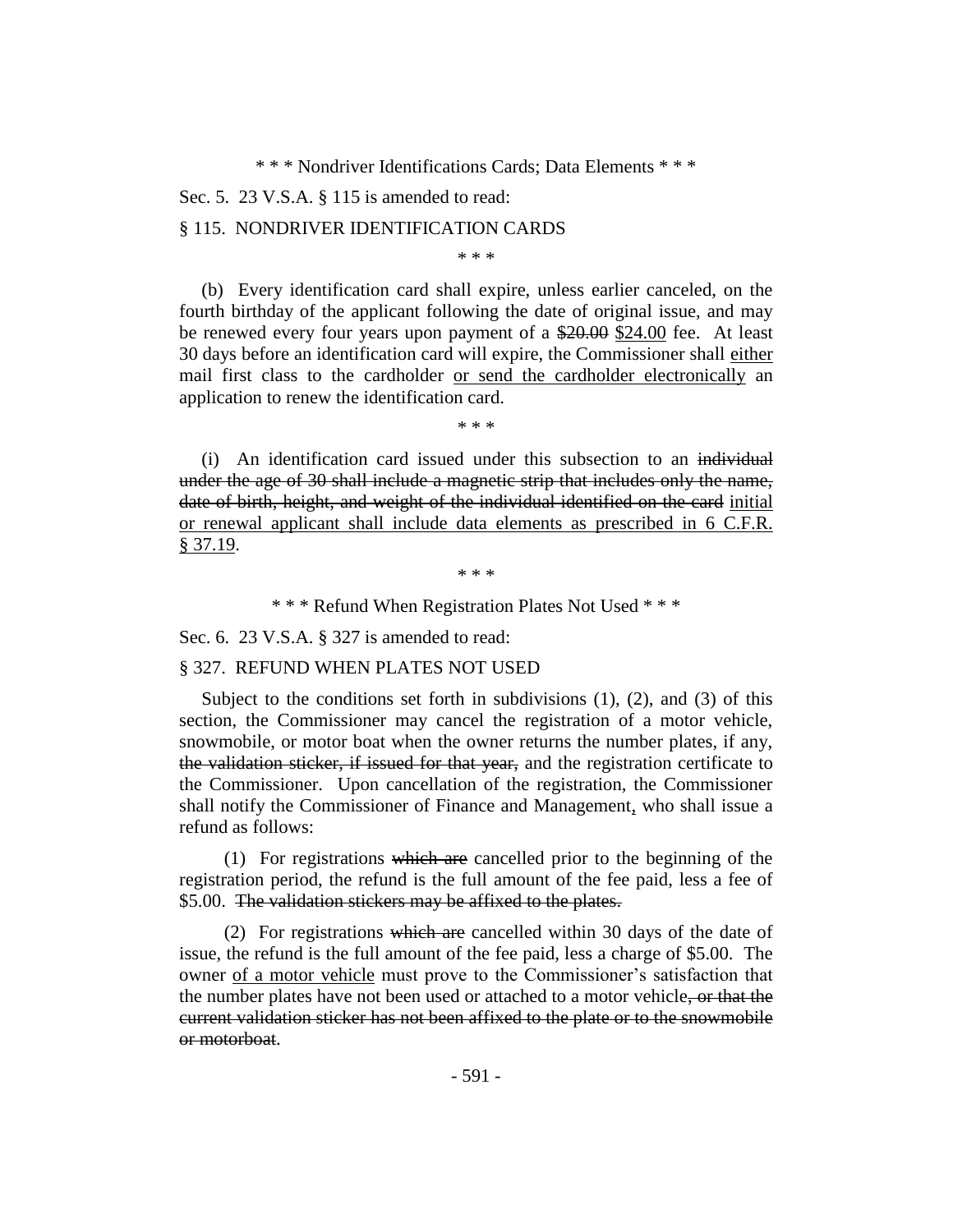(3) For registrations which are cancelled prior to the beginning of the second year of a two-year registration period, the refund is one-half of the full amount of the two-year fee paid, less a charge of \$5.00. The validation stickers may be affixed to the plates.

\* \* \* Refunds of Overpayments \* \* \*

Sec. 7. 23 V.S.A. § 381(e) is amended to read:

(e) Whenever a payment is received that is less than, but within \$0.99 of, the required fee, the transaction shall be processed. The Commissioner may determine that action will not be taken to collect the missing portion of the fee. When Notwithstanding 32 V.S.A. § 509, when a payment up to \$1.00 \$5.00 greater than the required fee is received, the excess shall not be refunded.

\* \* \* Provisions Common to Registrations and Operator's Licenses \* \* \*

Sec. 8. 23 V.S.A. § 208 is added to read:

# § 208. RECIPROCAL RECOGNITION OF NONRESIDENT REGISTRATIONS, LICENSES, AND PERMITS, FOREIGN VISITORS

As determined by the Commissioner, and consistent with section 601 of this title, a motor vehicle owned by a nonresident shall be considered as registered and a nonresident operator shall be considered as licensed or permitted in this State if the nonresident owner or operator has complied with the laws of the foreign country or state of his or her residence relative to the registration of motor vehicles and the granting of operators' licenses or learner's permits. However, these exemptions shall be operative only to the extent that under the laws of the foreign country or state of the owner's or operator's residence like exemptions and privileges are granted to owners of motor vehicles duly registered and to operators duly licensed or permitted under the laws of this State, except that if the owner or operator is a resident of a country not adjoining the United States, the exemptions shall be operative for a period of not more than 30 days for vacation purposes even if the country does not grant like privileges to residents of this State.

Sec. 9. 23 V.S.A. § 411 is amended to read:

#### § 411. RECIPROCAL PROVISIONS

As determined by the Commissioner, a motor vehicle owned by a nonresident shall be considered as registered and a nonresident operator shall be considered as licensed or permitted in this State if the nonresident owner or operator has complied with the laws of the foreign country or state of his or her residence relative to the registration of motor vehicles and the granting of operators' licenses or learner's permits. Any exemptions provided in this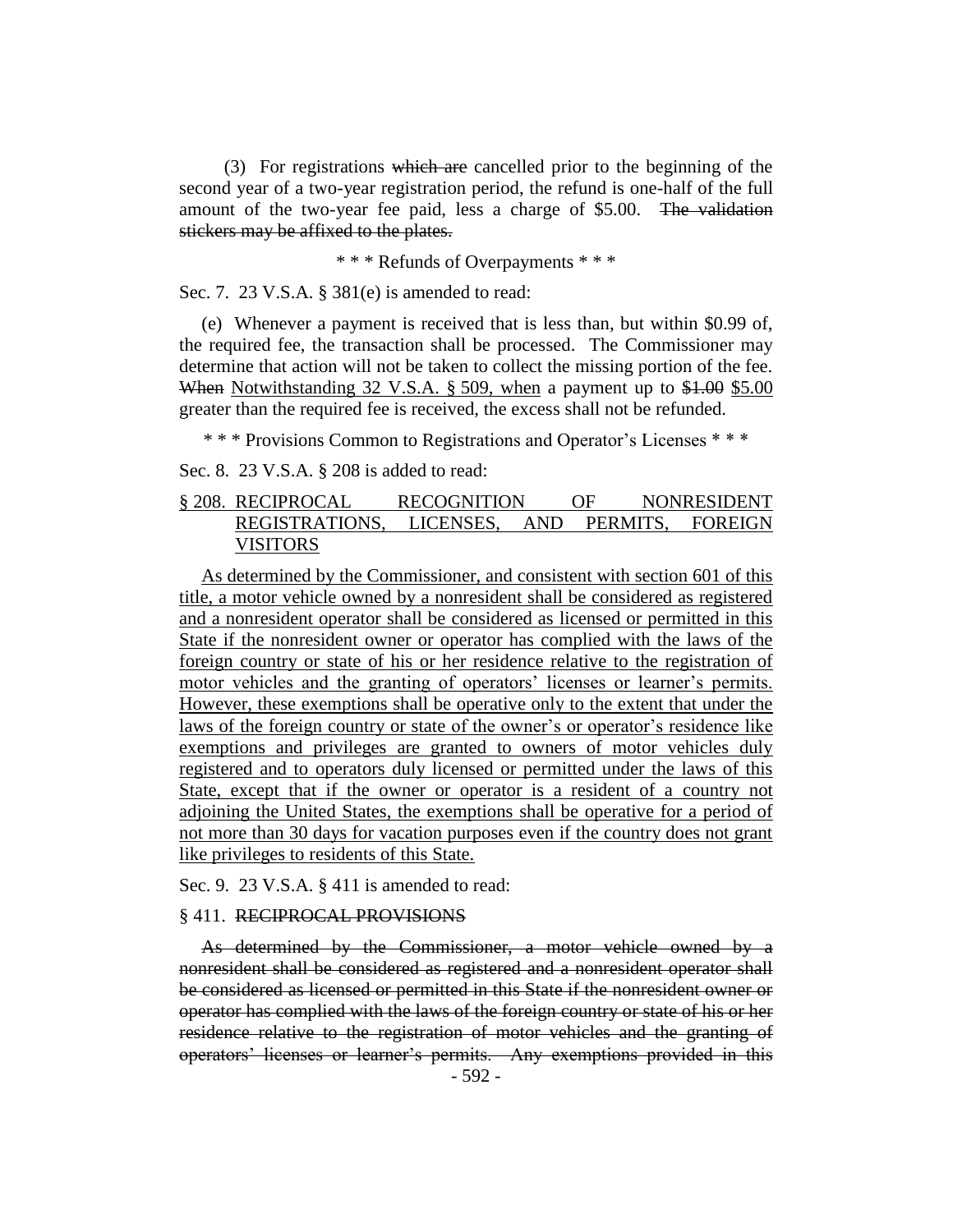section shall, however, be operative as to an owner or operator of a motor vehicle only to the extent that under the laws of the foreign country or state of his or her residence like exemptions and privileges are granted to operators duly licensed or permitted and to owners of motor vehicles duly registered under the laws of this State. If the owner or operator is a resident of a country not adjoining the United States, such exemptions shall be operative for a period of 30 days for vacation purposes, notwithstanding that such country does not grant like privileges to residents of this State. [Repealed.]

\* \* \* Operator's Licenses \* \* \*

Sec. 10. 23 V.S.A. § 601 is amended to read:

#### § 601. LICENSE REQUIRED

(a)(1) Except as otherwise provided by law, a resident shall not operate a motor vehicle on a highway in Vermont unless he or she holds a valid license issued by the State of Vermont. A new resident who has moved into the State from another jurisdiction and who holds a valid license to operate motor vehicles under section 411 208 of this title shall procure a Vermont license within 60 days of moving to the State. Except as provided in subsection 603(d) of this title, licenses shall not be issued to nonresidents.

(2) In addition to any other requirement of law, a nonresident as defined in section 4 of this title shall not operate a motor vehicle on a Vermont highway unless:

(A) he or she holds a valid license or permit to operate a motor vehicle issued by another U.S. jurisdiction; or

(B) he or she holds a valid license or permit to operate a motor vehicle from a jurisdiction outside the United States and operates for a period of not more than 30 days for vacation purposes; or

(C) he or she holds a valid license or permit to operate a motor vehicle from a jurisdiction outside the United States and:

(i) is 18 or more years of age, is lawfully present in the United States, and has been in the United States for less than one year;

(ii) the jurisdiction that issued the license is a party to the 1949 Convention on Road Traffic or the 1943 Convention on the Regulation of Inter-American Motor Vehicle Traffic; and

(iii) he or she possesses an international driving permit.

\* \* \*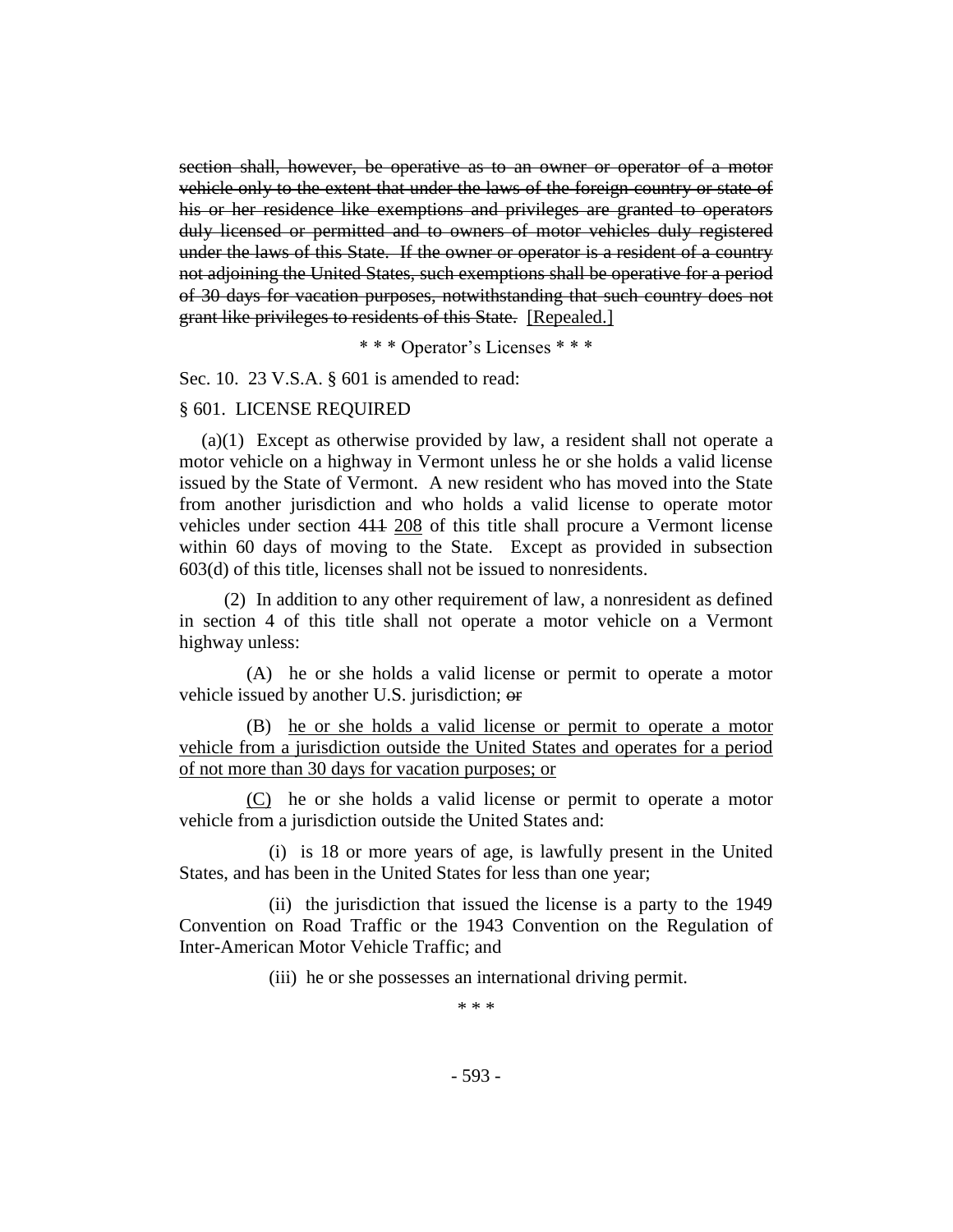(c) At least 30 days before a license is scheduled to expire, the Commissioner shall either mail first class to the licensee or send the licensee electronically an application for renewal of the license. A person shall not operate a motor vehicle unless properly licensed.

\* \* \*

#### Sec. 11. CONFORMING CHANGES

In 23 V.S.A. §§ 614 and 615, "section 411" is hereby replaced with "section 208."

\* \* \* Special Examinations; Conforming Changes \* \* \*

Sec. 12. 23 V.S.A. § 637 is amended to read:

## § 637. EXAMINERS OF PHYSICAL AND MENTAL CONDITIONS

The Commissioner may designate physicians, certified physician assistants, licensed advance practice registered nurses, ophthalmologists, oculists, and optometrists properly registered and authorized to practice in this State or in an adjoining state as examiners of operators. The Commissioner may refer any matter relative to the issuing, suspending, or reinstating of licenses which concern that concerns the physical or mental condition or eyesight of any applicant for or holder of a license or any petitioner for reinstatement to, and require the applicant or other person to be examined by, such examiner in the vicinity of the person's residence as he or she determines to be qualified to examine and report. Such examiner shall report to the Commissioner the true and actual result of examinations made by him or her together with his or her decision as to whether the person examined should be granted or allowed to retain an operator's license or permitted to operate a motor vehicle.

Sec. 13. 23 V.S.A. § 638 is amended to read:

§ 638. DISSATISFACTION WITH PHYSICAL AND MENTAL EXAMINATION

If any person is dissatisfied with the result of an examination given by any one examiner, as provided in section 637 of this title, he or she may apply to the Commissioner for and shall be granted an examination by two physicians, ophthalmologists, oculists, or optometrists selected from a list of examiners approved by the Commissioner, and their decision shall be final. The Commissioner may designate the area of specialization from which the examiners are to be selected in each case, but in no event shall he or she limit the choice of an examiner to any one individual within the profession from which he or she is to be chosen. [Repealed.]

Sec. 14. 23 V.S.A. § 639 is amended to read: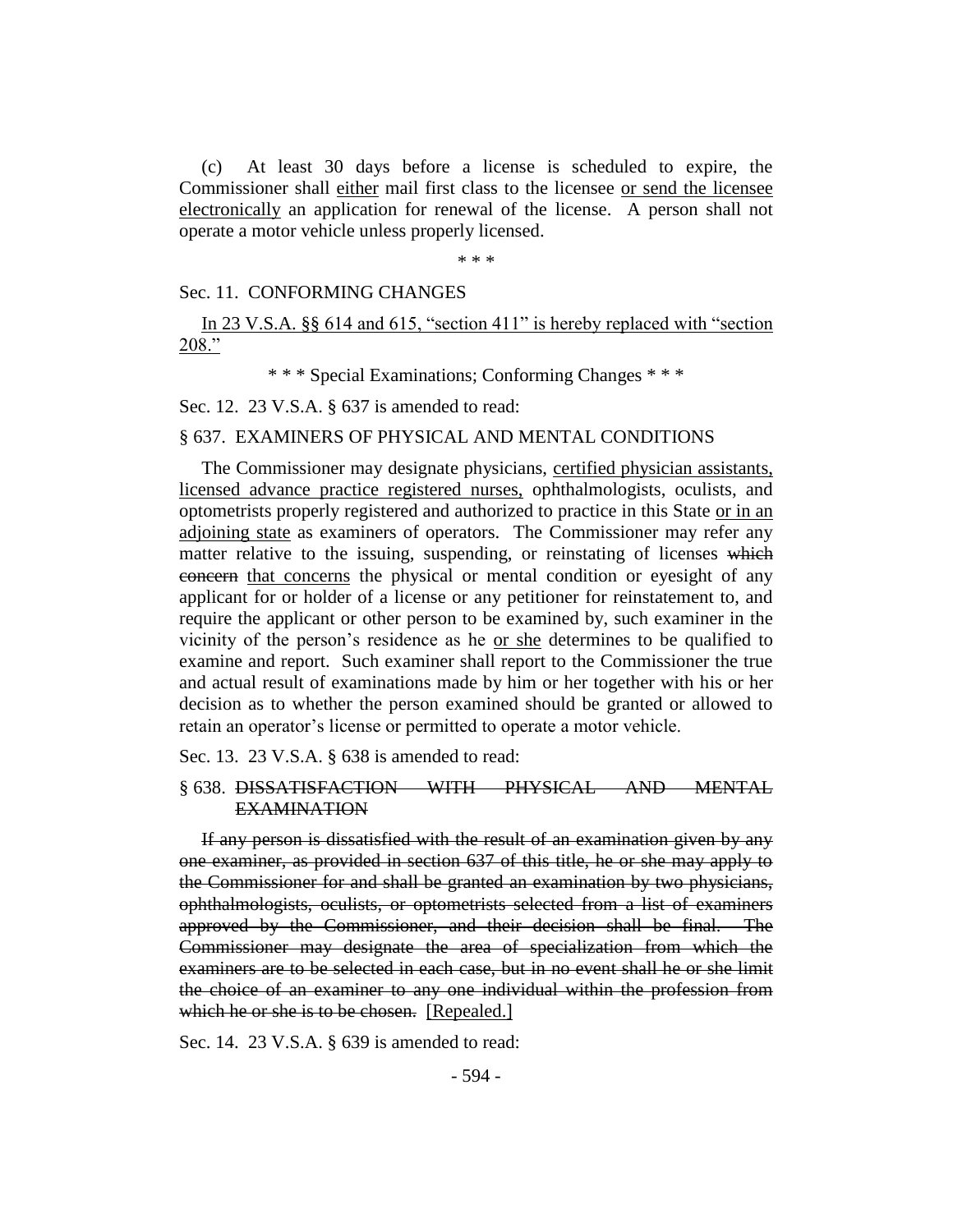#### § 639. FEES FOR PHYSICAL AND MENTAL EXAMINATIONS

The compensation of the examiners provided in sections section 637 and 638 of this title shall be paid by the person examined.

\* \* \* School Bus Operators \* \* \*

Sec. 15. 23 V.S.A. § 1282(d) is amended to read:

 $(d)(1)$  A No less often than every two years, and before the start of a school year, a person licensed by the Department of Motor Vehicles to assume the duty of transporting school pupils in either a Type I or Type II school bus shall annually before the commencement of the school year furnish his or her the employer, where he or she is employed who employs him or her as a school bus driver, the following:

 $(A)$  a certificate signed by a licensed physician,  $\theta$  a certified physician assistant, or a nurse practitioner in accordance with written protocols, certifying that he or she the licensee is, as far as can be determined by reasonable inquiry and examination, mentally and physically competent to perform his or her duties, and that he or she meets or exceeds the minimum hearing standards, based on voice testing, as prescribed by the Commissioner; and

(B) a certificate signed by a properly registered and authorized medical doctor, ophthalmologist, optometrist, or nurse practitioner certifying that he or she meets or exceeds the minimum vision standards as prescribed by the Commissioner.

(2) Upon receipt of a certificate required by this subsection which indicates that the school bus driver is not mentally or physically competent or does not meet the minimum hearing or vision standards, the employer shall immediately notify the Commissioner.

(3) The certificates required under this subsection may be valid for up to two years from the examination.

\* \* \* Overweight and Overdimension Vehicles \* \* \*

Sec. 16. 23 V.S.A. § 1391a(d) is amended to read:

(d) Fines imposed for violations of this section shall be deposited in the Transportation Fund, unless the fines are the result of enforcement actions on a town highway by an enforcement officer employed by or under contract with the municipality, in which case the fine shall be paid to the municipality, except for a \$6.00 the administrative charge for each case authorized under 13 V.S.A. § 7251, which shall be retained by the State.

Sec. 17. 23 V.S.A. § 1400(d) is amended to read: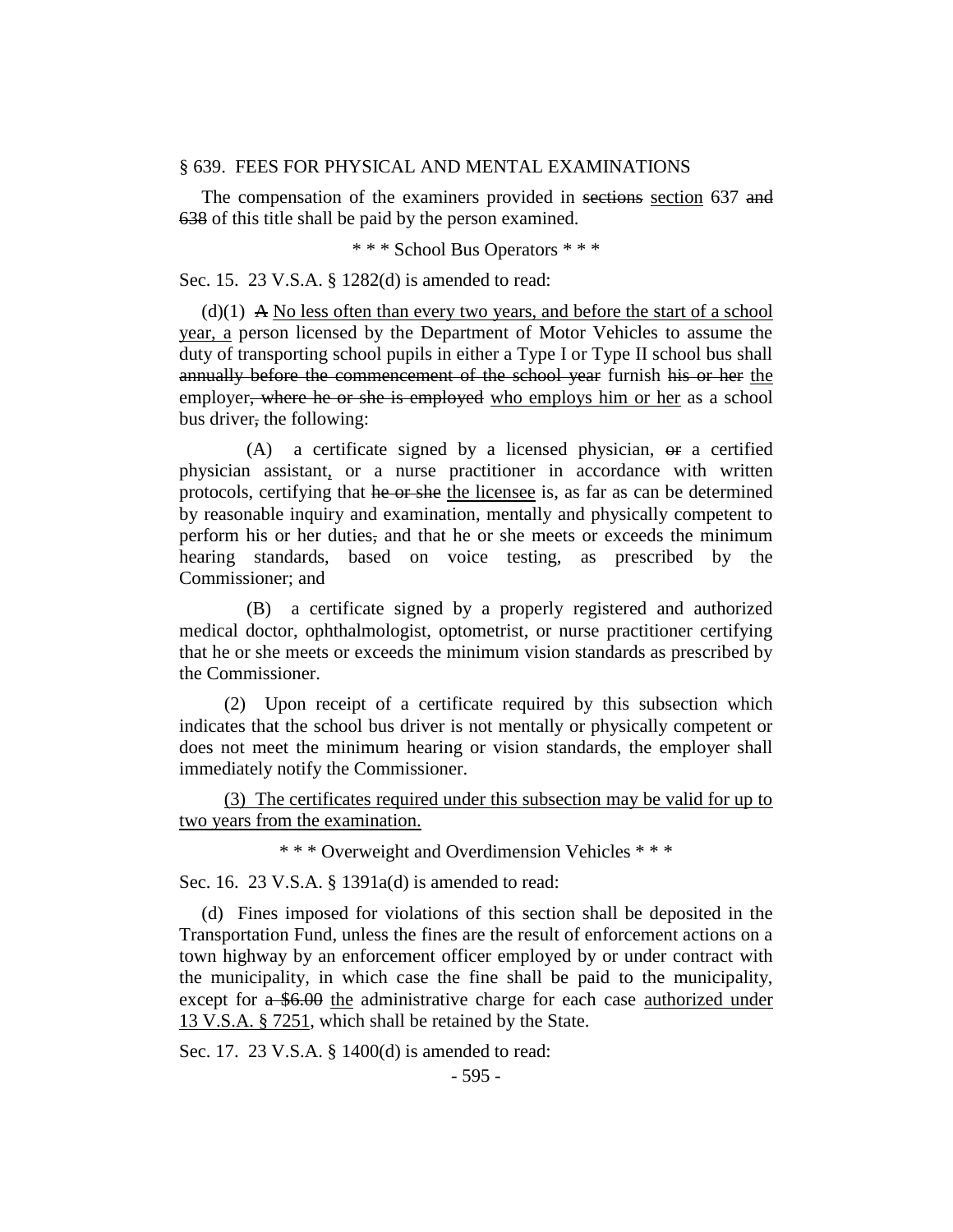(d) The Commissioner may enter into contracts with an electronic permitting service that will allow the service to issue single trip permits to a commercial motor vehicle operator, on behalf of the Department of Motor Vehicles. The permitting service shall be authorized to issue single trip permits for travel to and from a Vermont facility by commercial motor vehicles which are not greater than 72 feet in length on routes that have been approved by the Agency of Transportation. The permitting service may assess, collect, and retain an additional administrative fee which shall be paid by the commercial motor vehicle carrier. [Repealed.]

\* \* \* Motor Vehicle Titles \* \* \*

Sec. 18. 23 V.S.A. § 2001 is amended to read:

#### § 2001. DEFINITIONS

Except when the context otherwise requires, as used in this chapter:

\* \* \*

(13) "Salvaged motor vehicle" means a motor vehicle which has been purchased or otherwise acquired as salvage; scrapped, dismantled, or destroyed,; or declared a total loss by an insurance company.

\* \* \*

(17) "Salvage certificate of title" means a title that is stamped or otherwise branded to indicate that the vehicle described thereon is a salvaged motor vehicle or has been scrapped, dismantled, destroyed, or declared a total loss by an insurance company, or both.

\* \* \*

Sec. 19. 23 V.S.A. § 2019 is amended to read:

#### § 2019. MAILING OR DELIVERING CERTIFICATE

The certificate of title shall be mailed or personally delivered, upon proper identification of the individual, to the first lienholder named in it or, if none, to the owner. However, a person is entitled to a personal delivery of only one title in a single day and of no more than three titles in a calendar month.

Sec. 20. 23 V.S.A. § 2091 is amended to read:

# § 2091. DISMANTLING OR DESTRUCTION OF VEHICLE SALVAGE CERTIFICATES OF TITLE; FORWARDING OF PLATES AND TITLES OF CRUSHED VEHICLES

(a) Except for vehicles for which no certificate of title is required pursuant to section 2012 of this title and for vehicles which are more than 15 years old,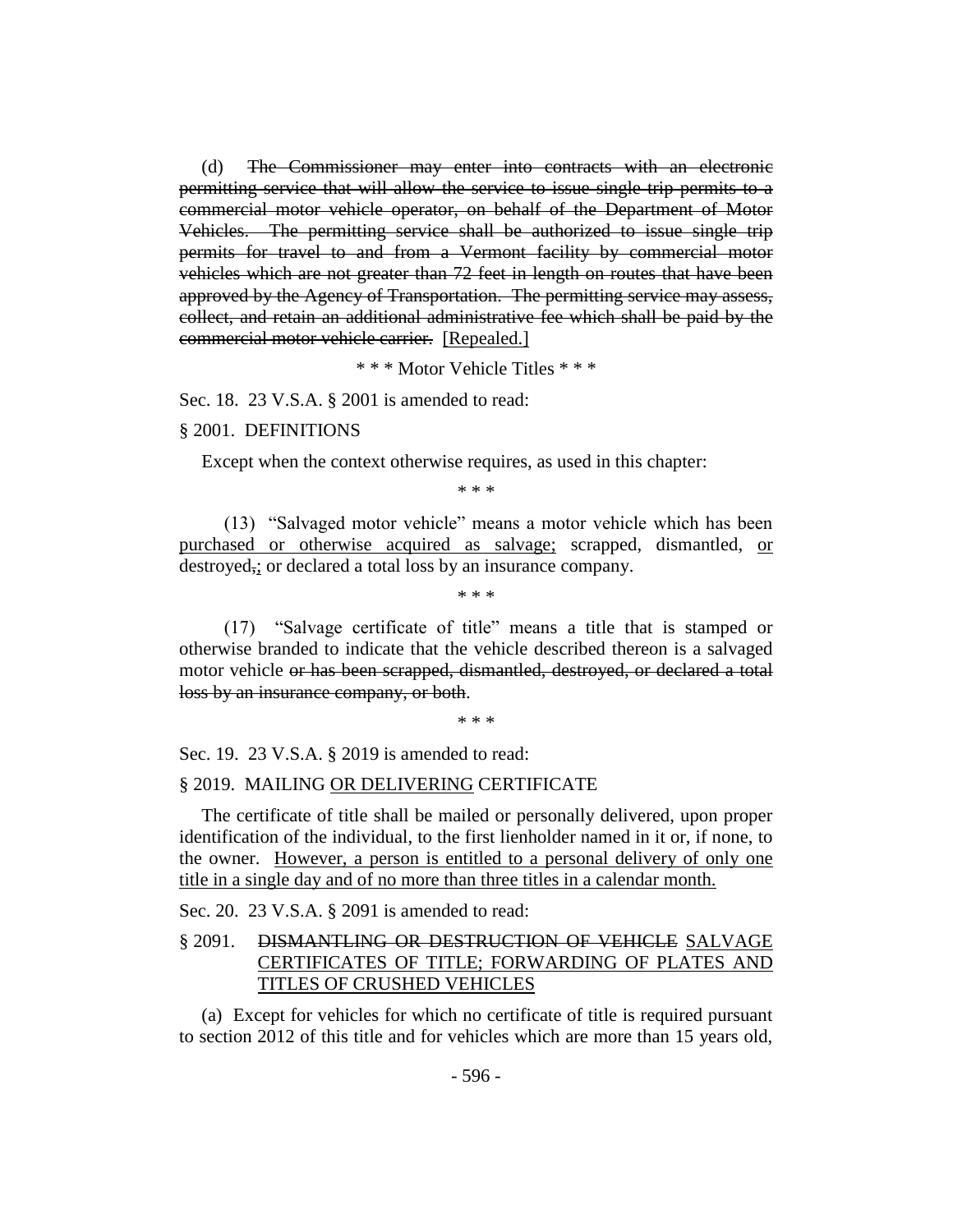any person who purchases or in any manner acquires a vehicle as salvage; any person who scraps, dismantles, or destroys a motor vehicle,; or any insurance company or representative thereof who declares a motor vehicle to be a total loss, shall make application apply to the Commissioner for a salvage certificate of title within 15 days of the time the vehicle is purchased or otherwise acquired as salvage<sub>5</sub>; is scrapped, dismantled, or destroyed<sub>5</sub>; or is declared a total loss. However, an insurance company or representative thereof proceeding under subsection (c) of this section may apply outside this 15-day window to the extent necessary to comply with the requirements of that subsection.

(b) The Except as provided in subsection (c) of this section, the application shall be accompanied by:

(1) any certificate of title; and

(2) any other information or documents that the Commissioner may reasonably require to establish ownership of the vehicle and the existence or nonexistence of any security interest in the vehicle.

(c)(1) An insurer required to obtain a salvage certificate of title under this section for a vehicle declared a total loss, or a representative of the insurer, may obtain the title without satisfying the requirements of subsection (b) of this section if the application for the salvage certificate of title is accompanied by:

(A) the required fee;

(B) evidence that the insurer has made payment for the total loss of the vehicle, and evidence that the payment was made to any lienholder identified in the records of certificates of title of the Department and to the vehicle owner, if applicable; and

(C) a copy of the insurer's written request for the certificate of title sent at least 30 days prior to the application to the vehicle owner and to any lienholder identified in the records of certificates of title of the Department, proof that the request was sent by certified mail or was delivered by a courier service that provides proof of delivery, and copies of any responses from the vehicle owner or lienholder.

(2) If the Commissioner issues a salvage certificate of title to an eligible person under this subsection, the title shall be issued free and clear of all liens.

(b)(d) When Except for vehicles for which no certificate of title is required under this chapter, when a vehicle is destroyed by crushing for scrap, the person causing the destruction shall immediately mail or deliver to the Commissioner the certificate of title, if any, endorsed "crushed" and signed by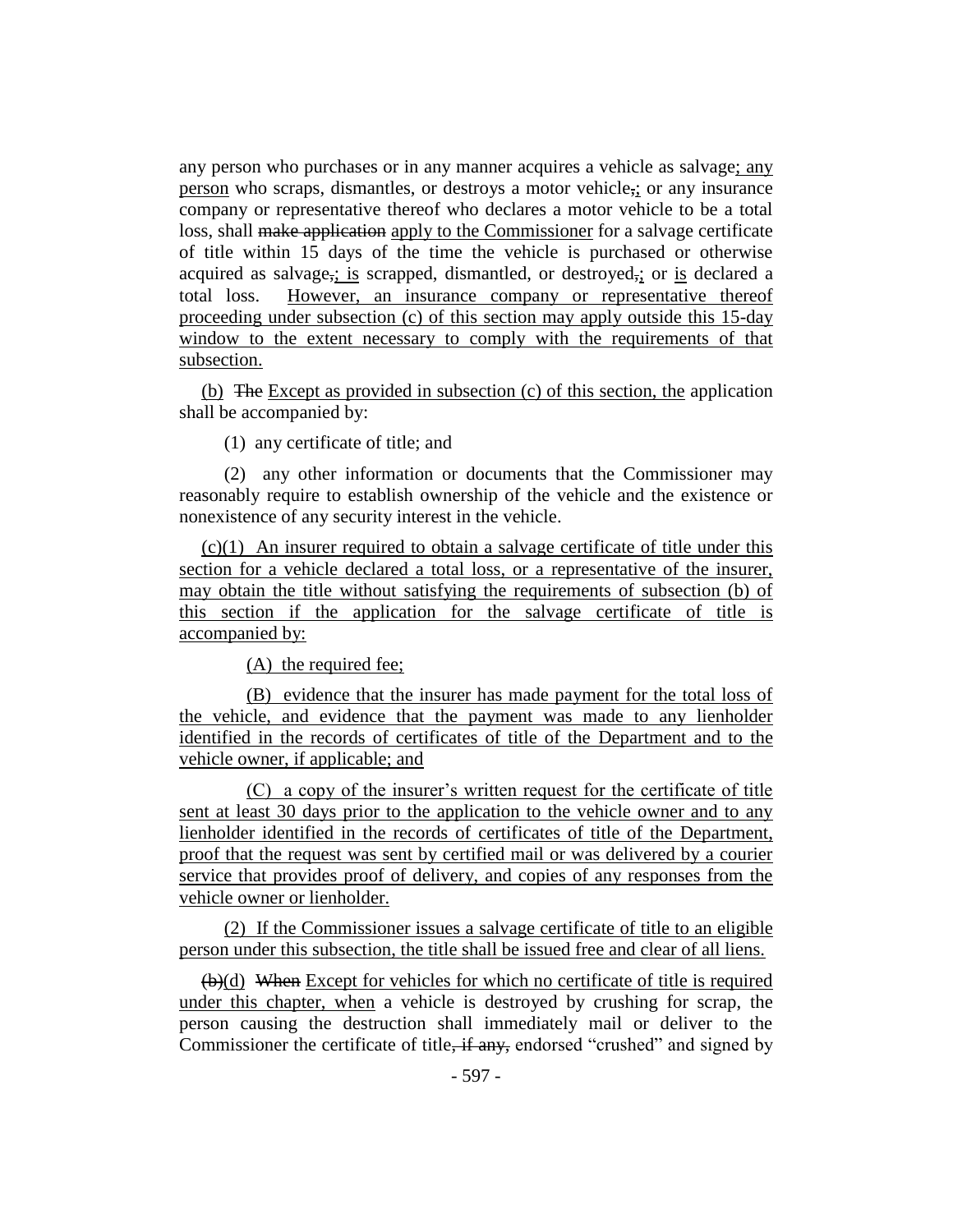the person, accompanied by the original plate showing the original vehicle identification number. The plate shall not be removed until such time as the vehicle is crushed.

 $\left(\frac{e}{e}\right)$  This section shall not apply to, and salvage certificates of title shall not be required for, unrecovered stolen vehicles or vehicles stolen and recovered in an undamaged condition, provided that the original vehicle identification number plate has not been removed, altered, or destroyed and the number thereon is identical with that on the original title certificate.

\* \* \* Abandoned Motor Vehicles \* \* \*

Sec. 21. 23 V.S.A. chapter 21, subchapter 7 is amended to read:

Subchapter 7. Abandoned Motor Vehicles

# § 2151. ABANDONED MOTOR VEHICLES; DEFINED DEFINITIONS

 $(a)(1)$  For the purposes of As used in this subchapter, an "abandoned motor" vehicle" means:

(1)(A) "Abandoned motor vehicle" means:

(i) a motor vehicle that has remained on public or private property or on or along a highway for more than 48 hours without the consent of the owner or person in control of the property for more than 48 hours, and has a valid registration plate or public vehicle identification number which has not been removed, destroyed, or altered; or

(B)(ii) a motor vehicle that has remained on public or private property or on or along a highway without the consent of the owner or person in control of the property for any period of time if the vehicle does not have a valid registration plate or the public vehicle identification number has been removed, destroyed, or altered.

(B) "Abandoned motor vehicle" does not include a vehicle or other equipment used or to be used in construction or in the operation or maintenance of highways or public utility facilities, which is left in a manner which does not interfere with the normal movement of traffic.

(2) "Landowner" means a person who owns or leases or otherwise has authority to control use of real property.

(3) For purposes of this subsection, "public "Public vehicle identification number" means the public vehicle identification number which is usually visible through the windshield and attached to the driver's side of the dashboard, instrument panel, or windshield pillar post or on the doorjamb on the driver's side of the vehicle.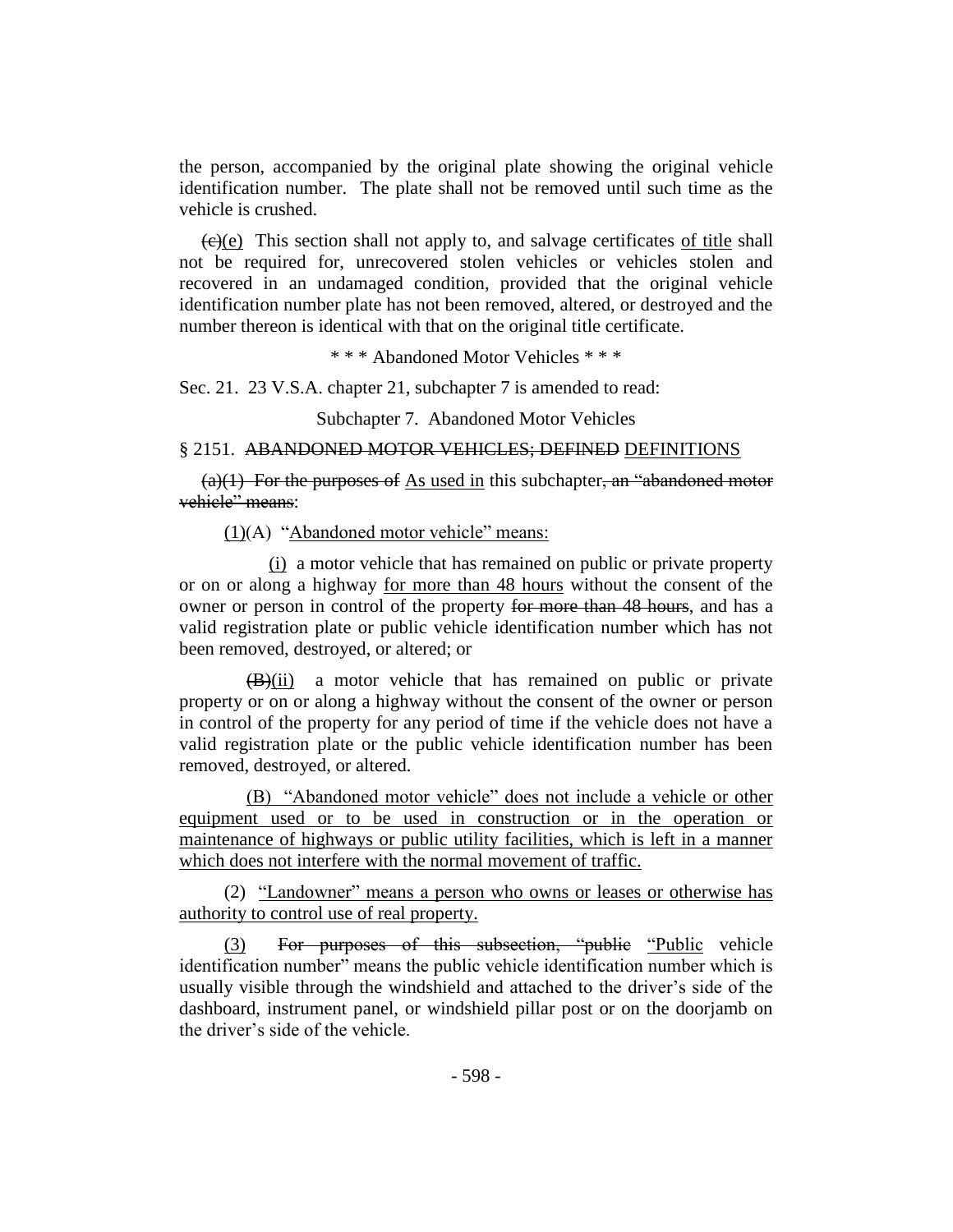(b) Construction equipment. A vehicle or other equipment used or to be used in construction or in the operation or maintenance of highways or public utility facilities, which is left in a manner which does not interfere with the normal movement of traffic, shall not be considered to be an abandoned motor vehicle.

## § 2152. AUTHORIZED REMOVAL OF ABANDONED MOTOR **VEHICLES**

(a) Public property. A law enforcement officer is authorized to remove or cause removal of an abandoned motor vehicle from public property, and may contact a towing service for its removal of such motor vehicle, based upon personal observation by the officer that the vehicle is an abandoned motor vehicle.

(b) Private property.

(1) A law enforcement officer is authorized to remove or cause removal of an abandoned motor vehicle from private property, and may contact a towing service for its removal from private property of such vehicle, based upon complaint of the owner or agent of the property the request of the landowner on which whose property the vehicle is located that the and information indicating that the vehicle is an abandoned motor vehicle.

(2) An owner or agent of an owner A landowner of private property is authorized to remove or cause removal of an abandoned motor vehicle from that property or to any other place on any property of the landowner, and may contact a towing service for its removal from that property of an abandoned vehicle. If an owner or agent of an owner A landowner who removes or causes removal of an abandoned motor vehicle<del>, the owner or agent</del> shall immediately notify the police agency in the jurisdiction from which the vehicle is removed. Notification shall include identification of and provide the registration plate number, the public vehicle identification number, if available, and the make, model, and color of the vehicle. The owner or agent of an owner of property upon which a motor vehicle is abandoned landowner may remove the vehicle from the place where it is discovered to any other place on any property owned by him or her, or cause the vehicle to be removed by a towing service under the provisions of this subsection, without incurring any civil liability to the owner of the abandoned vehicle.

#### § 2153. ABANDONED MOTOR VEHICLE CERTIFICATION

(a) Within 30 days of removal of the vehicle, a towing service which has removed an abandoned motor vehicle A landowner on whose property an abandoned motor vehicle is located shall apply to the Department for an abandoned motor vehicle certification on forms supplied by the Department of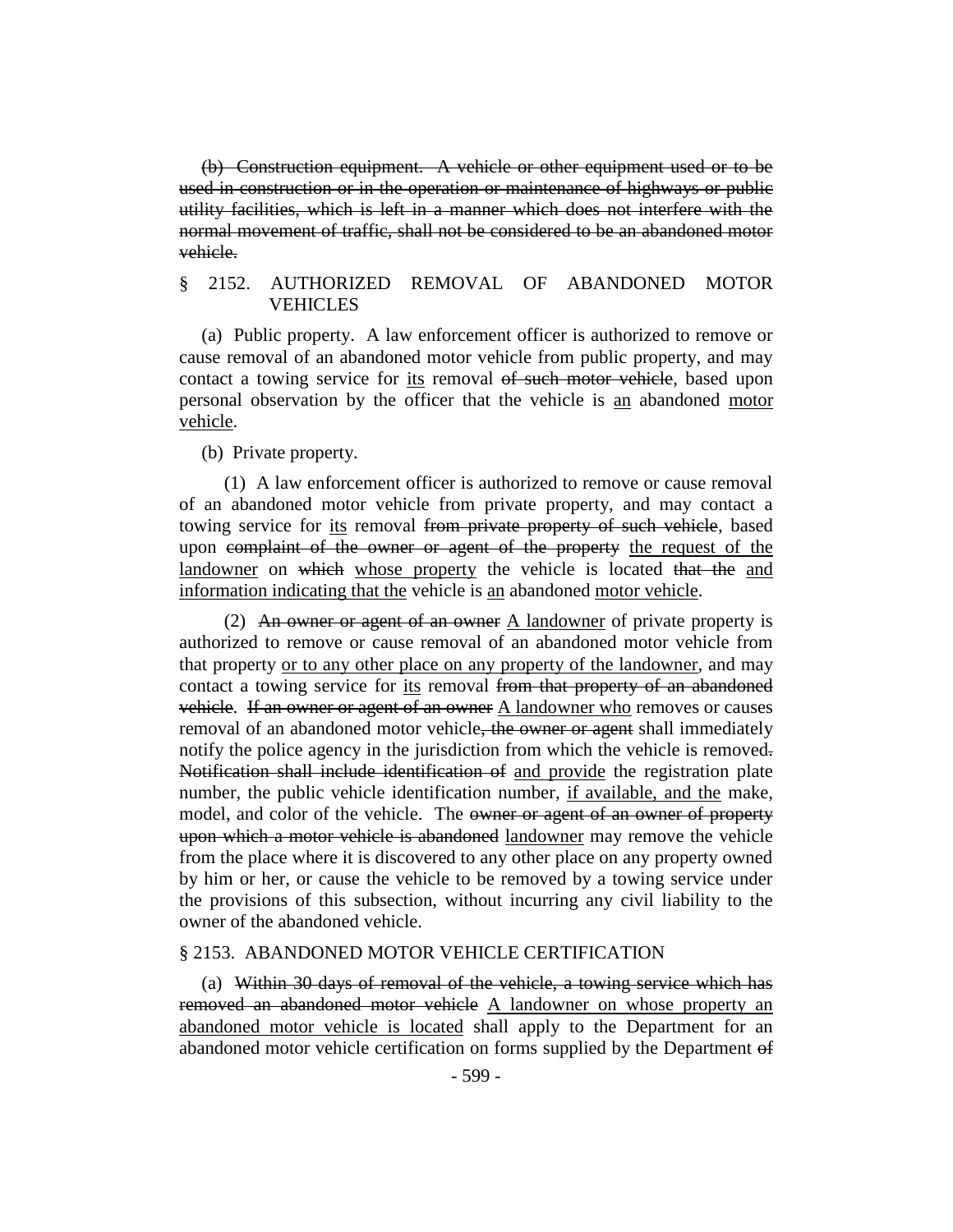Motor Vehicles within 30 days of the date the vehicle was discovered on or brought to the property unless the vehicle has been removed from the property. An abandoned motor vehicle certification form shall indicate the date of removal, that the abandoned motor vehicle was discovered or brought to the property; the make, color, model, and location found, and of the vehicle; the name, address, and phone telephone number of the towing service, landowner; and a certification of the public vehicle identification number, if any, to be recorded by a law enforcement officer. This subsection shall not be construed as creating a private right of action against the landowner.

(b) Upon receipt of an abandoned motor vehicle certification form, the Commissioner of Motor Vehicles shall attempt to identify and notify the owner of the vehicle as required by section 2154 of this title. If no owner can be determined by the Commissioner within the time period allowed by section 2154 of this title, the Commissioner shall issue a certificate of abandoned motor vehicle with appropriate title or salvage title, or both, and the vehicle may be disposed of in the manner set forth in section 2156 of this title.

## § 2154. IDENTIFICATION AND RECLAMATION OF ABANDONED MOTOR VEHICLES

(a) The Department of Motor Vehicles shall make a reasonable attempt to locate an owner of an abandoned motor vehicle.

(1) If the abandoned motor vehicle is not identifiable by its registration plates or public vehicle identification number, and if no owner can be determined within 21 days of the date of receipt of the abandoned motor vehicle certification form, the Commissioner of Motor Vehicles shall issue a certificate of abandoned motor vehicle with an appropriate title or salvage title.

(2) If the abandoned motor vehicle is identifiable by its registration plates or public vehicle identification number, the Department of Motor Vehicles shall, within three business days of receipt of the form for certification of abandoned motor vehicle, send notice to the last known registered owner and lienholder of the vehicle. The notice shall be sent by certified mail, return receipt requested, and shall advise the last known registered owner of the motor vehicle's location and a telephone number where additional information about the motor vehicle may be obtained. If the receipt is not returned to the Department within seven business days, the Commissioner shall, by first class mail, send a second notice. Within 21 days of sending the second notice, the last known registered owner or lienholder may reclaim and retrieve the motor vehicle by presenting to the Department of Motor Vehicles satisfactory evidence of ownership, and paying or arranging to pay any fees or charges authorized by section 2155 of this title. If the last known registered owner or lienholder fails or refuses to reclaim the motor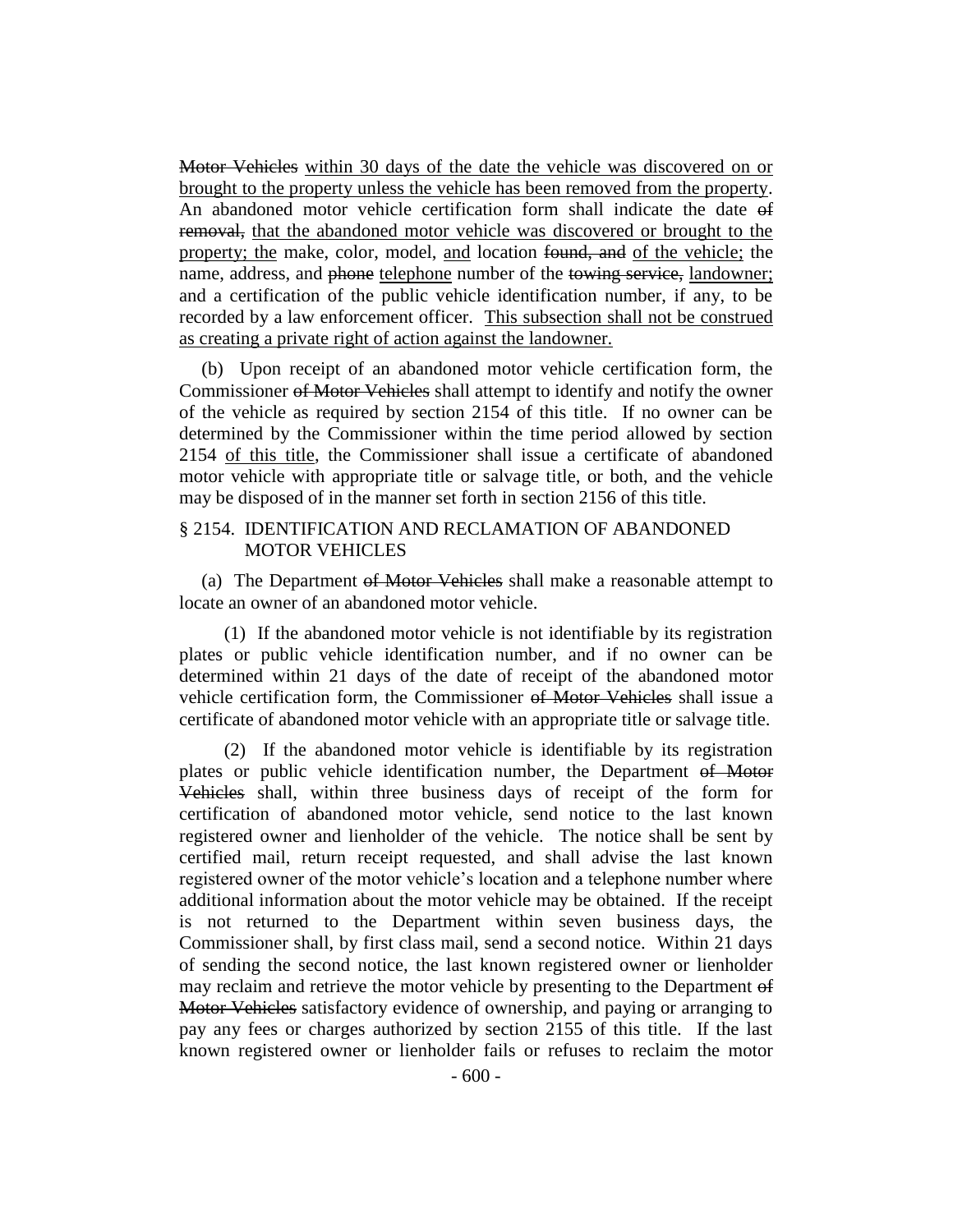vehicle within 21 days of the second mailing, the Commissioner of Motor Vehicles shall issue a certificate of abandoned motor vehicle with appropriate title or salvage title.

(b) An owner or lienholder may reclaim an abandoned motor vehicle by presenting to the Department of Motor Vehicles satisfactory evidence of ownership, and paying or reimbursing, or making arrangements to pay or reimburse, the towing agency, the Department of Motor Vehicles, or the owner or agent of private property landowner, as the case may be, any towing fee or storage charges permitted under section 2155 of this title.

#### § 2155. FEES AND CHARGES

(a) Towing fees. For towing an abandoned motor vehicle from private property, a towing service may charge a reasonable fee to be paid by the vehicle owner or agent of the owner landowner of the private property.

(b) Storage charges. In addition to any towing fee, an owner or lienholder reclaiming an abandoned motor vehicle may be charged and shall pay a fee for the costs of storage of the vehicle, except that no fee may be charged for storage for any period preceding the date upon which the form for abandoned motor vehicle certification is sent by the towing service to the Department of Motor Vehicles.

\* \* \*

\* \* \* Repeals and Conforming Change \* \* \*

#### Sec. 22. REPEALS

The following sections are repealed:

(1) 23 V.S.A. § 366 (log-haulers; registration).

(2) 23 V.S.A. § 382 (diesel-powered pleasure cars; registration).

(3) 23 V.S.A. § 423 (negotiating and entering into an interstate compact regarding truck license fees).

(4) 23 V.S.A. § 605 (unsatisfied judgment; suspension).

Sec. 23. 23 V.S.A. § 369 is amended to read:

#### § 369. TRACTORS OTHER THAN FARM TRACTORS

The annual fee for registration of a tractor, except log-haulers on snow roads and farm tractors as otherwise provided in this chapter, shall be based on the actual weight of such tractor at the same rate as that provided for trucks of like weight under the provisions of this chapter. The minimum fee for registering any tractor shall be \$20.00.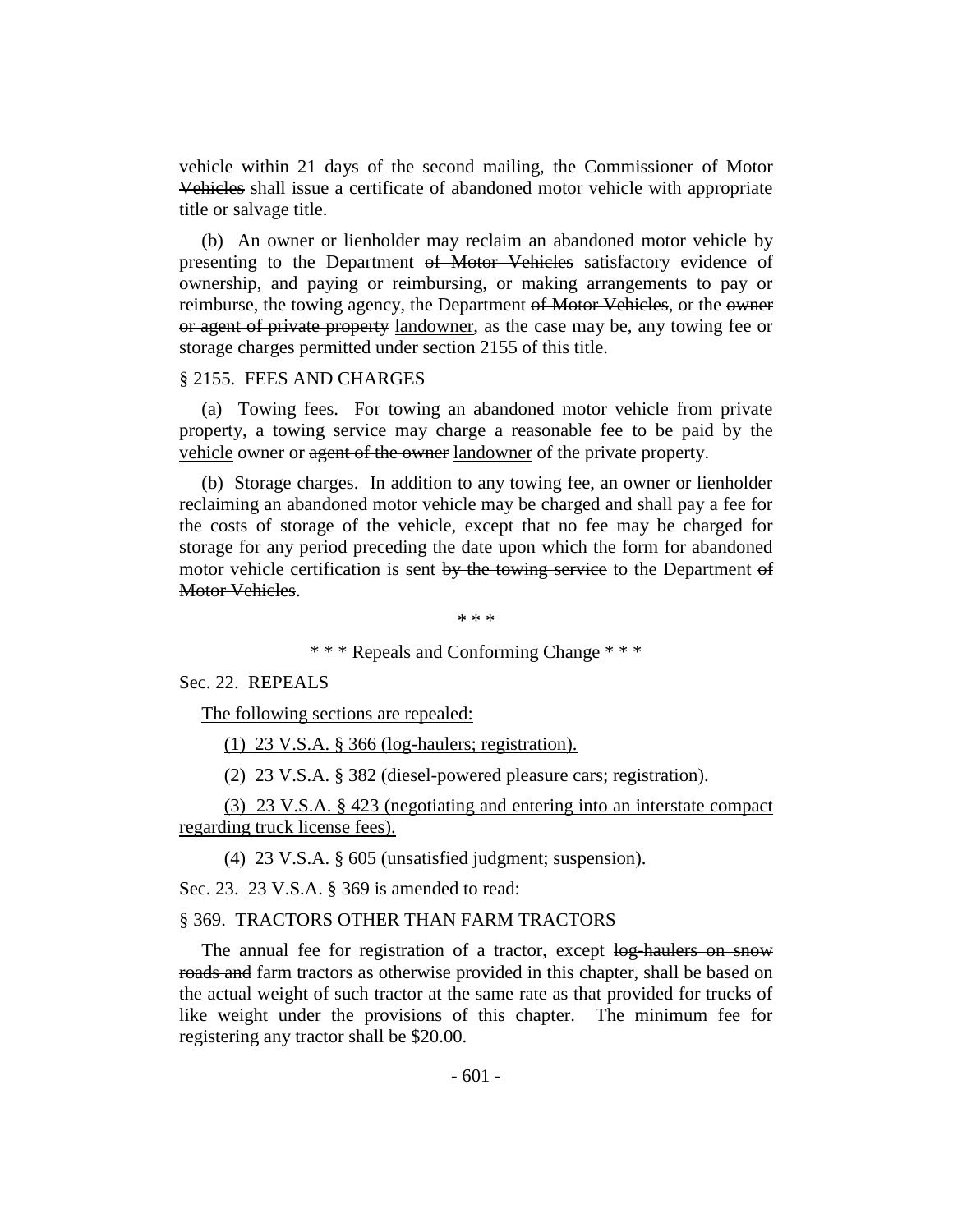Sec. 24. 23 V.S.A. § 603(a)(2) is amended to read:

(2) The Commissioner may, however, in his or her discretion, refuse to issue a license to any person whenever he or she is satisfied from information given him or her by credible persons, and upon investigation, that the person is mentally or physically unfit, or because of his or her habits, or record as to accidents or convictions, is unsafe to be trusted with the operation of motor vehicles. A person refused a license, under the provisions of this subsection or section 605 of this title, shall be entitled to hearing as provided in sections 105–107 of this title.

Sec. 25. 18 V.S.A. § 1772(13) is amended to read:

(13) "Motor vehicle" means every vehicle intended primarily for use and operation on the public highways and shall include snowmobiles, allterrain vehicles, and farm tractors and other machinery used in the production, harvesting, and care of farm products all vehicles propelled or drawn by power other than muscular power, including snowmobiles, motorcycles, all-terrain vehicles, farm tractors, vehicles running only upon stationary rails or tracks, motorized highway building equipment, road making appliances, or tracked vehicles or electric personal assistive mobility devices.

\* \* \* Effective Dates \* \* \*

Sec. 26. EFFECTIVE DATES

(a) This section and Sec. 25 shall take effect on passage.

(b) All other sections shall take effect on July 1, 2016.

(Committee vote: 5-0-0)

#### **Reported favorably by Senator Mullin for the Committee on Finance.**

(Committee vote: 7-0-0)

## **S. 245.**

An act relating to disclosure of health care provider affiliations.

# **Reported favorably with recommendation of amendment by Senator Ayer for the Committee on Health & Welfare.**

The Committee recommends that the bill be amended by striking out all after the enacting clause and inserting in lieu thereof the following:

## Sec. 1. GREEN MOUNTAIN CARE BOARD; NOTICE TO PATIENTS OF NEW AFFILIATION

The Green Mountain Care Board shall maintain a policy for reviewing new physician acquisitions and transfers as part of the Board's hospital budget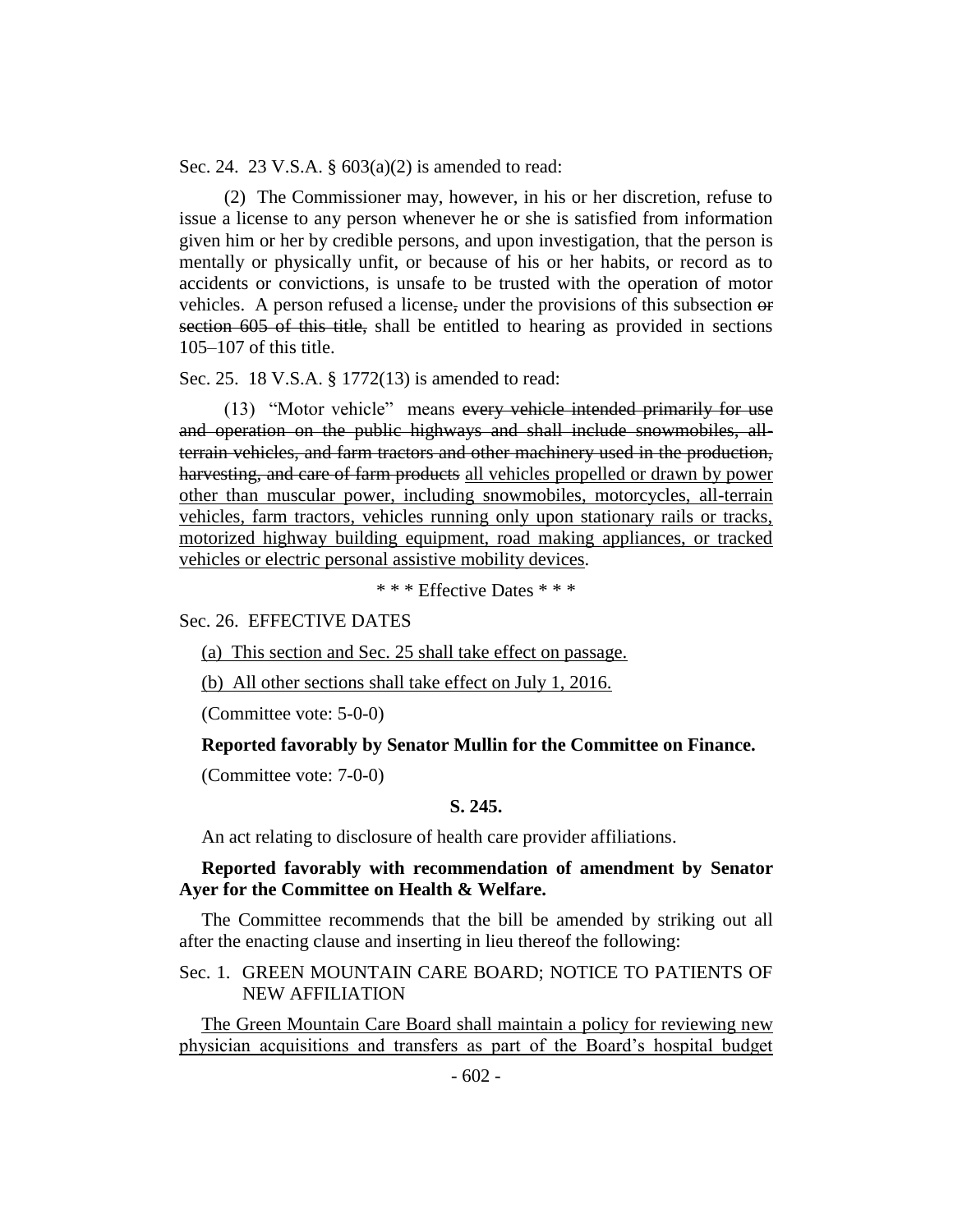review responsibilities. The policy shall require hospitals to provide written notice about a new acquisition or transfer of health care providers to each patient served by a health care provider during the previous three-year period, including:

(1) notifying the patient that the health care provider is now affiliated with the hospital;

(2) providing the hospital's name and contact information;

(3) notifying the patient that the change in affiliation may affect his or her out-of-pocket costs, depending on the patient's health insurance plan and the services provided; and

(4) recommending that the patient contact his or her insurance company with specific questions or to determine his or her actual financial liability.

# Sec. 2. EFFECTIVE DATE

This act shall take effect on July 1, 2016.

And that after passage the title of the bill be amended to read: "An act relating to notice to patients of new health care provider affiliations"

(Committee vote: 5-0-0)

## **S. 255.**

An act relating to regulation of hospitals, health insurers, and managed care organizations.

## **Reported favorably with recommendation of amendment by Senator Lyons for the Committee on Health & Welfare.**

The Committee recommends that the bill be amended by striking out all after the enacting clause and inserting in lieu thereof the following:

Sec. 1. 18 V.S.A. § 9405a is amended to read:

## § 9405a. PUBLIC PARTICIPATION AND STRATEGIC PLANNING

(a) Each hospital shall have a protocol for meaningful public participation in its strategic planning process for identifying and addressing health care needs that the hospital provides or could provide in its service area. Needs identified through the process shall be integrated with the hospital's long-term planning. The process shall be updated as necessary to continue to be consistent with such planning and capital expenditure projections, and identified needs shall be summarized in the hospital's community report. Each hospital shall post on its website a description of its identified needs, strategic initiatives developed to address the identified needs, annual progress on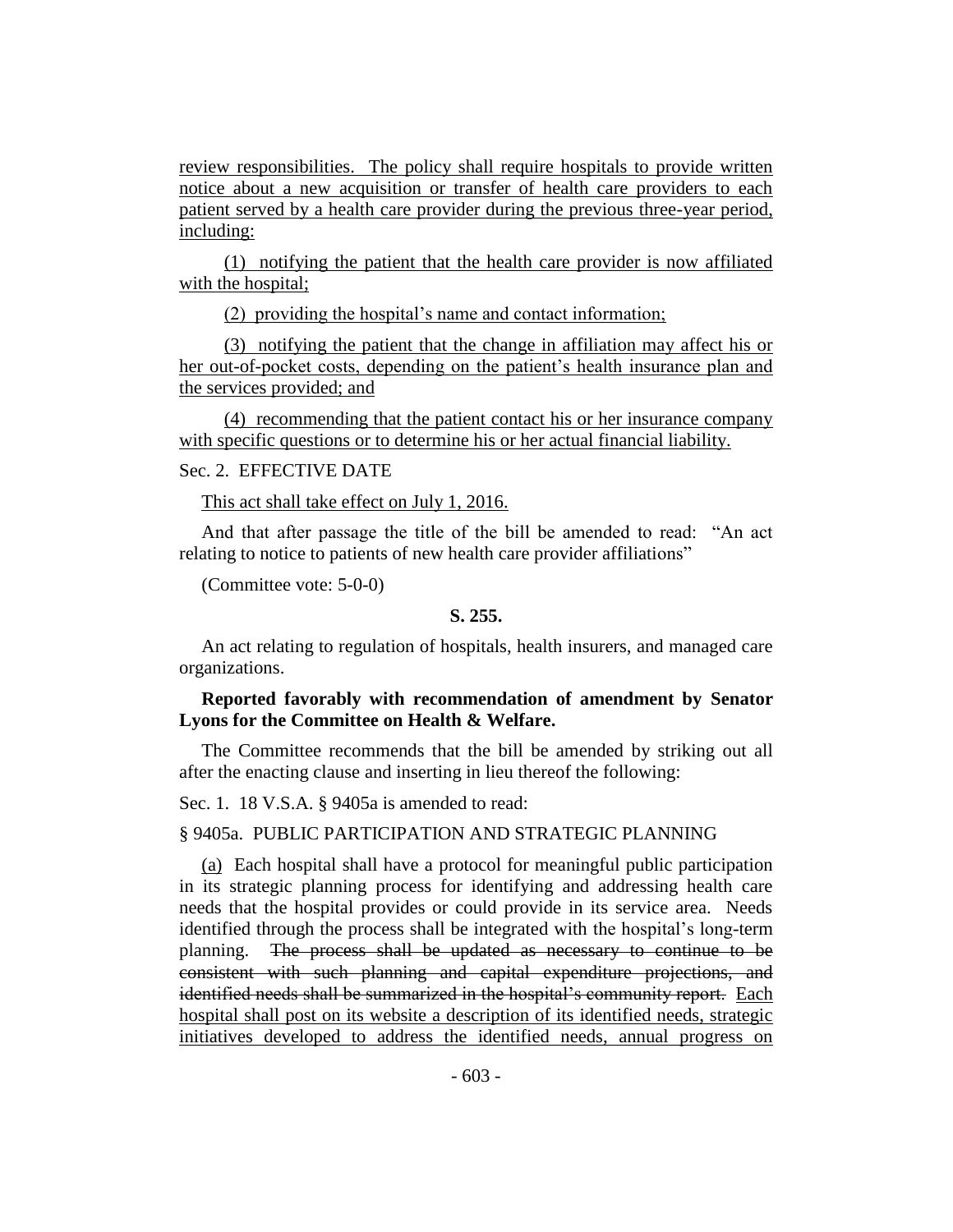implementation of the proposed initiatives, and opportunities for public participation. Hospitals may meet the community health needs assessment and implementation plan requirement through compliance with the relevant Internal Revenue Service community health needs assessment requirements for nonprofit hospitals.

(b) When a hospital is working on a new community health needs assessment, the hospital shall post on its website information about the process for developing the community needs assessment and opportunities for public participation in the process.

Sec. 2. 18 V.S.A. § 9405b is amended to read:

## § 9405b. HOSPITAL COMMUNITY REPORTS

(a) The Commissioner of Health, in consultation with representatives from hospitals, other groups of health care professionals, and members of the public representing patient interests, shall adopt rules establishing a standard format for community reports, as well as the contents, which statewide comparative hospital quality report. Hospitals located outside this State which serve a significant number of Vermont residents, as determined by the Commissioner of Health, shall be invited to participate in the community report process established by this section. The report shall include:

(1) Measures of quality, including process and performance measures, that are valid, reliable, and useful, including comparisons to appropriate national benchmarks for high quality and successful results.

(2) Measures of patient safety that are valid, reliable, and useful, including comparisons to appropriate industry benchmarks for safety;

(3) Measures of hospital-acquired infections that are valid, reliable, and useful, including comparisons to appropriate industry benchmarks.

(4) Valid, reliable, and useful information on nurse staffing, including comparisons to appropriate industry benchmarks for safety. This information may include system-centered measures such as skill mix, nursing care hours per patient day, and other system-centered measures for which reliable industry benchmarks become available.

(5) Measures of the hospital's financial health, including comparisons to appropriate national benchmarks for efficient operation and fiscal health.

 $(5)(6)$  A summary of the hospital's budget, including revenue by source, the one-year and four-year capital expenditure plans, the depreciation schedule for existing facilities, and quantification of cost shifting to private payers.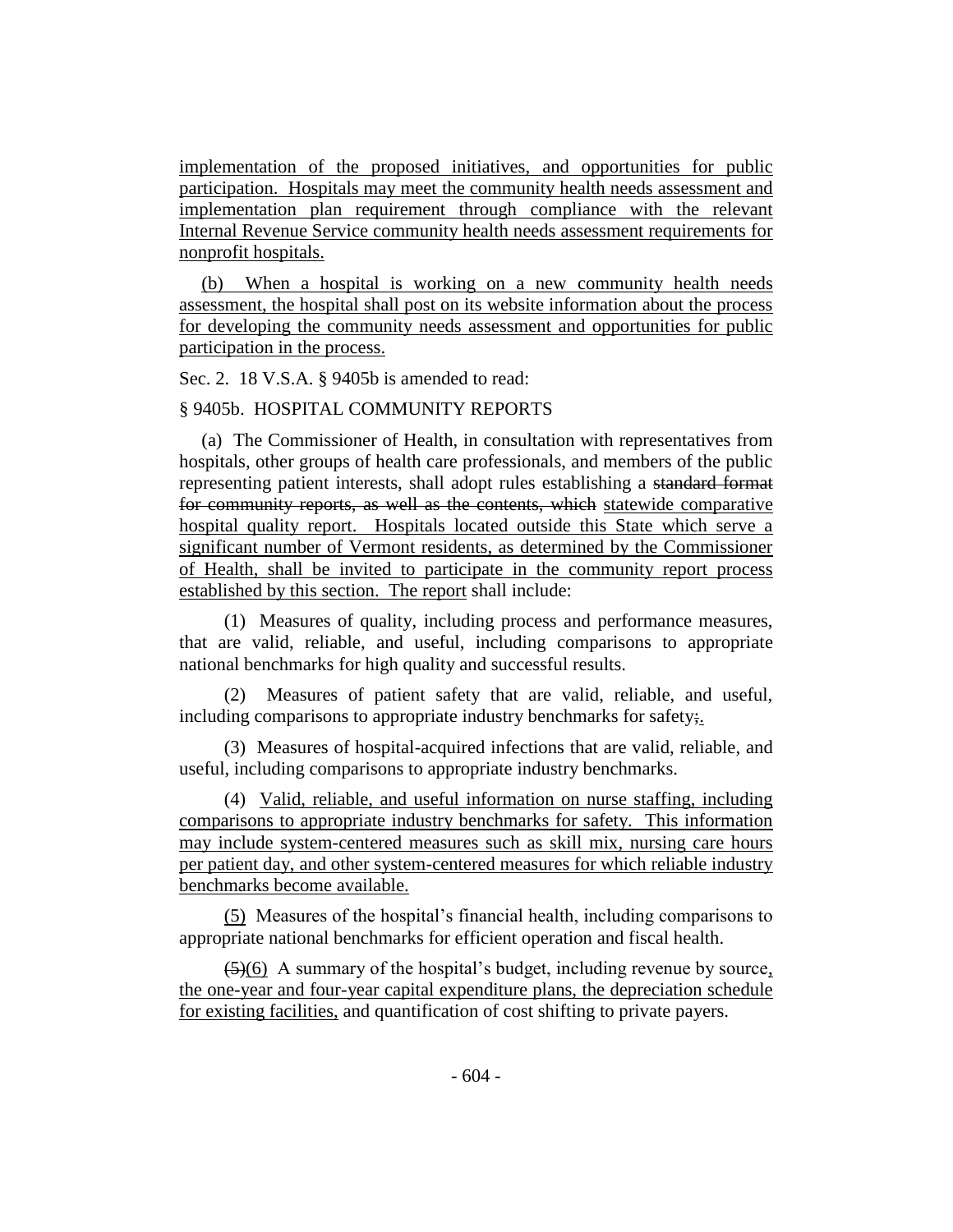$(6)(7)$  Data that provides valid, reliable, useful, and efficient information for payers and the public for the comparison of charges for higher volume health care services.

## (b) Each hospital shall publish on its website:

 $(7)(1)$  The the hospital's process for achieving openness, inclusiveness, and meaningful public participation in its strategic planning and decision-making. decisionmaking;

 $\frac{1}{8}(2)$  The the hospital's consumer complaint resolution process, including identification of the hospital officer or employee responsible for its implementation.;

(9) Information concerning recently completed or ongoing quality improvement and patient safety projects.

(10) A description of strategic initiatives discussed with or derived from the identification of health care needs; the one-year and four-year capital expenditure plans; and the depreciation schedule for existing facilities.

 $(11)(3)$  Information information on membership and governing body qualifications, a listing of the current governing body members, and means of obtaining a schedule of meetings of the hospital's governing body, including times scheduled for public participation; and

(4) a link to the comparative statewide hospital quality report.

(12) Valid, reliable, and useful information on nurse staffing, including comparisons to appropriate industry benchmarks for safety. This information may include system-centered performance measures, such as skill mix, nursing care hours per patient day, and other such system-centered performance measures as reliable industry benchmarks become available in the future.

(b) On or before January 1, 2005, and annually thereafter beginning on June 1, 2006, the board of directors or other governing body of each hospital licensed under chapter 43 of this title shall publish on its website, making paper copies available upon request, its community report in a uniform format approved by the Commissioner of Health and in accordance with the standards and procedures adopted by rule under this section. Hospitals located outside this State which serve a significant number of Vermont residents, as determined by the Commissioner of Health, shall be invited to participate in the community report process established by this subsection.

(c) The community reports shall be provided to the Commissioner of Health. The Commissioner of Health shall publish the reports statewide comparative hospital quality report on a public website and shall develop and include a format for comparisons of hospitals within the same categories of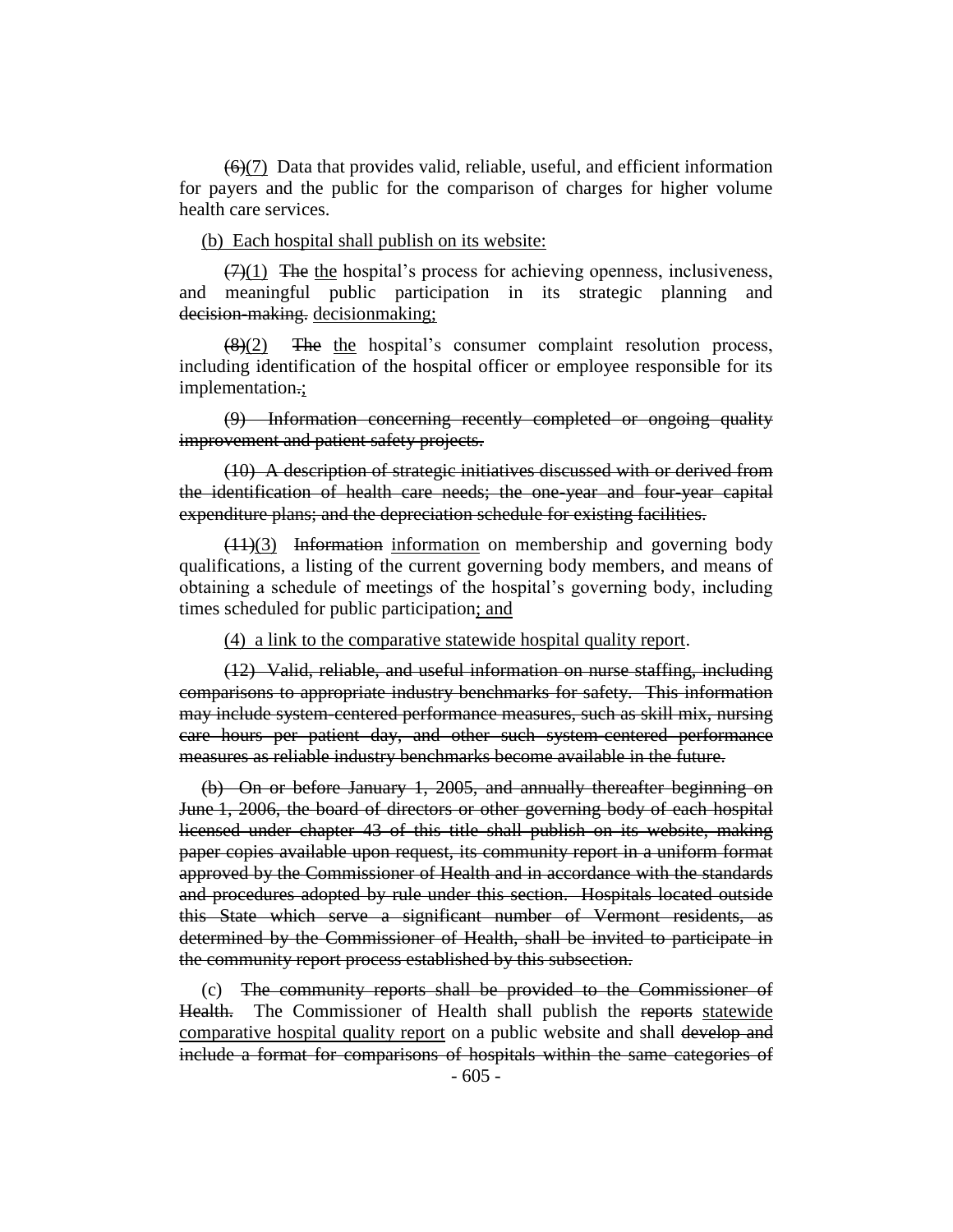quality and financial measures update the report at least annually beginning on June 1, 2017.

Sec. 3. 18 V.S.A. § 9408a is amended to read:

## § 9408a. UNIFORM PROVIDER CREDENTIALING

\* \* \*

(e) The commissioner may enforce compliance with the provisions of this section as to insurers and as to hospitals as if the hospital were an insurer under 8 V.S.A. § 3661. [Repealed.]

\* \* \*

Sec. 4. 18 V.S.A. § 1905 is amended to read:

#### § 1905. LICENSE REQUIREMENTS

Upon receipt of an application for license and the license fee, the licensing agency shall issue a license when it determines that the applicant and hospital facilities meet the following minimum standards:

\* \* \*

(5) All patients admitted to the hospital shall be under the care of a state State registered and licensed practicing physician as defined by the laws of the State of Vermont. All hospitals shall use the uniform credentialing application form described in subsection 9408a(b) of this title.

\* \* \*

Sec. 5. 18 V.S.A. § 9409 is amended to read:

#### § 9409. HEALTH CARE PROVIDER BARGAINING GROUPS

(a) The commissioner Green Mountain Care Board may approve the creation of one or more health care provider bargaining groups, consisting of health care providers who choose to participate. A bargaining group is authorized to negotiate on behalf of all participating providers with the commissioner, the secretary of administration, the secretary of human services, the Green Mountain Care board, or the commissioner of labor Secretary of Administration, the Secretary of Human Services, the Green Mountain Care Board, or the Commissioner of Labor with respect to any matter in this chapter; chapter 13, 219, 220, or 222 of this title; 21 V.S.A. chapter 9; and 33 V.S.A. chapters 18 and 19 with respect to provider regulation, provider reimbursement, administrative simplification, information technology, workforce planning, or quality of health care.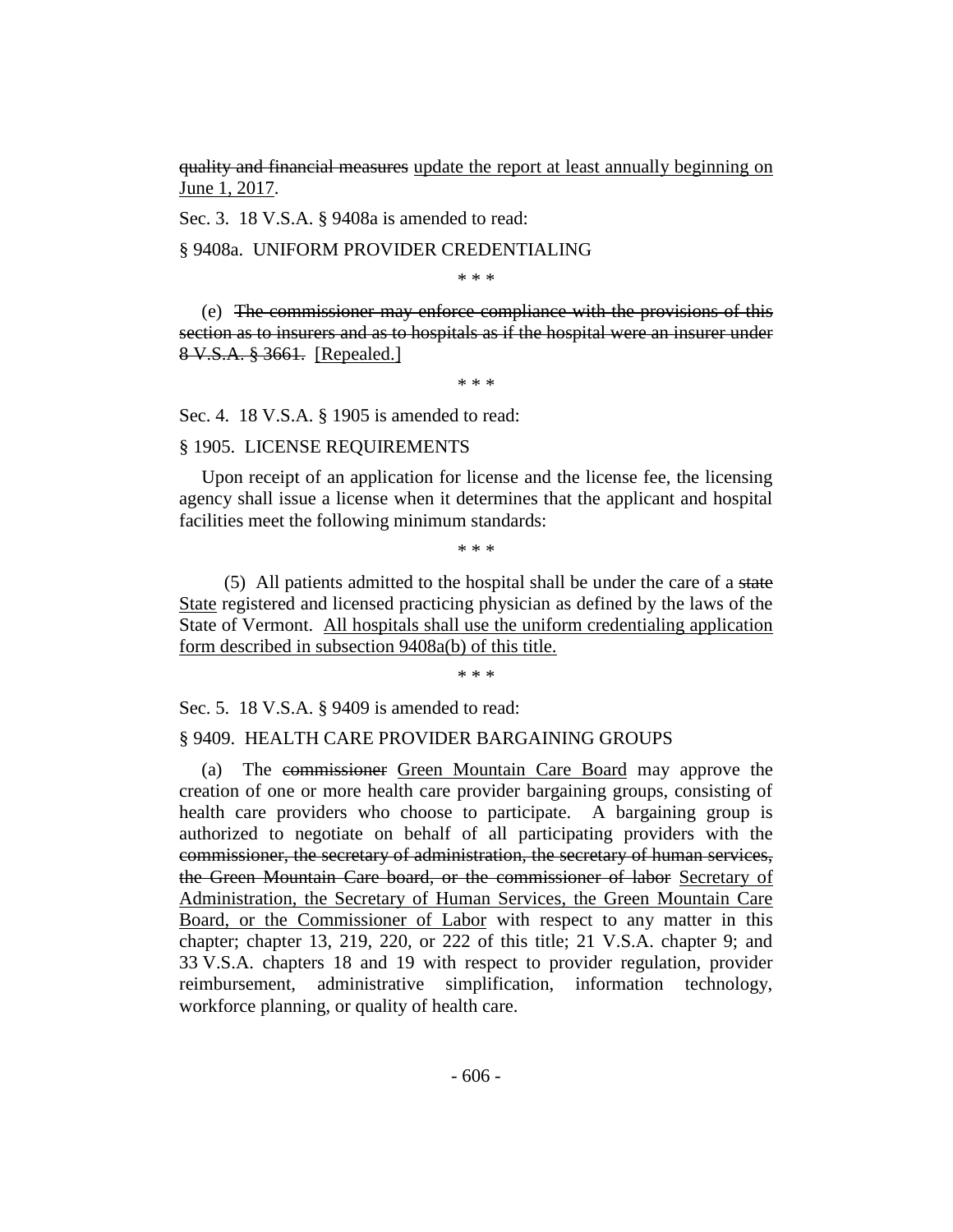(b) The commissioner Green Mountain Care Board shall adopt by rule criteria for forming and approving bargaining groups, and criteria and procedures for negotiations authorized by this section.

(c) The rules relating to negotiations shall include a nonbinding arbitration process to assist in the resolution of disputes. Nothing in this section shall be construed to limit the authority of the commissioner, the commissioner of labor, the secretary of administration, the Green Mountain Care board, or the secretary of human services Secretary of Administration, the Secretary of Human Services, the Green Mountain Care Board, or the Commissioner of Labor to reject the recommendation or decision of the arbiter.

## Sec. 6. HEALTH CARE PROVIDER BARGAINING GROUP; RULEMAKING

For the purposes of regulating health care provider bargaining groups pursuant to 18 V.S.A. § 9409, the Green Mountain Care Board shall apply Rule 6.00 of the Department of Financial Regulation, as that rule exists on the effective date of this section, until the Board's adoption of a permanent rule on provider bargaining groups pursuant to Sec. 5 of this act.

Sec. 7. 18 V.S.A. § 9414 is amended to read:

# § 9414. QUALITY ASSURANCE FOR MANAGED CARE

(a) The Commissioner shall have the power and responsibility to ensure that each managed care organization provides quality health care to its members, in accordance with the provisions of this section.

(1) In determining whether a managed care organization meets the requirements of this section, the Commissioner shall may review and examine, in accordance with subsection (e) of this section, the organization's administrative policies and procedures, quality management and improvement procedures, utilization management, credentialing practices, members' rights and responsibilities, preventive health services, medical records practices, grievance and appeal procedures, member services, financial incentives or disincentives, disenrollment, provider contracting, and systems and data reporting capacities. The Commissioner may shall establish, by rule, specific criteria to be considered under this section.

\* \* \*

(4) The Commissioner or designee may resolve any consumer or provider complaint arising out of this subsection as though the managed care organization were an insurer licensed pursuant to Title 8. As used in this section, "complaint" means a report of a violation or suspected violation of the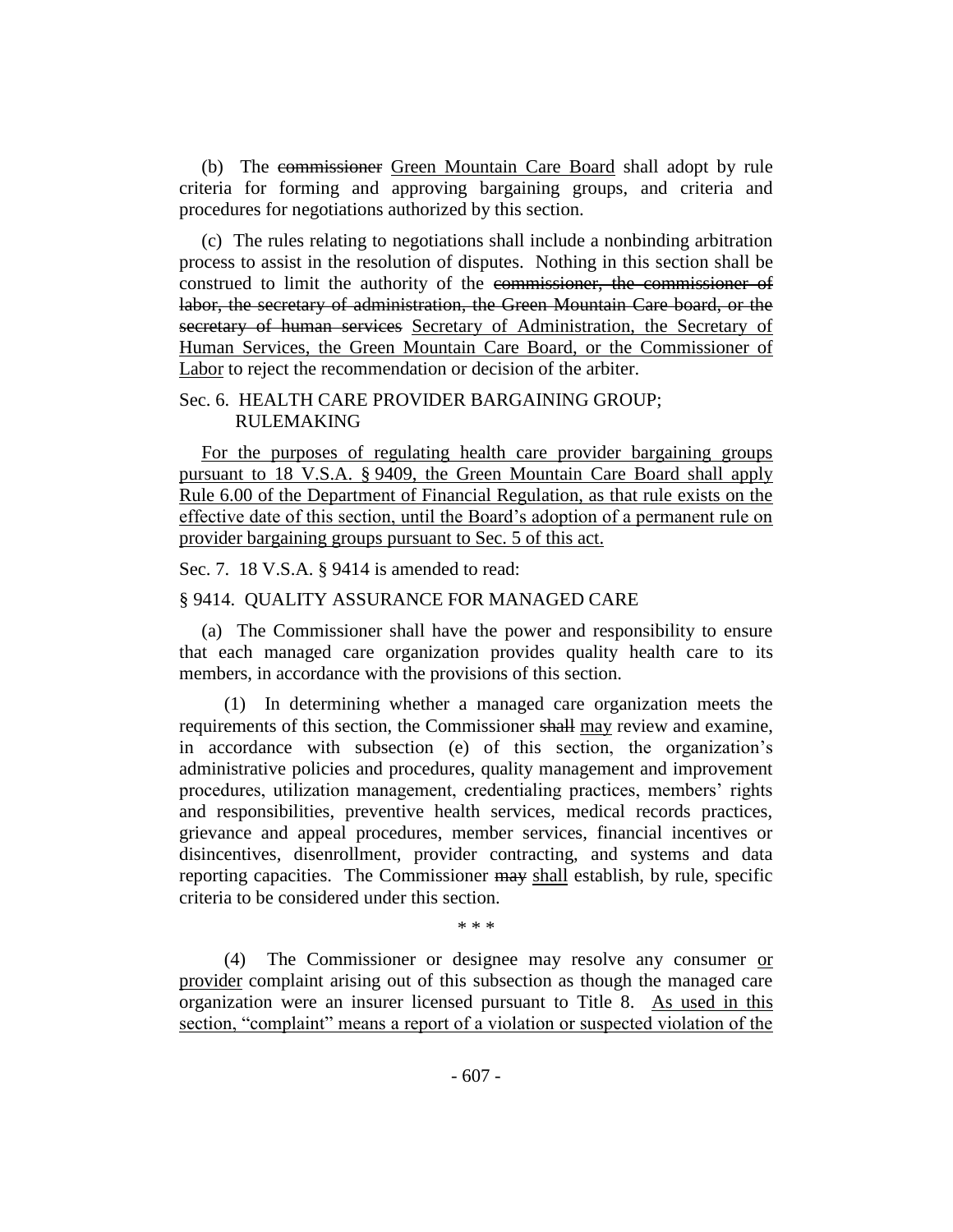standards set forth in this section or adopted by rule pursuant to this section and made by or on behalf of a consumer or provider.

(5) The Commissioner shall prepare an annual report on or before July 1 of each year providing the number of complaints received during the previous calendar year regarding violations or suspected violations of the standards set forth in this section or adopted by rule pursuant to this section. The report shall specify the aggregate number of complaints related to each standard and shall be posted on the Department's website.

(b)(1) A managed care organization shall assure that the health care services provided to members are consistent with prevailing professionally recognized standards of medical practice.

(2) A managed care organization shall participate in establish a chronic care program as needed to implement the Blueprint for Health established in chapter 13 of this title. The program If needed to implement the Blueprint, a managed care organization shall establish a chronic care program, which shall include:

(A) appropriate benefit plan design;

(B) informational materials, training, and follow-up necessary to support members and providers; and

(C) payment reform methodologies.

(3) Each managed care organization shall have procedures to assure availability, accessibility, and continuity of care, and ongoing procedures for the identification, evaluation, resolution, and follow-up of potential and actual problems in its health care administration and delivery.

(4) Each managed care organization shall be accredited by a national independent accreditation organization approved by the Commissioner.

(c) The Consistent with participation in the Blueprint for Health pursuant to subdivision (b)(2) of this section and the accreditation required by subdivision (b)(4) of this section, the managed care organization shall have an internal quality assurance program to monitor and evaluate its health care services, including primary and specialist physician services, and ancillary and preventive health care services, across all institutional and noninstitutional settings. The internal quality assurance program shall be fully described in written form, provided to all managers, providers, and staff and made available to members of the organization. The components of the internal quality assurance program shall include, but not be limited to, the following:

(1) a peer review committee or comparable designated committee responsible for quality assurance activities;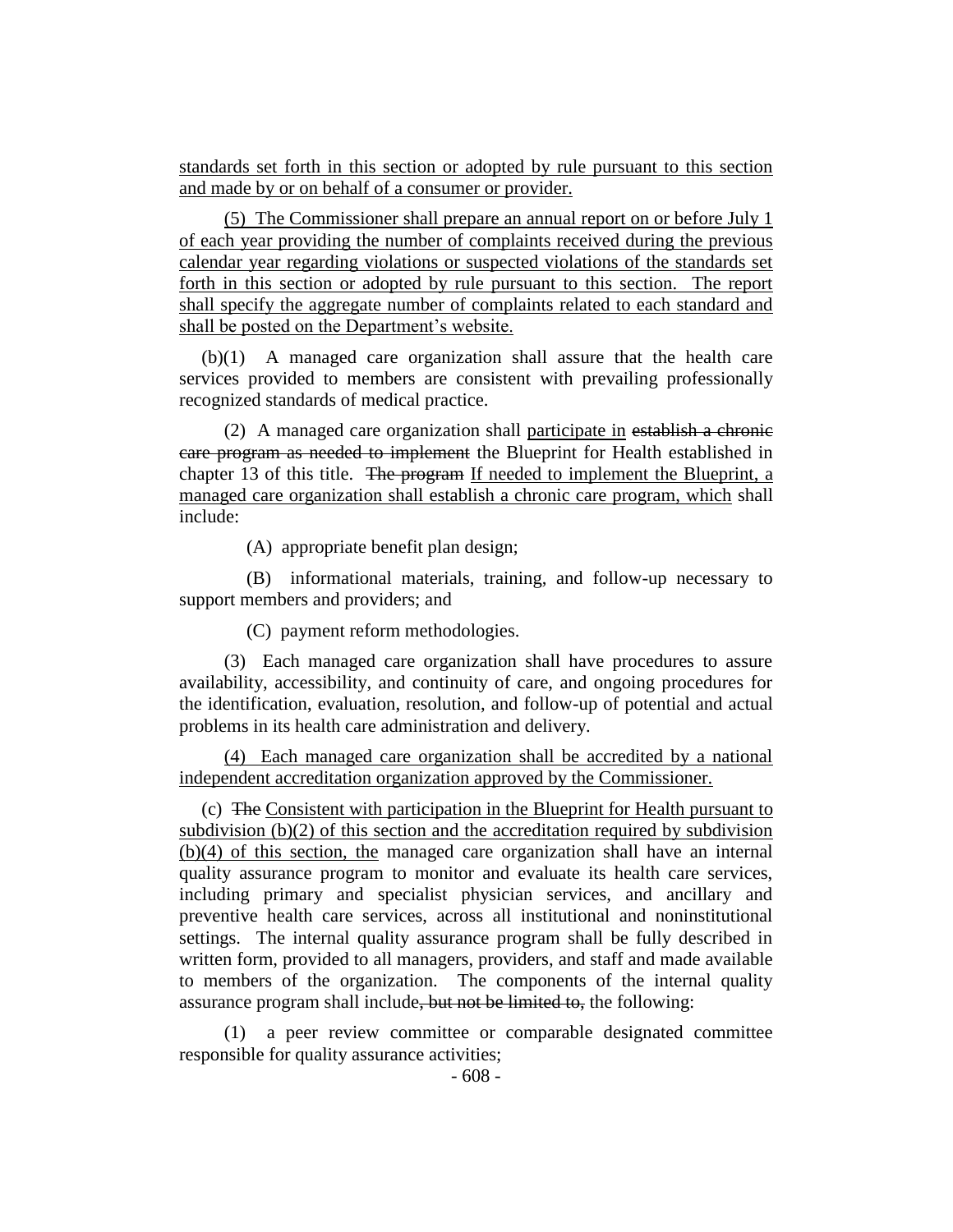(2) accountability of the committee to the Board of Directors or other governing authority of the organization;

(3) participation by an appropriate base of providers and support staff;

(4) supervision by the medical director of the organization;

(5) regularly scheduled meetings; and

(6) minutes or records of the meetings which describe in detail the actions of the committee, including problems discussed, charts reviewed, recommendations made, and any other pertinent information.

 $(d)(1)$  In addition to its internal quality assurance program, each managed care organization shall evaluate the quality of health and medical care provided to members. The organization shall use and maintain a patient record system which will facilitate documentation and retrieval of statistically meaningful clinical information.

(2) A managed care organization may evaluate the quality of health and medical care provided to members through an independent accreditation organization. [Repealed.]

\* \* \*

Sec. 8. 18 V.S.A. § 9414a is amended to read:

## § 9414a. ANNUAL REPORTING BY HEALTH INSURERS

(a) As used in this section:

(1) "Adverse benefit determination" means a denial, reduction, modification, or termination of, or a failure to provide or make payment in whole or in part for, a benefit, including:

(A) a denial, reduction, modification, termination, or failure to provide or make payment that is based on a determination of the member's eligibility to participate in a health benefit plan;

(B) a denial, reduction, modification, or termination of, or failure to make payment in whole or in part for, a benefit resulting from the application of any utilization review; and

(C) a failure to provide coverage for an item or service for which benefits are otherwise provided because the item or service is determined to be experimental, investigational, or not medically necessary or appropriate.

(2) "Claim" means a pre-service review or a request for payment for a covered service that a member or the member's health care provider submits to the insurer at or after the time that health care services have been provided.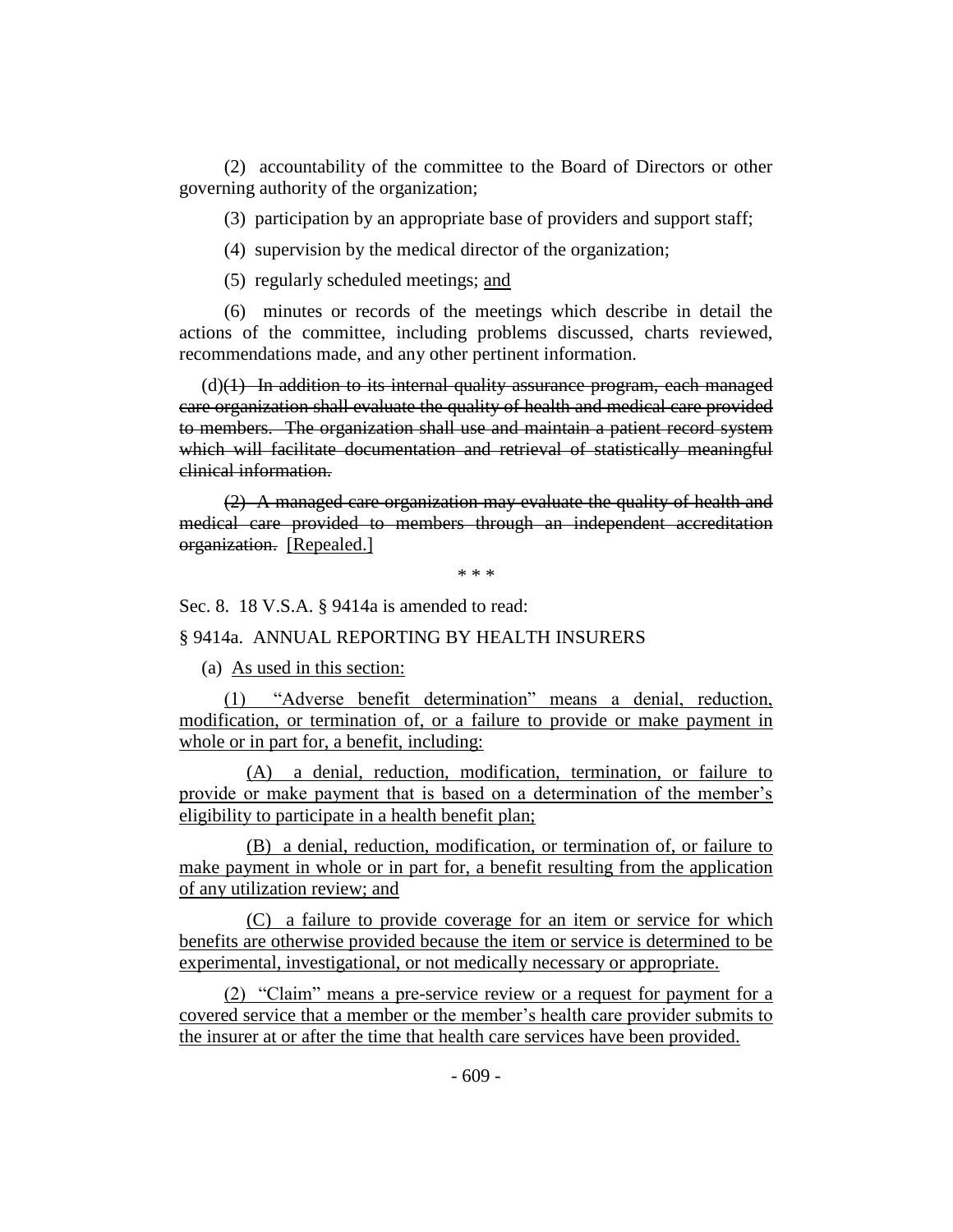(3) "Concurrent review" means utilization review conducted during a member's stay in a hospital or other facility, or during another ongoing course of treatment.

(4) "Grievance" means a complaint submitted by or on behalf of a member regarding:

(A) an adverse benefit determination;

(B) the availability, delivery, or quality of health care services;

(C) claims payment, handling, or reimbursement for health care services; or

(D) matters relating to the contractual relationship between a member and the managed care organization or health insurer offering the health benefit plan.

(5) "Independent external review" means a review of a health care decision by an independent review organization pursuant to 8 V.S.A. § 4089f.

(6) "Post-service review" means the review of any claim for a benefit that is not a pre-service or concurrent review.

(7) "Pre-service review" means the review of any claim for a benefit with respect to which the terms of coverage condition receipt of the benefit in whole or in part on approval of the benefit in advance of obtaining health care.

(8) "Utilization review" means a set of formal techniques designed to monitor the use, or evaluate the clinical necessity, appropriateness, efficacy, or efficiency, of health care services, procedures, or settings, including prescription drugs.

(b) Health insurers with a minimum of 2,000 Vermont lives covered at the end of the preceding year or who offer insurance through the Vermont Health Benefit Exchange pursuant to 33 V.S.A. chapter 18, subchapter 1 shall annually report the following information to the Commissioner of Financial Regulation, in plain language, as an addendum to the health insurer's annual statement:

(1) the health insurer's state of domicile and the total number of states in which the insurer operates;

(2) the total number of Vermont lives covered by the health insurer;

(3) the total number of claims submitted to the health insurer;

(4) the total number of claims denied by the health insurer, including the total number of denied claims for mental health services, treatment for substance use disorder, and prescription drugs;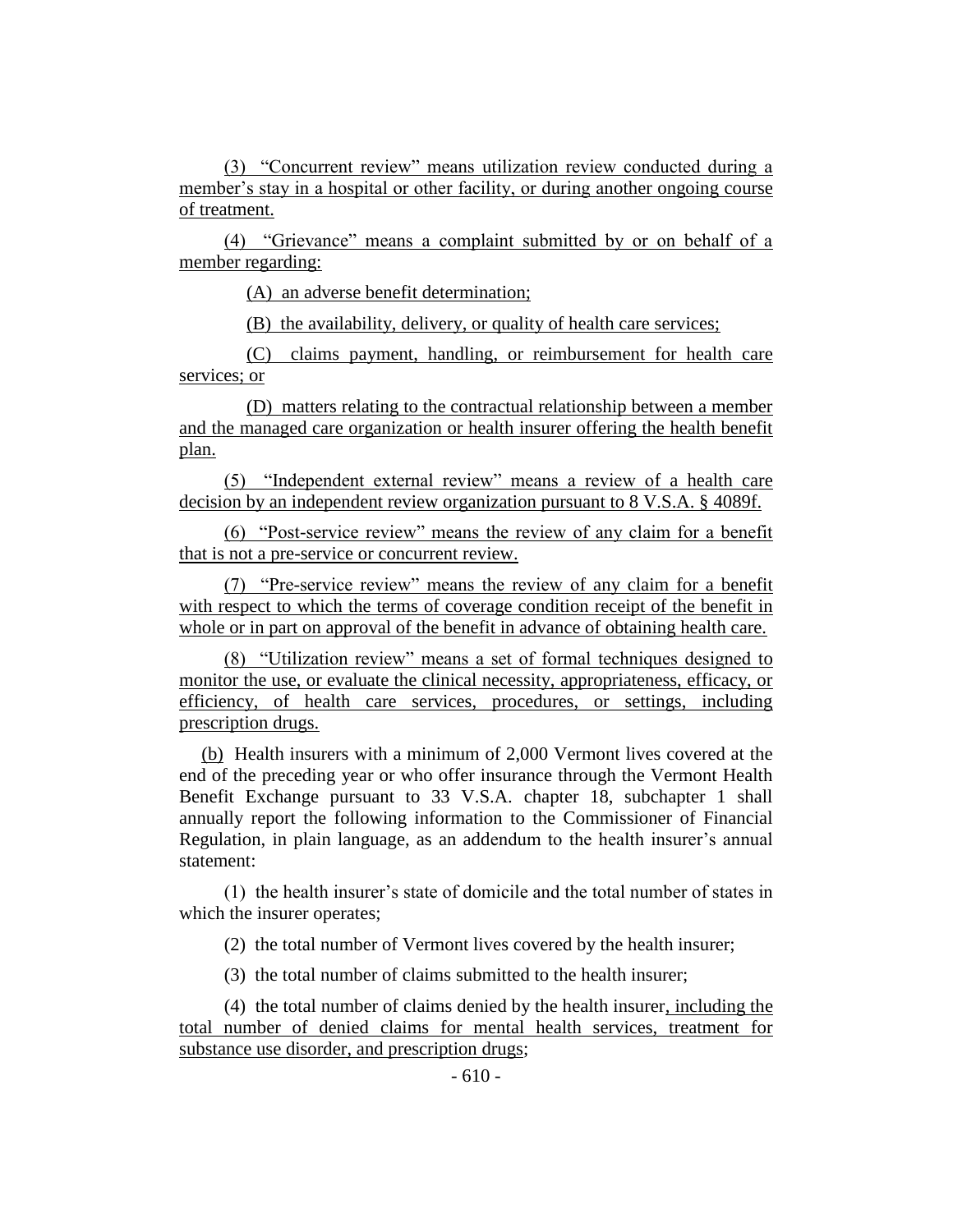(5) data regarding the number and percentage of denials of service by the health insurer at the preauthorization level, based on utilization review, including utilization review at the pre-service review, concurrent review, and post-service review levels and including denials of mental health services, services for substance use disorder, and prescription drugs broken out separately, including:

(A) the total number of denials of service by the health insurer at the preauthorization level;

(B) the total number of denials of service at the preauthorization level appealed to the health insurer at the first-level grievance and, of those, the total number overturned;

(C) the total number of denials of service at the preauthorization level appealed to the health insurer at any second-level grievance and, of those, the total number overturned;

(D) the total number of denials of service at the preauthorization pre-service level for which external review was sought and, of those, the total number overturned;

(6) the total number of adverse benefit determinations made by the health insurer, including:

(A) the total number of adverse benefit determinations appealed to the health insurer at the first-level grievance and, of those, the total number overturned;

(B) the total number of adverse benefit determinations appealed to the health insurer at any second-level grievance and, of those, the total number overturned;

(C) the total number of adverse benefit determinations for which external review was sought and, of those, the total number overturned;

(7) the total number of claims denied by the health insurer because the service was experimental, investigational, or an off-label use of a drug, was not medically necessary, involved access to a provider that is inconsistent with the limitations imposed by the plan, or was subject to a preexisting condition exclusion; [Repealed.]

(8) the total number of claims denied by the health insurer as duplicate claims, as coding errors, or for services or providers not covered;

(9) the percentage of claims processed in a timely manner;

(10) the percentage of claims processed accurately, both financially and administratively;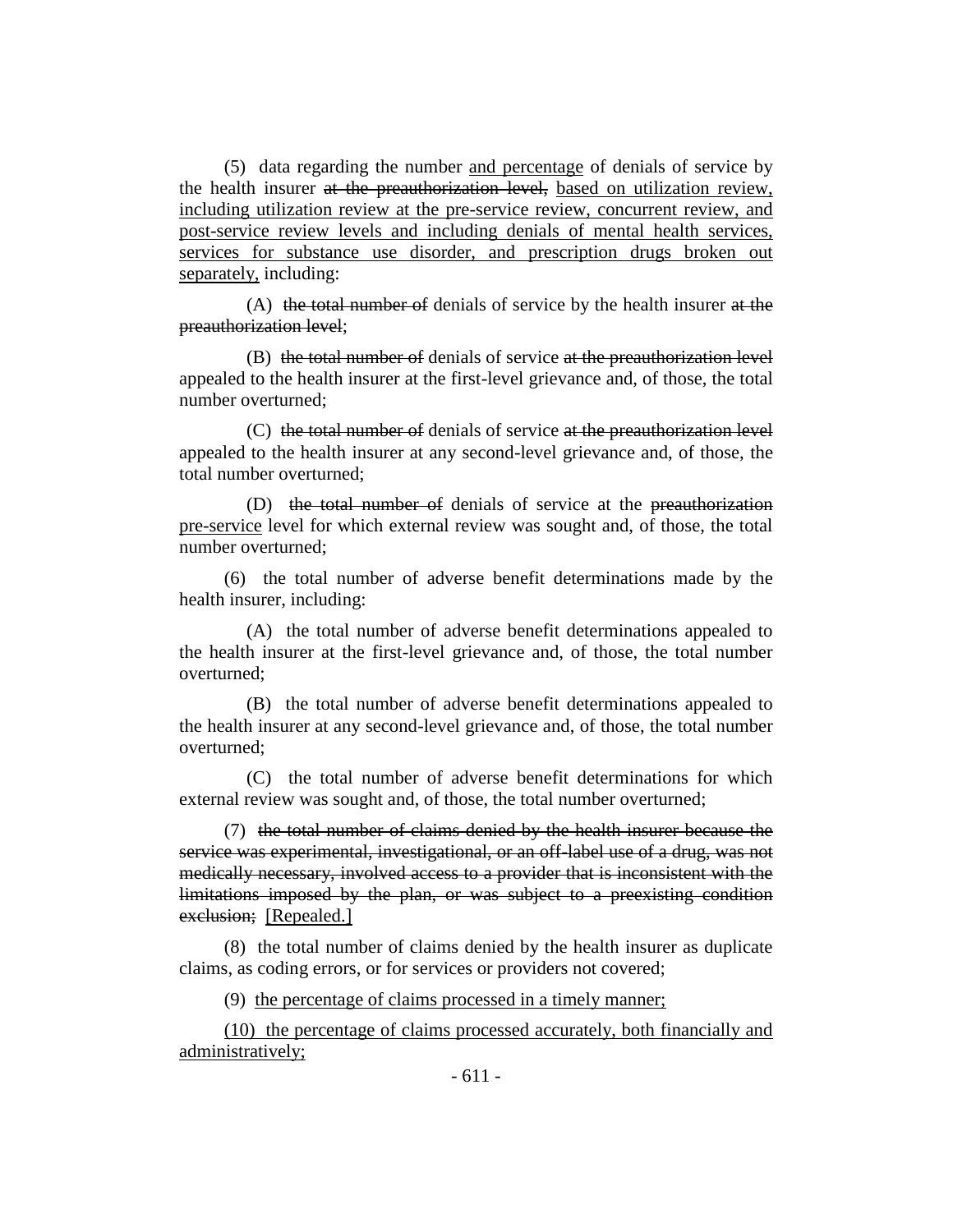(11) the number and percentage of utilization review decisions meeting the timelines described in subdivisions (A)–(D) of this subdivision (11), including timeliness data for all utilization review decisions and timeliness data for physical health, mental health, substance use disorder, and prescription drug utilization review decisions broken out separately:

(A) concurrent reviews within 24 hours;

(B) urgent pre-service reviews within 48 hours of receipt of the request;

(C) non-urgent pre-service reviews within two business days of receipt of request; and

(D) post-service reviews within 30 days of receipt of request;

(12) data regarding the number of grievances related to availability, delivery, or quality of health care services or matters relating to the contractual relationship between a member and the health insurer, including:

(A) health care provider performance and office management issues;

(B) plan administration;

(C) access to health care providers and services;

(D) access to mental health providers and services; and

(E) access to substance use disorder providers and services;

(13) the total number of claims, including separate numbers for claims related to mental health services, services for substance use disorder, and prescription drugs, denied by the health insurer on the grounds that the service was experimental, investigations, or an off-label use of a drug; was not medically necessary; or involved access to a provider that is inconsistent with the limitations imposed by the plan;

(14) results of surveys evaluating health care provider satisfaction with the health insurer;

(15) the health insurer's actions taken in response to the prior year's health care provider survey results;

(16)(A) the titles and salaries of all corporate officers and board members during the preceding year; and

(B) the bonuses and compensatory benefits of all corporate officers and board members during the preceding year;

 $(10)(17)$  the health insurer's marketing and advertising expenses during the preceding year;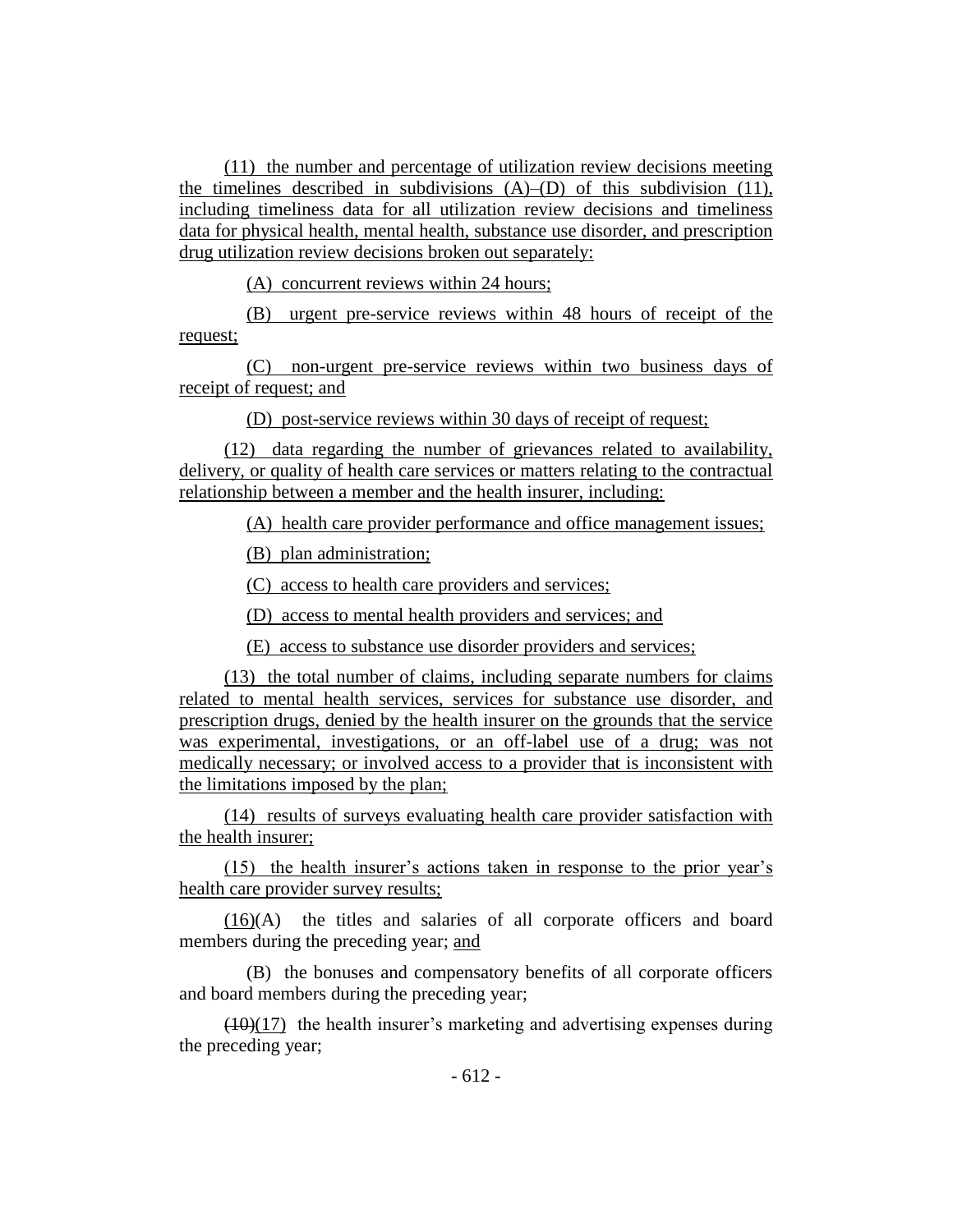$(11)(18)$  the health insurer's federal and Vermont-specific lobbying expenses during the preceding year;

 $\left(\frac{12}{19}\right)$  the amount and recipient of each political contribution made by the health insurer during the preceding year;

 $(13)(20)$  the amount and recipient of dues paid during the preceding year by the health insurer to trade groups that engage in lobbying efforts or that make political contributions;

 $(14)(21)$  the health insurer's legal expenses related to claims or service denials during the preceding year; and

 $(15)(22)$  the amount and recipient of charitable contributions made by the health insurer during the preceding year.

 $(b)(c)$  Health insurers may indicate the extent of overlap or duplication in reporting the information described in subsection  $\left(\frac{a}{b}\right)$  of this section.

 $\left(\frac{e}{c}\right)$  The Department of Financial Regulation shall create a standardized form using terms with uniform, industry-standard meanings for the purpose of collecting the information described in subsection  $(a)(b)$  of this section, and each health insurer shall use the standardized form for reporting the required information as an addendum to its annual statement. To the extent possible, health insurers shall report information specific to Vermont on the standardized form and shall indicate on the form where the reported information is not specific to Vermont.

 $(d)(e)(1)$  The Department of Financial Regulation and the Office of the Health Care Advocate shall post on its website their websites links to the standardized form completed by each health insurer pursuant to this section. Each health insurer shall post its form on its own website.

(2) The Department of Vermont Health Access shall post on the Vermont Health Benefit Exchange established pursuant to 33 V.S.A. chapter 18, subchapter 1 an electronic link to the standardized forms posted by the Department of Financial Regulation pursuant to subdivision (1) of this subsection.

 $\left(\frac{e}{f}\right)$  The Commissioner of Financial Regulation may adopt rules pursuant to 3 V.S.A. chapter 25 to carry out the purposes of this section.

Sec. 9. 18 V.S.A. § 1854(a) is amended to read:

(a) A hospital shall make public the maximum patient census and the number of registered nurses, licensed practical nurses, and licensed nursing assistants providing direct patient care in each unit during each shift. Each unit's information shall be reported in full-time equivalents, with either every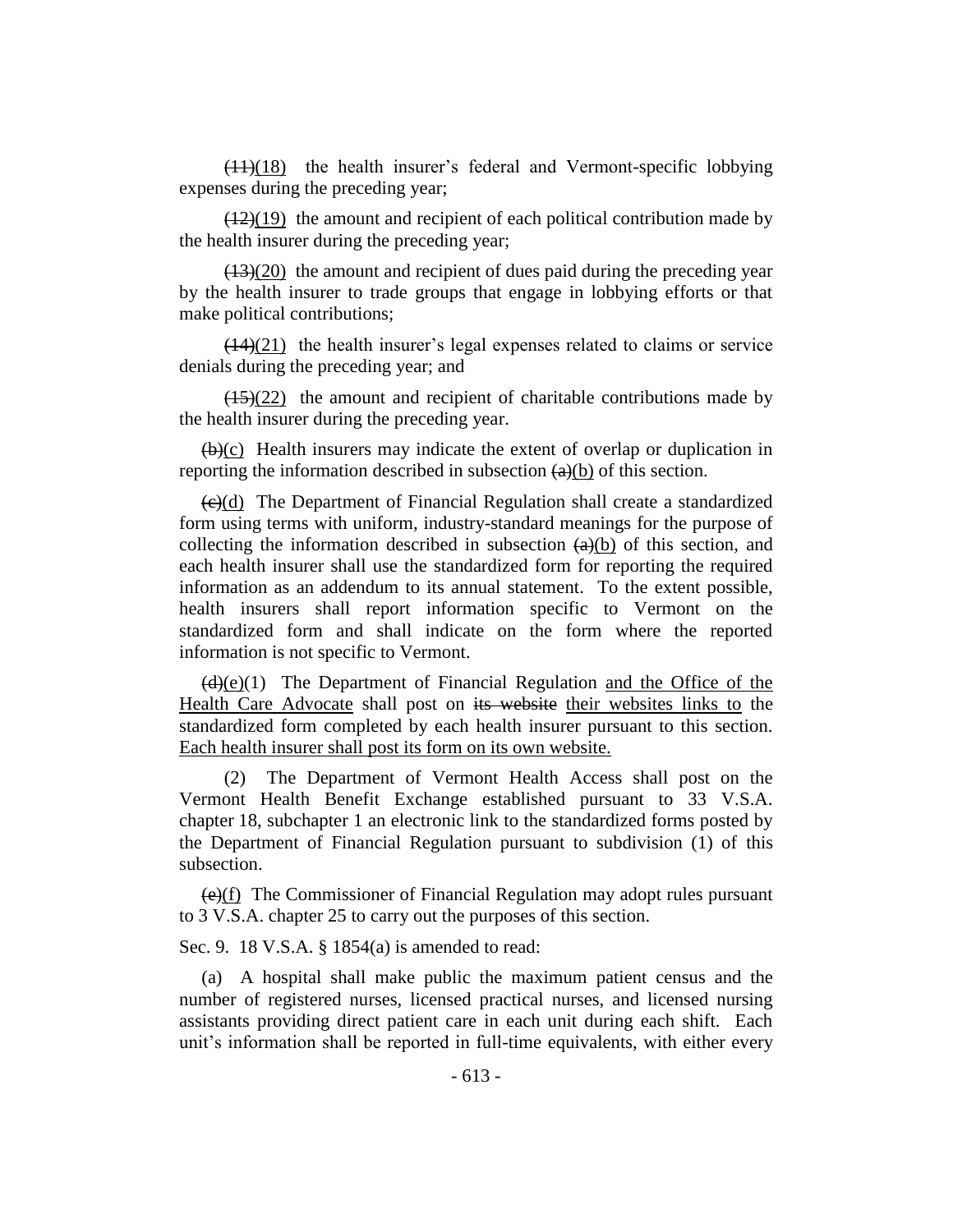eight hours or 12 hours worked by a registered nurse, licensed practical nurse, or licensed nursing assistant during the shift as one full-time equivalent. The reporting of this information shall be in a manner consistent with the requirements for public reporting for measures of nurse staffing selected by the commissioner of financial regulation Commissioner of Health under subdivision  $9405b(a)(12)$   $9405b(a)(4)$  of this title, but shall not in any way change what is required to be posted as set forth in this subsection. Each unit's information shall be posted in a prominent place that is readily accessible to patients and visitors in that unit at least once each day. The posting shall include the information for the preceding seven days.

### Sec. 10. RECOMMENDATIONS FOR POTENTIAL ALIGNMENT

The Director of Health Care Reform in the Agency of Administration, in collaboration with the Green Mountain Care Board and the Department of Financial Regulation, shall compare the requirements in federal law applicable to Vermont's accountable care organizations and to the Department of Vermont Health Access in its role as a public managed care organization with the provisions of 18 V.S.A.  $\S 9414(a)(1)$  as they apply to managed care organizations to identify opportunities for alignment. The Director of Health Care Reform shall consult with interested stakeholders, including accountable care organizations; health insurance and managed care organizations, as defined in 18 V.S.A. § 9402; health care providers; and the Office of the Health Care Advocate, shall take into consideration the financial and operational implications of alignment, and shall make recommendations on or before December 15, 2017 to the House Committee on Health Care and the Senate Committees on Health and Welfare and on Finance on appropriate ways to improve alignment.

## Sec. 11. EFFECTIVE DATES

(a) Secs. 1 (hospital needs assessment) and 2 (hospital community reports) and this section shall take effect on passage.

(b) The remaining sections shall take effect on July 1, 2016.

(Committee vote: 5-0-0)

# **CONCURRENT RESOLUTIONS FOR NOTICE**

**S.C.R. 39** (For text of Resolution, see Addendum to Senate Calendar for March 10, 2016)

**H.C.R. 262-278** (For text of Resolutions, see Addendum to House Calendar for March 10, 2016)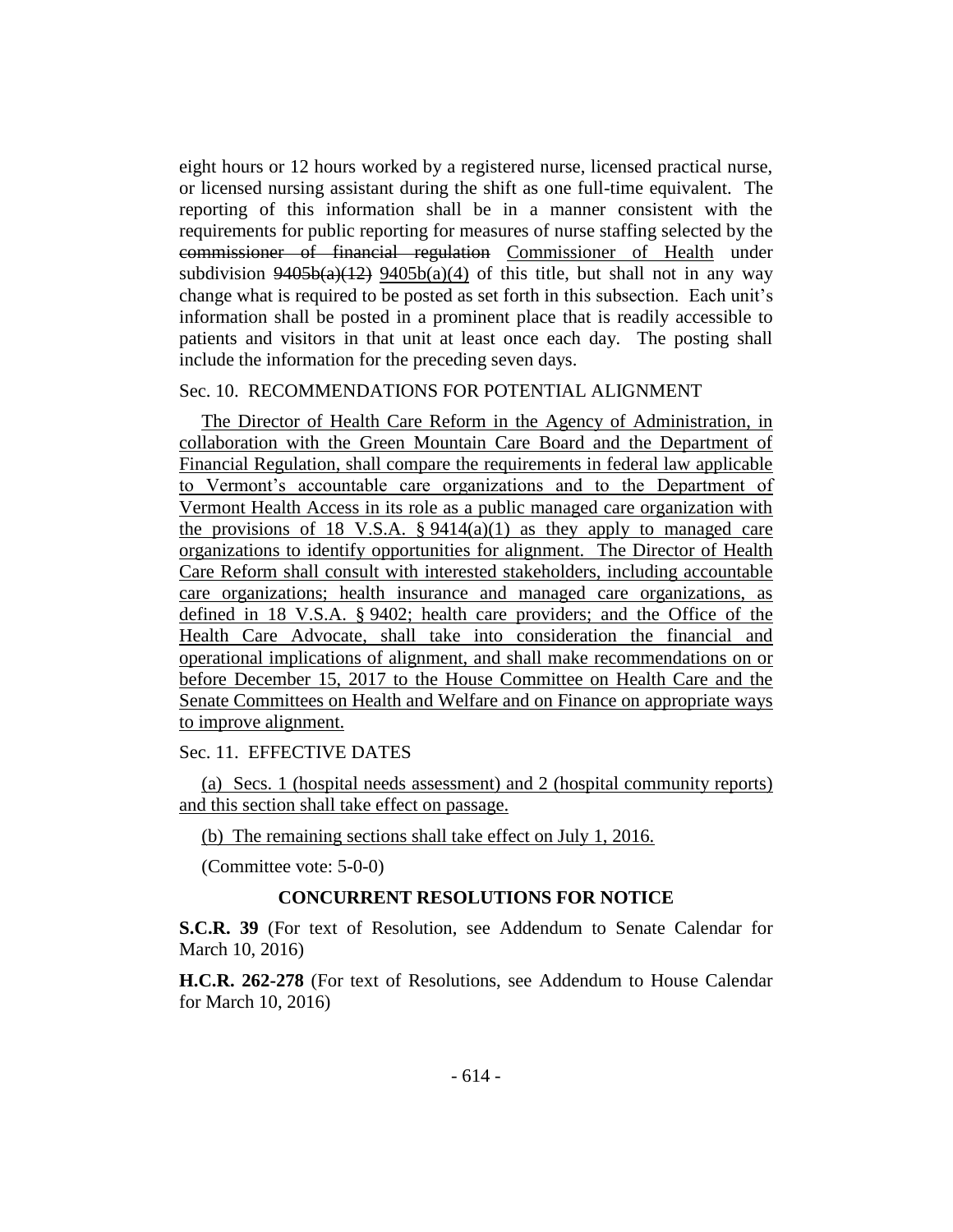## **CONFIRMATIONS**

The following appointments will be considered by the Senate, as a group, under suspension of the Rules, as moved by the President *pro tempore,* for confirmation together and without debate, by consent thereby given by the Senate. However, upon request of any senator, any appointment may be singled out and acted upon separately by the Senate, with consideration given to the report of the Committee to which the appointment was referred, and with full debate; and further, all appointments for the positions of Secretaries of Agencies, Commissioners of Departments, Judges, Magistrates, and members of the Public Service Board shall be fully and separately acted upon.

Kirstin Schoonover of Huntington – Superior Court Judge – By Sen. Benning for the Committee on Judiciary. (2/25/16)

Brian Valentine of Huntington – Magistrate Division Judge – By Sen. Nitka for the Committee on Judiciary. (3/9/16)

Mary Morrissey of Jericho – Superior Court Judge – By Sen. Ashe for the Committee on Judiciary. (3/9/16)

Kevin Bourdon of Waltham – Member, Electricians Licensing Board – By Sen. Balint for the Committee on Econ. Dev., Housing and General Affairs. (3/11/16)

Hannah Sessions of Salisbury – Member, Vermont Housing and Conservation Board – By Sen. Balint for the Committee on Econ. Dev., Housing and General Affairs. (3/11/16)

#### **NOTICE OF JOINT ASSEMBLY**

**March 17, 2016 - 10:30 A.M.** - Retention of Superior Court Judges: David Howard, Robert A. Mello, Helen M. Toor and Thomas S. Durkin.

## **FOR INFORMATION ONLY**

#### **CROSS OVER DATES**

The Joint Rules Committee established the following Crossover deadlines:

(1) All **Senate/House** bills must be reported out of the last committee of reference (including the Committees on Appropriations and Finance/Ways and Means, except as provided below in (2) and the exceptions listed below) on or before **Friday, March 11, 2016**, and filed with the Secretary/Clerk so they may be placed on the Calendar for Notice the next legislative day.

(2) All **Senate/House** bills referred pursuant to Senate Rule 31 or House Rule 35(a) to the Committees on Appropriations and Finance/Ways and Means